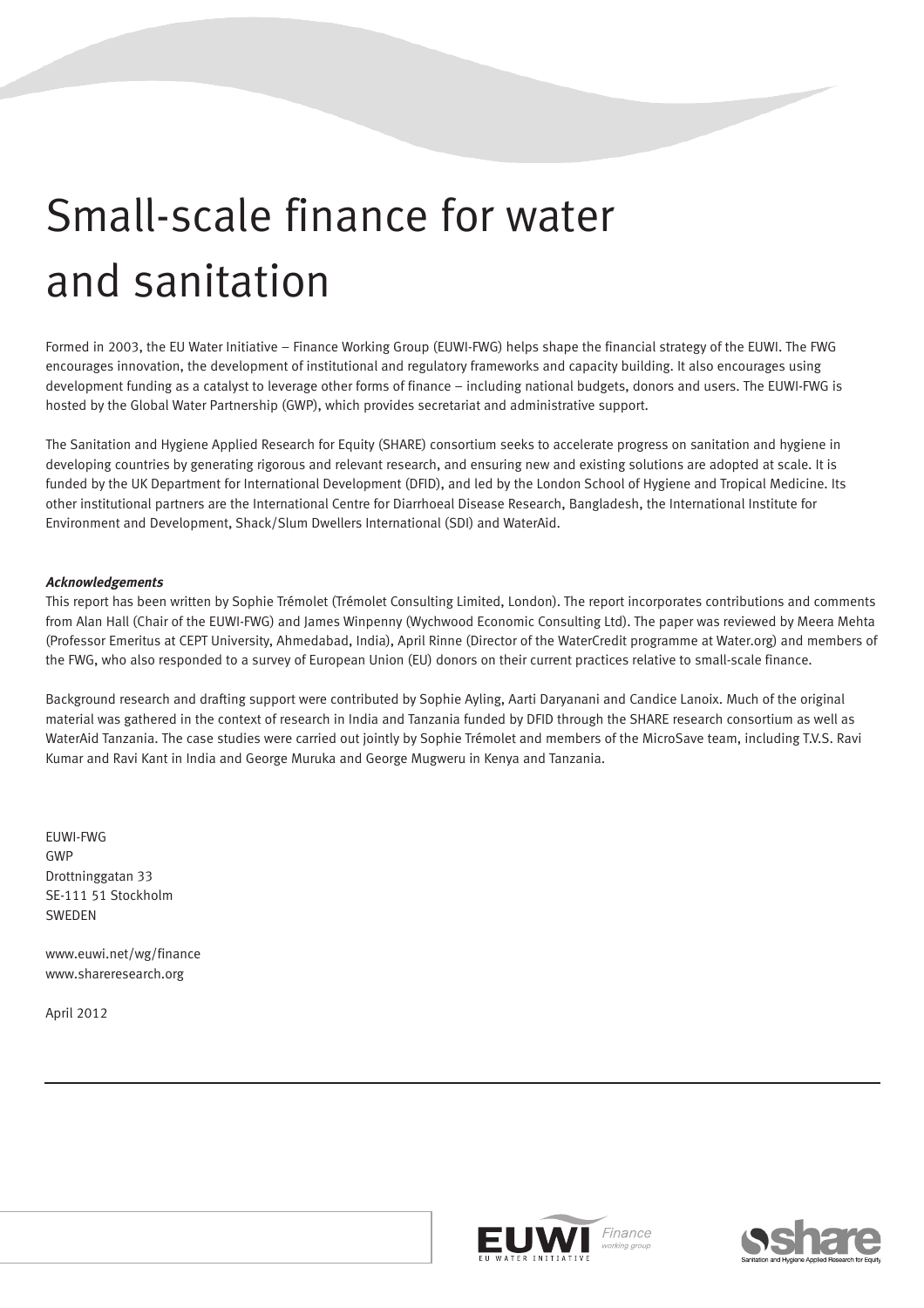## **CONTENTS**



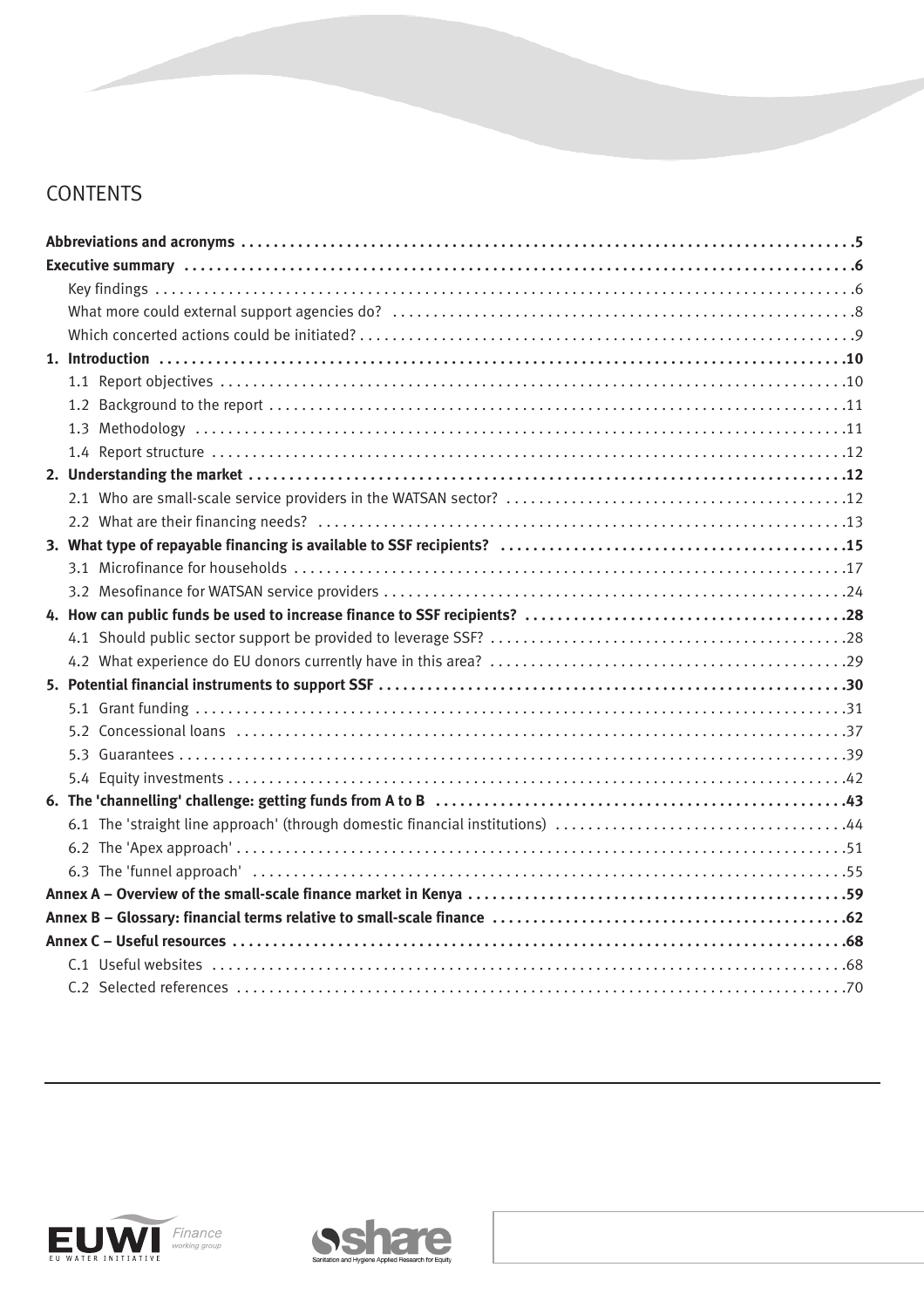## BOXES

Box 1. Definitions used in the report Box 2. The Sanitation Revolving Fund (SRF) in Vietnam: a successful pilot and scaling up Box 3. Growth of the 'toilet loan' market in India Box 4. Growth of the 'water tank loan' market in Kenya Box 5. Community based initiatives in Tanzania Box 6. Public-private partnership (PPP) for sanitation in Kampala Box 7. A revolving fund to enable CBOs to purchase gulper equipment in Tanzania Box 8. Leasing, a solution to overcome the initial investment hurdle? Box 9. Using output-based grants to leverage mesofinance in Kenya Box 10. Using public sector grants to support improved access to on-site sanitation Box 11. The SHG Bank Linkage programme supported by NABARD in India Box 12. Grants and guarantees via CLIFF Box 13. Softening lending terms with guarantees: the TAFSUS example in Tanzania Box 14. Equity investments by the AfriCap Microfinance Fund Box 15. The microfinance situation in India: a brief history Box 16. GUARDIAN, an MFI spun out of the NGO Gramalaya, Tamil Nadu, India Box 17. Moving from CBO to commercial bank status: K-Rep Bank in Kenya Box 18. ARB Apex Bank Limited, Ghana Box 19. The FINISH project in India: channelling funding to MFIs for 'toilet loans' Box 20. The WaterCredit initiative

Box 21. REGMIFA – Regional MSME Investment Fund for sub-Saharan Africa

## TABLES

- Table 1. Types of small-scale WATSAN providers and their financing needs
- Table 2. Microcredit for WATSAN: the case for and against
- Table 3. Role of public funding to support SSF services to WATSAN

## FIGURES

- Figure 1. The overall 'financing equation' for WATSAN providers
- Figure 2. Access to finance: the uncovered segments
- Figure 3. Alternative channels to get funds from A to B



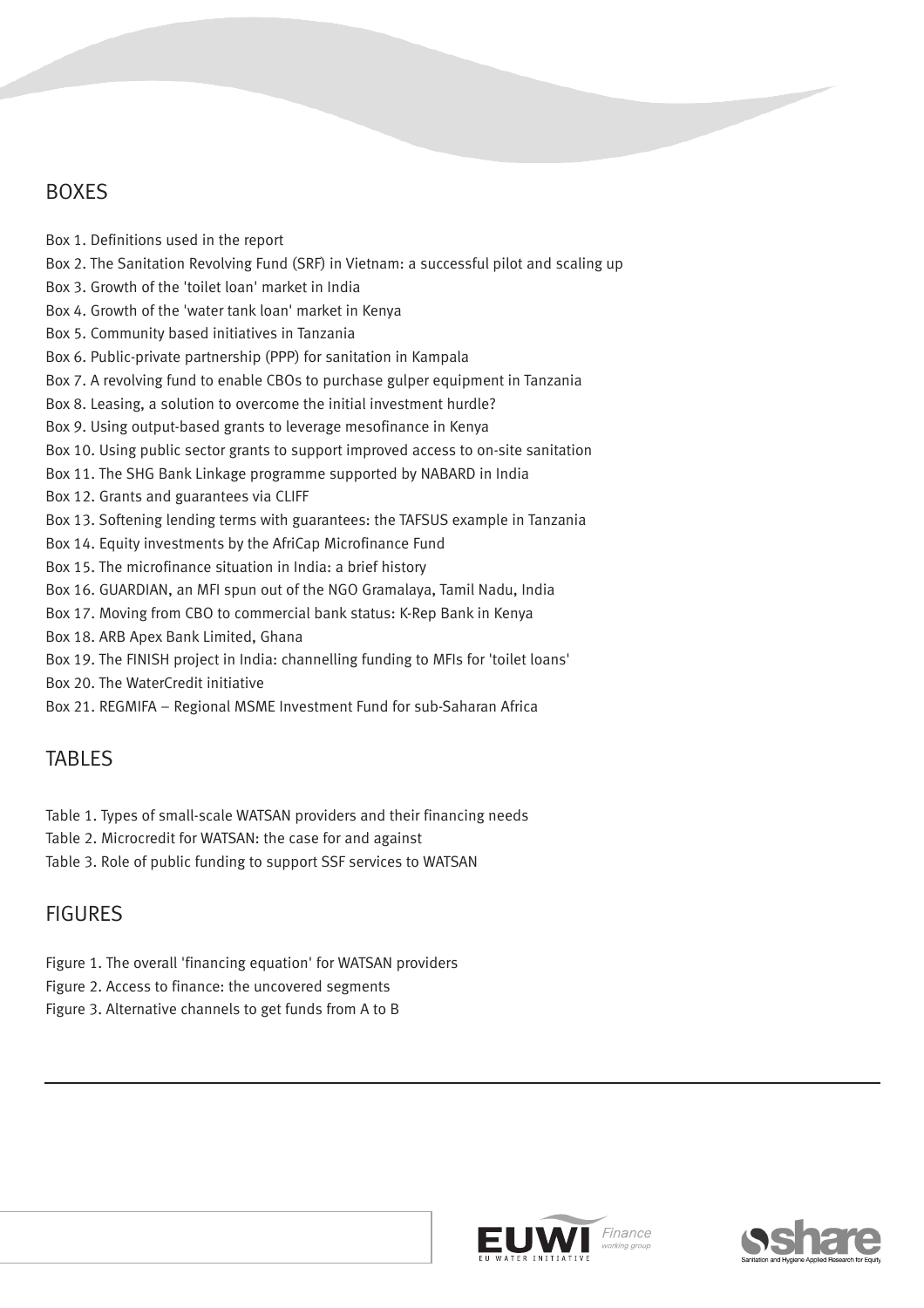## ABBREVIATIONS AND ACRONYMS

| CBOCommunity based organisation                                       |
|-----------------------------------------------------------------------|
| CLIFF Community-led Infrastructure Facility                           |
| DFI Domestic financial institution                                    |
| DFID Department for International Development (United Kingdom)        |
| DGISDirectoraat Generaal Internationale Samenwerking (Netherlands)    |
| EIB European Investment Bank                                          |
| ESA External support agency                                           |
| EU European Union                                                     |
| EUWI-FWG European Union Water Initiative - Finance Working Group      |
| FINISH Financial Inclusion Improves Sanitation and Health             |
| GIZ Deutsche Gesellschaft für Internationale Zusammenarbeit (Germany) |
| IFIInternational financial institution                                |
| JLG Joint liability group                                             |
| KfW Kreditanstalt für Wiederaufbau (Germany)                          |
| MDGMillennium Development Goal                                        |
| MIV Microfinance investment vehicle                                   |
| MFIMicrofinance institution                                           |
| NABARD National Bank for Agriculture and Rural Development            |
| NGO Non-governmental organisation                                     |
| NSDFNational Slum Dwellers Federation                                 |
| RCB Rural Community Bank (Ghana)                                      |
| ROSCA Revolving Savings and Credit Association                        |
| SACCO Savings and Credit Cooperative                                  |
| SDISlum Dwellers International                                        |
| SHARESanitation and Hygiene Applied Research for Equity               |
| SHGSelf-help group                                                    |
| Sida Swedish International Development Cooperation Agency             |
| SLC Savings and Loan Cooperative                                      |
| SME Small and medium enterprise                                       |
| SPARC Society for the Promotion of Area Resource Centres              |
| SSFSmall-scale finance                                                |
| SSIP Small-scale independent provider                                 |
| WATSAN Water and sanitation                                           |
| 3Ts Tariffs, taxes and transfers                                      |
|                                                                       |



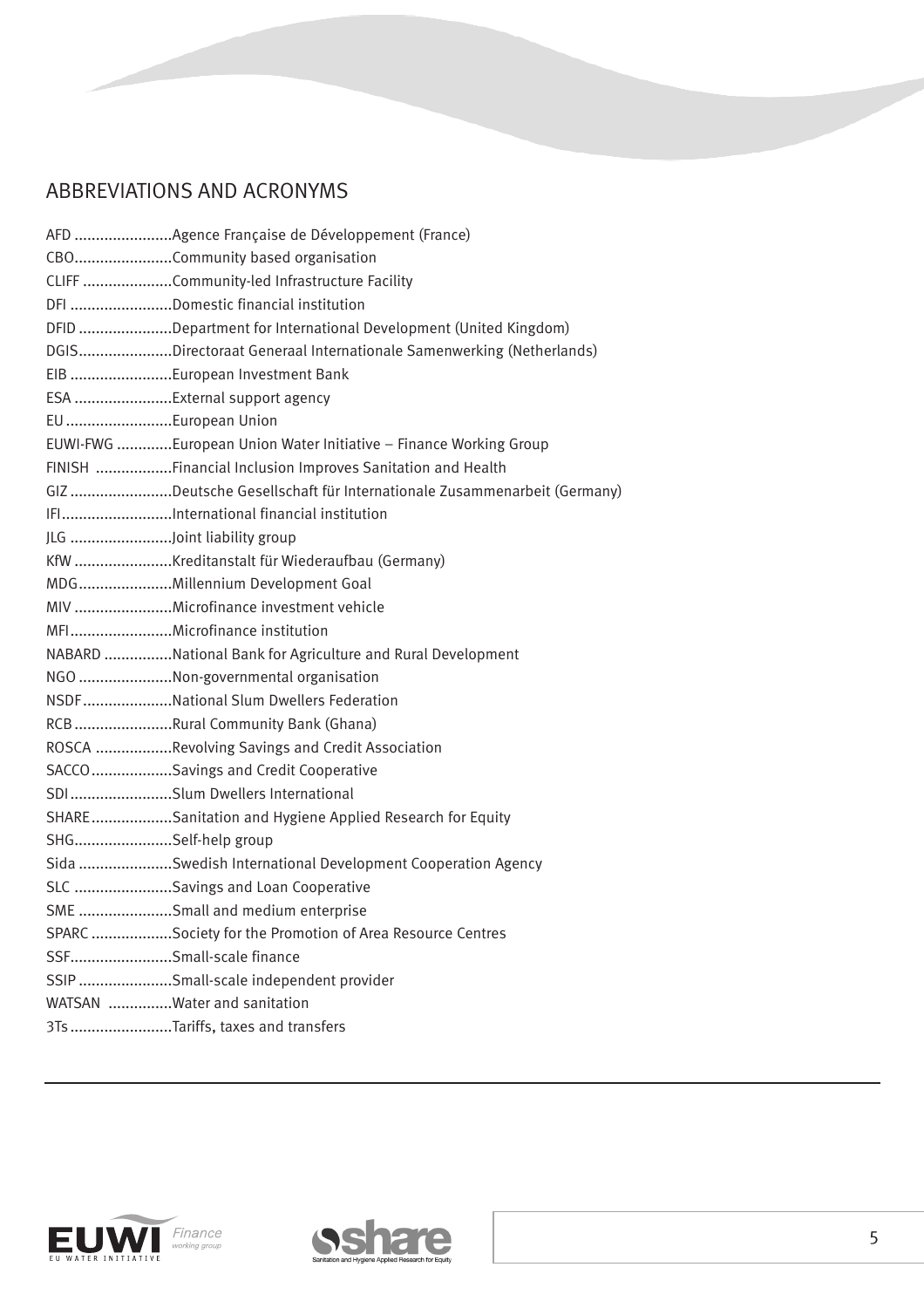## **Executive summary**

## Key findings

**Households in developing countries invest more than donors or governments in water and sanitation (WATSAN) services, but these investments are often 'sub-optimal'**, because of limited access to finance. WATSAN entrepreneurs, although they provide critical services particularly for the poor, often find that their financing needs fall in the 'missing middle' (estimated roughly at between USD 2000 and USD 100,000). The issues related to financing WATSAN small and medium enterprises (SMEs) are little understood at present.

**Limited access to financing is a key obstacle for small-scale finance (SSF) recipients to deliver sustainable services.** This is, of course, not the only constraint, but it is a significant one, alongside informality, lack of business skills and affordability constraints.

**Few domestic financial institutions (DFIs) are currently involved in financing small-scale WATSAN providers.** In some countries, such as Kenya, India and Vietnam, the markets for micro and mesofinance for WATSAN are growing with the development of lending products such as 'toilet loans' or 'water tank loans'. Some countries, such as Vietnam (which has mandated the Vietnam Bank for Social Policy to offer WATSAN specific loan products) and Ghana (which has a stated policy to roll out sanitation revolving funds [SRFs], although not yet implemented), have defined sanitation microfinance as a key pillar of their strategy for reducing the sanitation access deficit. In many other countries, DFIs are not very aware of the financial needs of the sector. There is, therefore, a need to build their capacity and awareness of financing needs in the WATSAN sector.

**SSF is, in theory, not limited to microcredit.** There is a tendency to focus exclusively on microcredit, even though SSF can include many other financial instruments, such as savings, insurance, leasing, working capital loans, etc. Microcredit is somewhat easier to grasp and has been much better documented. In practice, however, most of the SSF that has been provided for WATSAN to date tends to relate to credit. The combination of savings and loans (credit) holds great promise for facilitating access to WATSAN providers.

**Using microfinance for WATSAN is sometimes criticised on the grounds that access to water or sanitation is not directly income generating** and thus it is difficult for poor people to obtain a loan to access such basic services. However, a microloan for WATSAN is clearly income enhancing as it improves health and well-being and saves time for revenue earning activities. Besides microcredit, other financial instruments can play an important role in increasing access to WATSAN and therefore would warrant further analysis and documentation.

**A survey of EU donors showed their interest in, but limited experience of, supporting SSF for WATSAN.** Public funding can be used in a variety of ways to support small-scale WATSAN providers, such as grants for market research and assisting microfinance institutions (MFIs) to help catalyse private finance. Donors can improve the market and help overcome 'misunderstandings' between lending institutions and community-based organisations (CBOs) by bridging the divide between their different approaches. They can also help to improve overall governance in the country to make conditions more conducive for investment.

**Donors can use a variety of financing instruments and channels to transfer finance to SSF recipients.** These instruments may include grants (in various forms), concessionary loans, guarantees and equity investments. Overall, no single financial instrument can be used to trigger a market response from private finance providers to get them to start offering SSF services for WATSAN. A combination of such instruments would need to be used, in order to address the various market failures identified, although it would be necessary to keep the overall financing structure as simple as



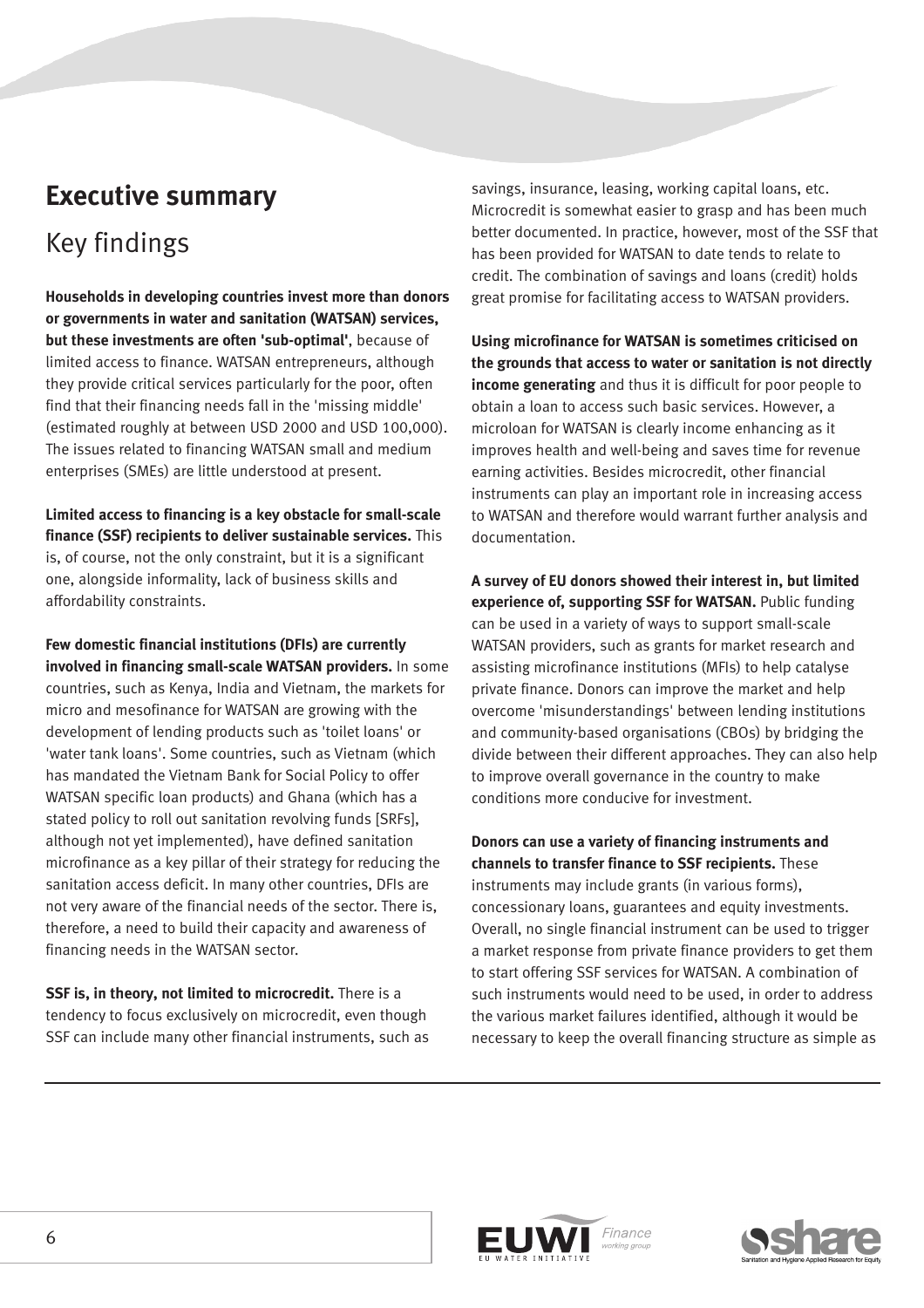possible. Some financing institutions may be more willing to take one type of instrument vs. another (e.g., NGOs can accept grants, but seldom can they accept equity investments). On the supply side, some donors (such as philanthropic organisations or social investors) may be more willing to take risks than traditional donors. Blending funds from various donors, therefore, may be the way to develop a financing package with an optimal risk profile.

**Grants can lever other forms of funding and should be provided based on performance.** They should avoid promoting 'incompetence', which means that if there is no adequate business plan, there should be no grant. Grants must avoid distorting the market and interfering with the business of the banks/microfinance institutions (MFIs) (e.g. by introducing subsidies that distort the market). In all cases, it is important to pay attention to the 'soft elements', so as to ensure that financial institutions or their NGO counterparts also provide technical and managerial support to SSF recipients.

**A key issue is 'getting funds from A to B', given the great number of SSF recipients and the physical distance between external support agencies (or governments) and the recipients on the ground.** A number of financing channels can be considered to that effect. Intermediary institutions are critical and include Apex institutions, NGOs, microfinance investment vehicles (MIVs), trust funds or local commercial banks – these are not necessarily mutually exclusive.

**Experience shows that supporting MFIs and commercial banks to expand their services into WATSAN can be more effective than attempting to impart business and financial management skills to existing WATSAN NGOs.** Building the capacity of financial institutions to get involved in providing WATSAN products is critical, as financial institutions have a certain level of rigour and can be better trusted to collect payments. Building successful partnerships between financial institutions, NGOs and other supporting organisations (such as consultants) is key, however, as NGOs would still be needed for 'soft components', such as hygiene education, demand

creation, community organisation, capacity building or training. They can also help small-scale entrepreneurs develop business plans in order to be in a better position to access funding. Once partnerships have been successfully built, there is likely to be more demand than can be met by the supply. There is a role for donors and support agencies in building the capacities of both MFIs and NGOs and helping to provide an enabling environment for SSF.

**Channelling financing via multi-donor trust funds and Apex institutions (i.e. national-level agencies) may also be a good way to reduce transaction costs and leverage the expertise of these institutions.** There are considerable numbers of Apex institutions and microfinance investment vehicles (MIVs) already in existence that are not specialised in water, but which could be informed about the financial needs of the sector and serve as very useful financial channels.

**Both microfinance and mesofinance present market potential to provide services to the poor. Sanitation is potentially the sub-sector where needs are greatest and holds great potential for the application of microfinance.** Domestic water services also require micro and particularly mesofinance, but there are substantial differences in the financing needs between the two sectors. Households are the main investors in sanitation (which usually consists principally of 'on-site sanitation' in most countries) and, therefore, need access to funding in order to spread the initial cash outlay required over time. Investment needs for water systems tend to be more substantial and this is where CBOs and small-scale independent providers (SSIPs) would need to access mesofinance, which could also take the form of leasing large equipment.

**Supporting SSF is only one instrument among many others and it is not a panacea.** SSF is best suited to fill the 'missing middle gap' and to meet the needs of poor households, although not those of the extremely poor and destitute. Given that microcredit usually carries fairly high rates of interest, these would usually prove too high for the extremely poor who also tend to be excluded from formal financial markets



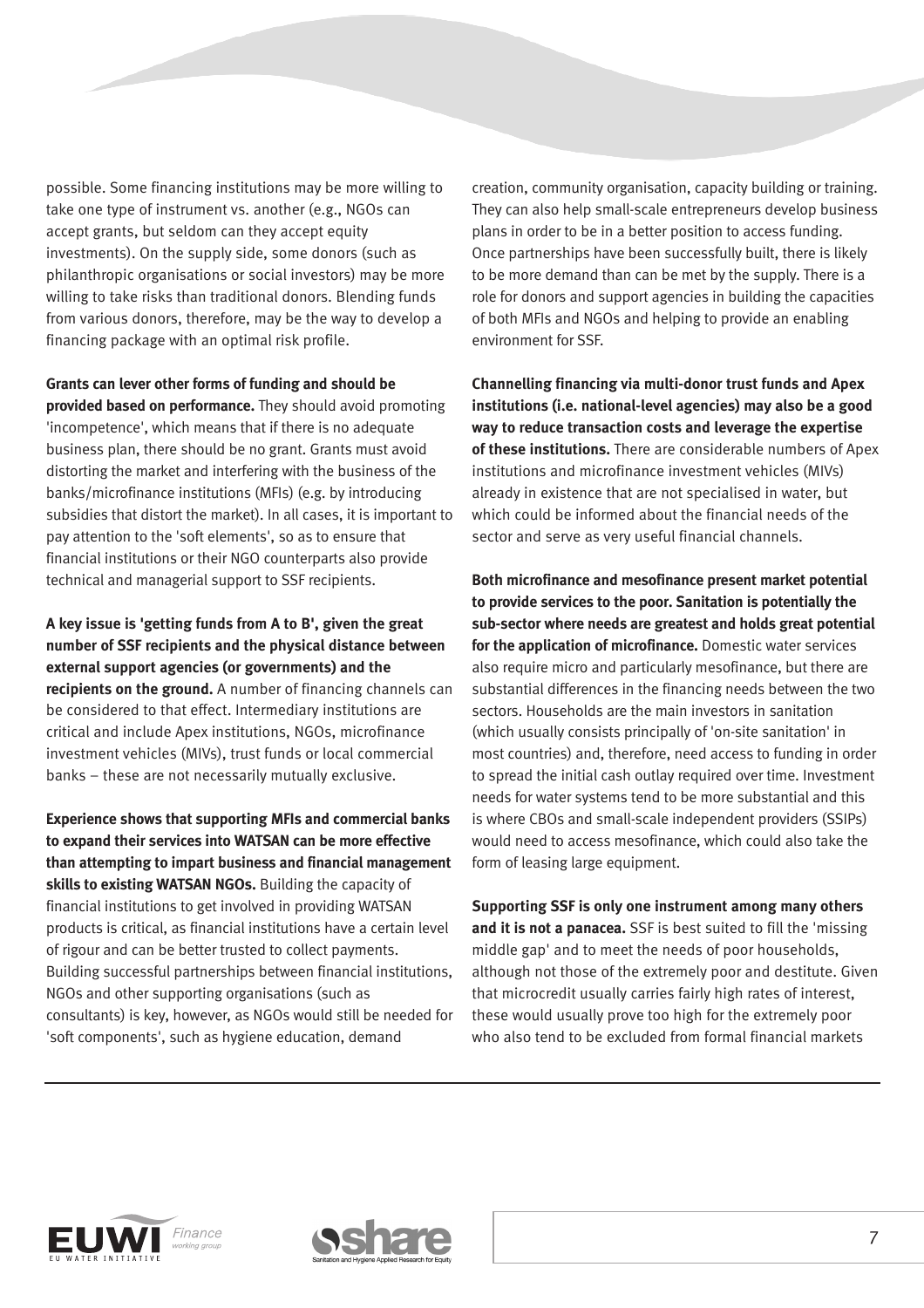(although this is rapidly changing in some countries such as Kenya with innovative services such as mobile banking). For the latter, other types of approaches may be needed as part of a package. One promising approach consists of combining savings and loans so as to mobilise the necessary funding at the level of the community itself and leave the community to be in control of its own savings. This requires that MFIs are able to take deposits (which is not the case in all countries) or that savings are done through village savings groups (or similar structures), which are inherently limited in scale. The model, developed by Slum Dwellers International (SDI), is an interesting alternative that allows scaling up. Donors could help develop this by supporting more research and development.

## What more could external support agencies do?

**Before designing a small-scale financial support scheme for WATSAN, external support agencies (ESAs) should assess the organisation of the domestic financial sector as well as that of the water sector.** The financial sector, including microfinance, is organised differently in each and every country. Hence it is critical to better understand the organisation of the financial sector before designing a financial support scheme for WATSAN entrepreneurs. Questions to consider include:

- What is the regulatory environment and overall 'financial system' structure? Are MFIs allowed to take deposits? Is there a credit bureau in place?
- What is the structure of the 'financial sector'? Who are the main actors providing microfinance services, commercial banks/MFIs/NGOs? What is the degree of 'financial inclusion' (i.e. access to formal financial services)? Do Apex bodies or MIVs exist?
- What is the depth and breadth of the microfinance sector? What is the overall size of the microfinance sector? What range of financial products do they offer?

■ What is the level of 'awareness' of the WATSAN sector amongst financial institutions?

**ESAs should draw on existing experiences with general micro and mesofinance, including in-house and from other organisations.** Many donors have considerable experience in supporting SSF for other sectors, such as income-generation activities, clean energy and agriculture. There is often little communication between professionals working in microfinance within the donor organisations themselves or between them and their counterparts in the WATSAN sector. Learning from these experiences would help with structuring WATSAN projects and programmes that incorporate elements to support SSF recipients. It would also help with using existing financial channels that have been set up for various sectors rather than create new ones specifically for WATSAN.

**Existing innovative programmes to support SSF for WATSAN could be built upon and expanded.** Some of the programmes reviewed in this report, such as the Microfinance Water Sector Activity in Kenya, the Financial Inclusion Improves Sanitation and Health (FINISH) project in India and water and sanitation CLIFF (in both India and Kenya), have proven successful at channelling substantial amounts of funding to SSF recipients. Much can be learned from the architecture of these programmes for potential replication. Making incentive payments to MFIs for boosting sanitation coverage in their areas of operation under the FINISH programme is particularly innovative and could provide lessons. Channelling additional funding to these programmes could be considered by other EU donors, as these programmes are already in place and there would be economies of scale in using them as platforms to pull in financing. The EUWI could act as a mechanism to build alliances between EU donors to scale up such programmes.

**In supporting SSF for WATSAN, ESAs and governments can use a broad range of instruments and financial channels.** The use of guarantees should be encouraged, under the appropriate circumstances, and the creation of domestic facilities that can provide local guarantees should be fostered.



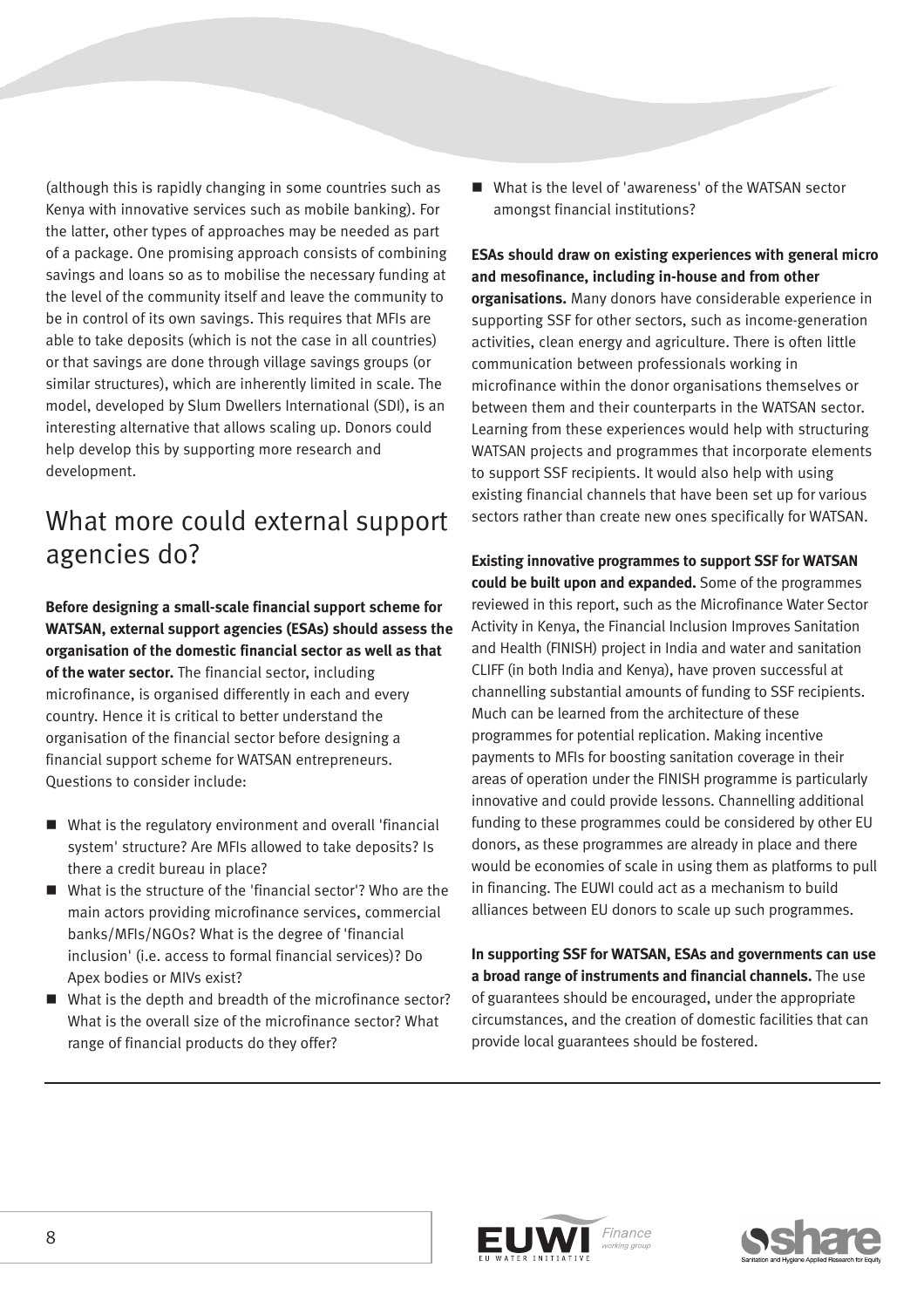**Subsidies and regulation need to be improved so as to eliminate contradictory policies and practices that could limit the use of SSF where appropriate.** For example, microfinance for sanitation is only likely to be viable if hardware subsidies are simultaneously discontinued.

**DFIs should be encouraged to 'mainstream' WATSAN SSF.** At present, many MFIs and commercial banks deal with WATSAN activities as 'pilot projects' managed by a specific department (this was the case of K-Rep's handling of the Kenya Microfinance for Water Projects Activity). Instead, these activities should be mainstreamed into the main activities of the financial organisations.

## Which concerted actions could be initiated?

**Much still remains to be done in order to increase the level of penetration of SSF in the WATSAN sector, which means that concerted actions between ESAs may need to be initiated.**

**In order to design better actions, it could be important to start by improving the level of knowledge, particularly on the specific needs for mesofinance,** as this tends to be less documented than microfinance. Some financing instruments, such as leasing, have found marginal use in the WATSAN sector although their potential appears to be large. It would also be crucial to more systematically monitor the

microfinance market for WATSAN and its impact on beneficiaries. Existing resources on micro and mesofinance for WATSAN could be pulled together on a web platform (on a similar model to that for rural finance) to increase their accessibility. The ultimate objective would be to stimulate interest from funders to provide more micro and mesofinance for WATSAN.

**Given that domestic financial intermediaries are essential for channelling finance, concerted actions to develop national Apex institutions, for example, could be undertaken.** Establishing or developing an Apex institution can take time and effort and there would be economies of scale in developing this concurrently with other activities.

**Attention should also be paid to improving the overall business environment and strengthening the financial systems.** 'Macro' interventions, linked to improving the overall regulatory environment, are essential and are as important as developing specific financial products for WATSAN or establishing dedicated financial channels. Improving regulation and monitoring can help prevent the types of crises that have marred the microfinance sector in India (following a period of extremely rapid growth). The strengthening of regulatory regimes for micro and mesofinance is taking place in a number of countries throughout the world and donors could do more to support such processes where they are ongoing or about to be undertaken.



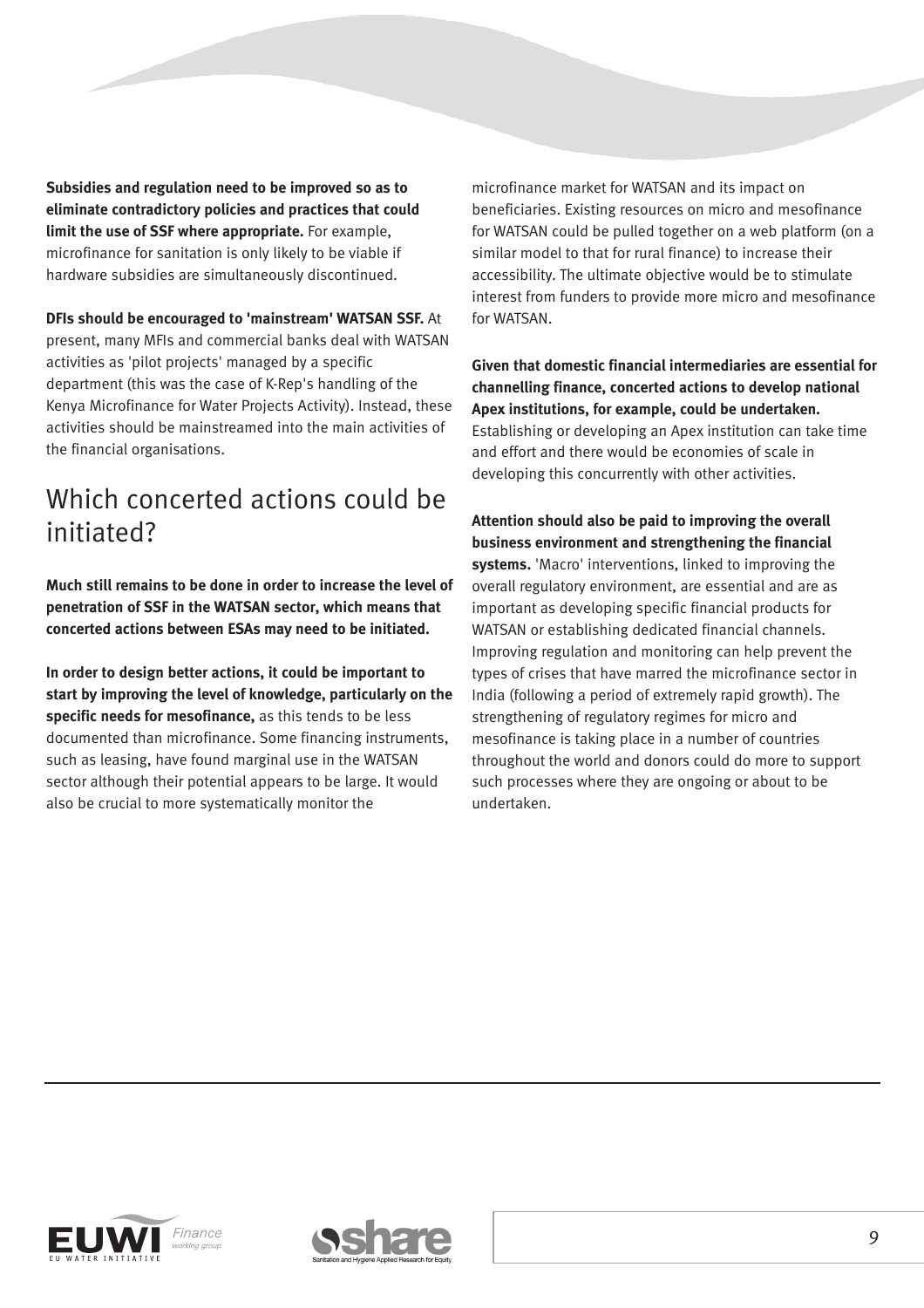## **1. Introduction**

## 1.1 Report objectives

The objective of this report is to identify ways in which governments and external support agencies (ESAs) can increase access to finance for small-scale WATSAN providers, by channelling public funding to support the market and leverage private sector financing. The ultimate objective in doing so is to increase access to services for poor households, who either invest in the services themselves or rely on small-scale providers.

This report has been developed as part of a component of the work programme of the European Union Water Initiative – Finance Working Group (EUWI-FWG), which looks at enhancing the role of the private sector in WATSAN and how EU donors can provide strategic support.

**Rationale for the report.** At present, there is little awareness or cohesion among ESAs (including EU donors) on the best way to increase financing for small-scale providers. It is not easy to get an idea of what their policies are or what they are doing and

how they could collaborate to add more value. Given the importance of these types of providers for the sector and of reaching the Millennium Development Goals (MDGs), members of the EUWI-FWG identified the need for a study on this issue from two perspectives – that of ESAs (also referred to as donors) and that of DFIs (including MFIs and local banks).

**Target audience.** This report is principally aimed at ESAs, including bilateral donors, multilateral institutions, NGOs and philanthropic organisations. It would also be of interest to government officials and local agencies looking to incorporate microfinance and mesofinance elements into the designs of their programmes. One objective of the report is to convince agencies, which have not previously considered increasing financing to that segment, of the importance of doing so and that it can be done in a cost-effective manner.

**Geographic focus.** The report draws from examples from a diverse range of geographies, including urban, peri-urban and rural areas. Many examples are drawn from East Africa and India. This is where fieldwork was conducted as part of the project funded by the EUWI-FWG (Kenya) and as part of a parallel project funded by DFID via the SHARE research project (Tanzania and India).

## Box 1. Definitions used in the report<sup>1</sup>

**WATSAN services** refer to all water services provided through manmade capital that deal with the supply of drinking WATSAN services. This includes piped and non-piped water services, as well as on-site and networked sanitation.

**Small-scale finance (SSF)** is defined as financing below approximately USD 100,000. It covers both microfinance services (including small loans below a few thousand USD) and mesofinance services (below approximately USD 100,000) to small and medium enterprises (SMEs).

**SSF recipients** include small-scale WATSAN service providers, ranging from households, SSIPs, small and medium sized enterprises, equipment providers, CBOs, non-governmental organisations (NGOs), user committees and local governments. These may also include small utilities when those do not have access to standard financial channels.





<sup>1</sup> A glossary of terms relative to small-scale finance is provided in Annex C to this report. For a broader glossary of financial terms applicable to the WATSAN sector, refer to Winpenny (2011).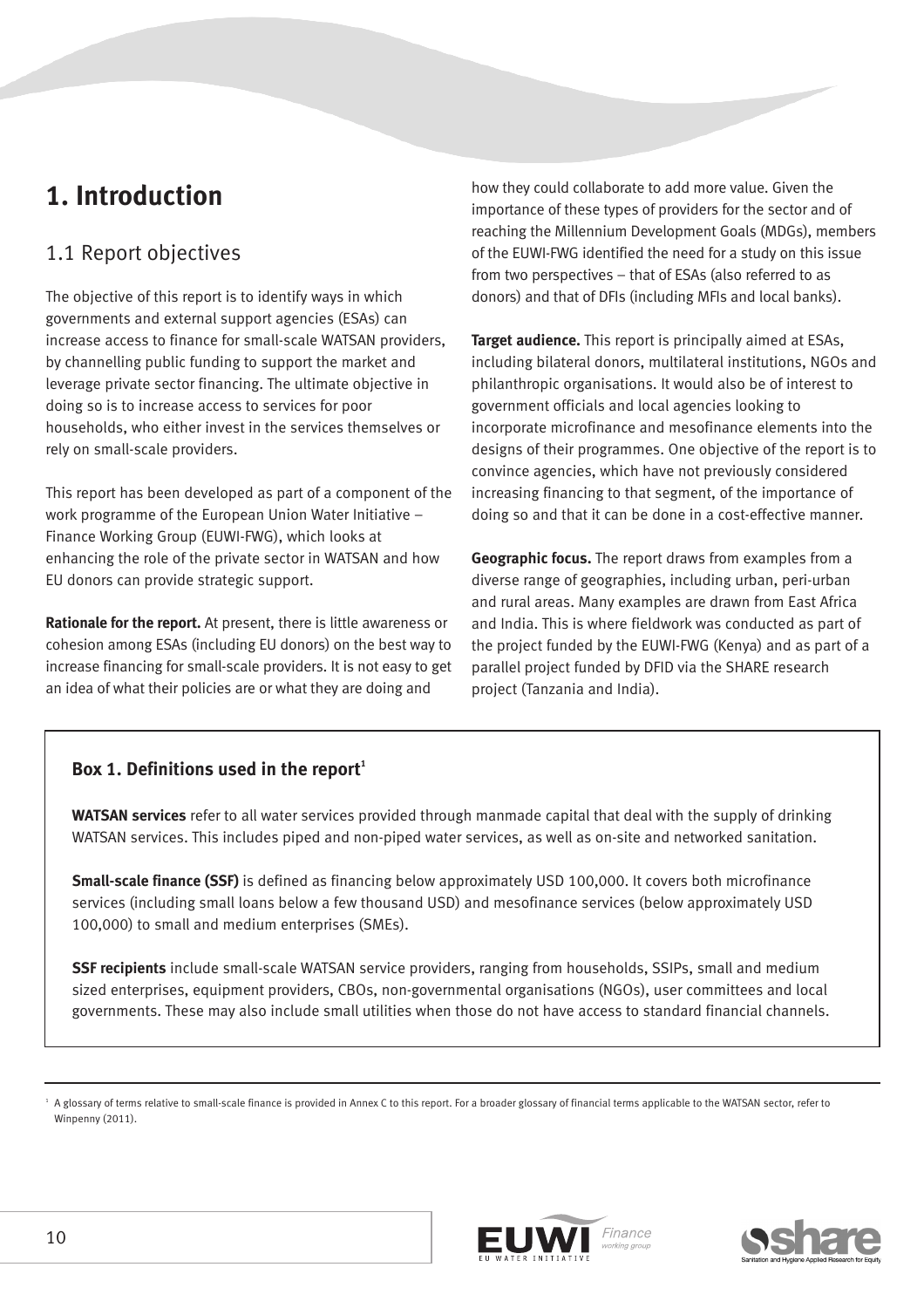## 1.2 Background to the report

In many developing countries, a substantial segment of the population is served by small-scale WATSAN providers, which may include households themselves as well as small-scale private operators, NGOs or CBOs. These providers often face a number of difficulties to provide adequate services, including limited access to finance from either private or public sources.

Small-scale service providers often find themselves in a 'financing availability gap', for funding roughly below USD 100,000. Domestic entities which can, at least theoretically, provide financing to fill this gap include MFIs (for small funding amounts, typically of a few hundred Euros) or local commercial banks (for what is commonly referred to as 'mesofinance' as opposed to microfinance). These two forms of finance are referred to as SSF in this report.

At present, however, local commercial banks and MFIs rarely provide this finance as they are unfamiliar with the WATSAN sector and perceive it to be high risk. Thus there is inadequate financing to households and small-scale service providers for WATSAN investments. Consequently, an opportunity to improve service coverage for the poor is lost, when the demand and the needs are substantial. This can be referred to as a 'market failure'.

Public funding, either from domestic governments or international donors, could potentially be used to correct this market failure and leverage additional financing for smallscale WATSAN providers. International donors can rarely support these providers, however, as there are very few channels to transfer donor financing to small-scale providers. Many ESAs (bilateral or multilateral) tend to finance WATSAN via central governments or utilities operating at the national level. More rarely, some donors also support sub-sovereign entities (such as utilities or local governments), either through grants or loans (generally with a national government guarantee, but also without in some cases) or in the context of support provided to national programmes.

Overall, ESAs lack guidance as to how they can channel financing to small-scale WATSAN providers and leverage additional financing (from private sources) in the process. The objective of this report is, therefore, to help fill that gap.

## 1.3 Methodology

This study is based on three streams, as described below.

**Literature review and methodological development.** The study started with a review of existing literature on the role of donors for leveraging small-scale financing at the local level, for SMEs, in general, and for a range of infrastructure sectors (including WATSAN, but also renewable energy). This review examined what a range of donors are currently doing in this area (i.e. going beyond EU donors). Information came mostly from web-based searches and interviews with key informants. The findings informed the development of all subsequent study streams.

**Survey of EU donors' policies and practices.** A survey of EU donors was undertaken to find out what they are doing in terms of leveraging local small-scale financing for providers of WATSAN to the poor. The survey identified the specific support provided by EU donors which could inform the study. The survey also solicited the views of donors on the role that they can play to support SSF to the sector and on potential initiatives that could be undertaken to develop a coordinated approach to these issues.

**Survey of local domestic finance providers and their interest in funding the WATSAN sector in Kenya.** MicroSave, a Kenyabased consultancy specialising in microfinance and promoting financial inclusion for the poor, conducted a survey of local financial institutions in Kenya (including commercial banks and MFIs). The purpose of the survey was to identify which institutions are currently providing financing to small-scale operators of WATSAN in Kenya and the types of services that they are providing. The survey explored the constraints faced by these financial institutions in reaching



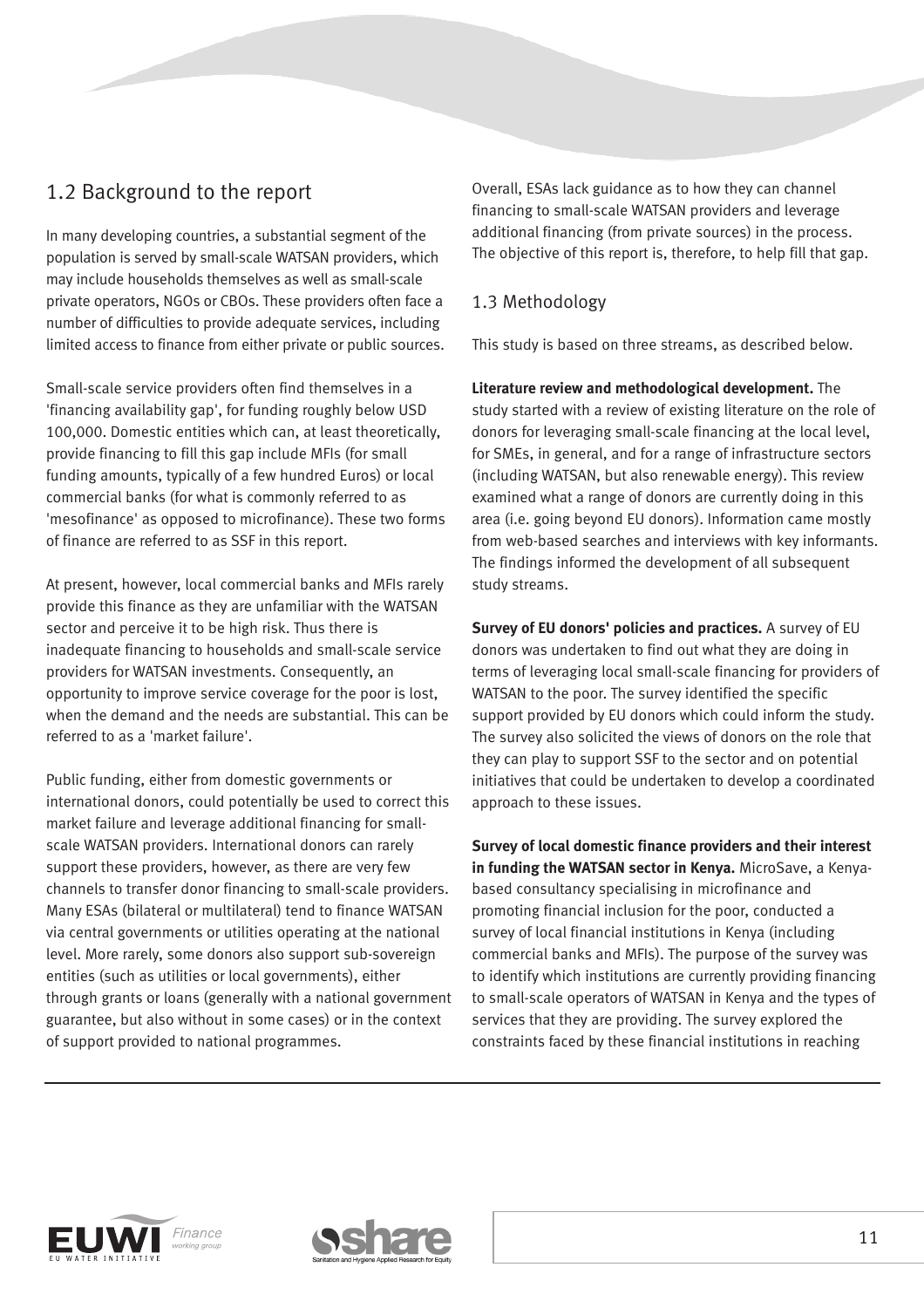this target group and asked them how they thought donor financing could be used to alleviate such constraints. Similar surveys were conducted in Tanzania and India which focused exclusively on microfinance for sanitation.

**In addition, a seminar on 'SSF for WATSAN' was held at the World Water Week, in Stockholm in August 2011.** The seminar was co-chaired by the EUWI-FWG and SHARE research programme. Preliminary findings of the work were presented at this seminar and discussed by an eminent panel of experts, including Meera Mehta (CEPT University, India), April Rinne (Water.org), Monica Scatasta (European Investment Bank) and Vijay Athreye (FINISH programme). The comments and insights of all participants at the seminar contributed to the outcomes of the study. The strength of the debate showed that the issue of SSF for WATSAN is generating increasing interest.

### 1.4 Report structure

The remainder of the report is structured as follows:

- **Section 2** examines the types of financing needs faced by small-scale providers of WATSAN;
- **Section 3** looks into the types of repayable financing to which SSF recipients can potentially have access;
- **Section 4** evaluates whether this is an area where donor financing can be used to help expand the market, how this can be done and what EU donors are doing in this area;
- **Section 5** examines in more detail the type of financial instruments that donors can use to support small-scale WATSAN providers;
- **Section 6** evaluates alternative options for channelling large funding packages to SSF recipients.

#### In addition:

- **Annex A** contains summary findings from the field work conducted in Kenya;
- **Annex B** consists of a glossary of key terms relevant to SSF:
- **Annex C** includes a list of useful websites and references.

The full results of the survey of EU donors and of the India, Tanzania and Kenya field work are available as separate documents on the following websites, www.euwi.net, www.gwp.org, www.shareresearch.org and www.watercredit.org.

## **2. Understanding the market**

This section sets out a typology of small-scale WATSAN providers operating in the sector and outlines their financing needs. It then examines the type of financing they can typically access to meet those needs and the common challenges and constraints they face in doing so.

2.1 Who are the small-scale service providers in the WATSAN sector?

Small-scale providers of WATSAN are extremely diverse, ranging from households to SSIPs (such as water carriers or people who manually empty latrines), SMEs, equipment providers, CBOs, NGOs, user committees and local governments. Households are considered to be 'service providers' when they either 'self-provide' the service (e.g., by building and operating a pit latrine or digging a well) or provide services to others (e.g., when households who have a tap connection sell water to their neighbours).



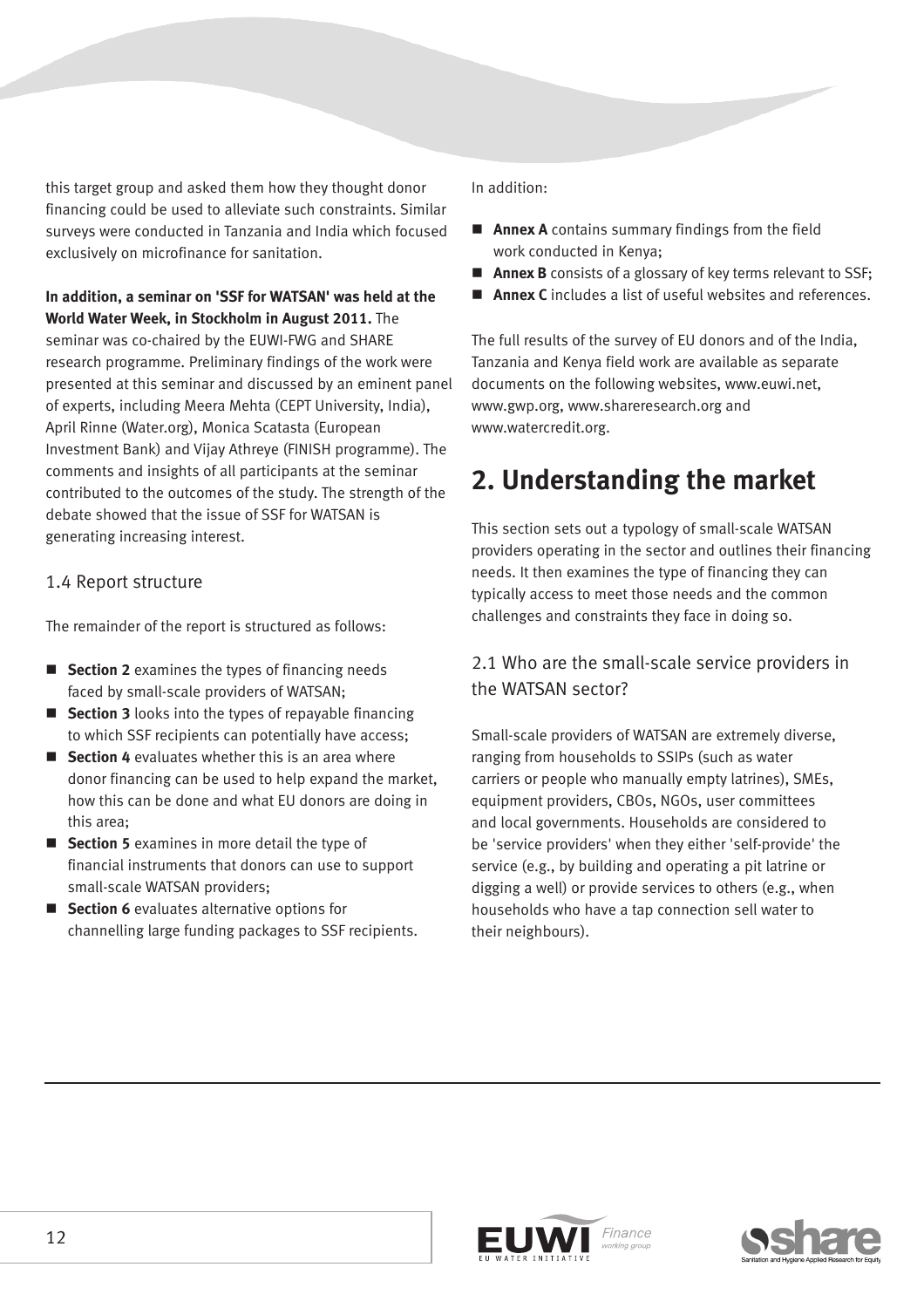Small-scale WATSAN providers serve a substantial portion of the market, particularly for the poor. In many developing countries where coverage by 'formal' services is low, households can be the primary investors in WATSAN infrastructure, particularly in on-site sanitation solutions or domestic water resources. This finding was underlined by the Africa Infrastructure Country Diagnostic report, prepared under the leadership of the World Bank. This report found that households in sub-Saharan Africa contributed to almost half the total capital investments in the WATSAN sector, mostly through their investments in on-site sanitation facilities. Smallscale independent providers (SSIPs), which include informal water vendors or people who empty pit latrines, often serve a high percentage of the population – up to 90% in some cases according to World Bank estimates.

With respect to sanitation, which is one of the most 'lagging' MDGs, governments often expect households to finance the majority of the necessary investments in the next decade. This is particularly the case in countries that have stopped providing hardware subsidies for on-site sanitation and focus on financing behaviour change campaigns, such as in Ghana and Tanzania. In Ghana, for example, the Country Status Overview led by the Water and Sanitation Programme (WSP) estimated that the total capital expenditure requirements to meet the MDG target stand at USD 402 million per year. With the adoption of communityled total sanitation (CLTS) as the government's main policy direction with respect to sanitation, households are expected to meet the full costs of sanitation hardware.

Small-scale WATSAN providers face a number of constraints for providing services, in addition to limited access to finance. A major hurdle is that they usually lack legal recognition, as these providers tend to operate in the informal sector and do not have formal land ownership titles (which may be an issue

when they build and manage networks). They often have insufficient institutional capacity and limited business skills and have received little training. They have limited access to cash and often do not have the required collateral in order to take out a loan.

#### 2.2 What are their financing needs?

Even though they often operate informally, the types of costs that small-scale WATSAN service providers need to cover are similar to those of other types of service providers operating at a larger scale. They need to invest in hardware and associated equipment (investment costs), operate and maintain the facilities (operation and maintenance [O&M] costs, such as salaries, fuel, electricity, chemicals and spare parts) and set aside funding for large maintenance expenses, such as renewing major pieces of equipment (capital maintenance  $costs$ <sup>2</sup>. If they have borrowed capital to make investments, associated financial costs would also need to be covered. Even though the unit investment costs may be substantially lower than for large utilities, they nevertheless represent a significant financial burden when compared to the levels of disposable income for households or small-scale providers.

Estimating which costs need to be covered and how much financing is required to cover them are critical steps towards mobilising adequate financing. To cover their costs, small-scale service providers can draw from a mix of financing sources, commonly referred to as 'the 3Ts' – tariffs, taxes and transfers (Figure 1). Reducing costs through efficiency gains can also be an important means of freeing up financial resources.

These three sources represent the 'bedrock' for financing WATSAN and form the basis for 'sustainable cost recovery' (SCR). SCR entails securing future cash flows from a

<sup>2</sup> See www.washcost.info for more information on available methods for estimating life-cycle costs faced by small-scale service providers, particularly in rural areas.



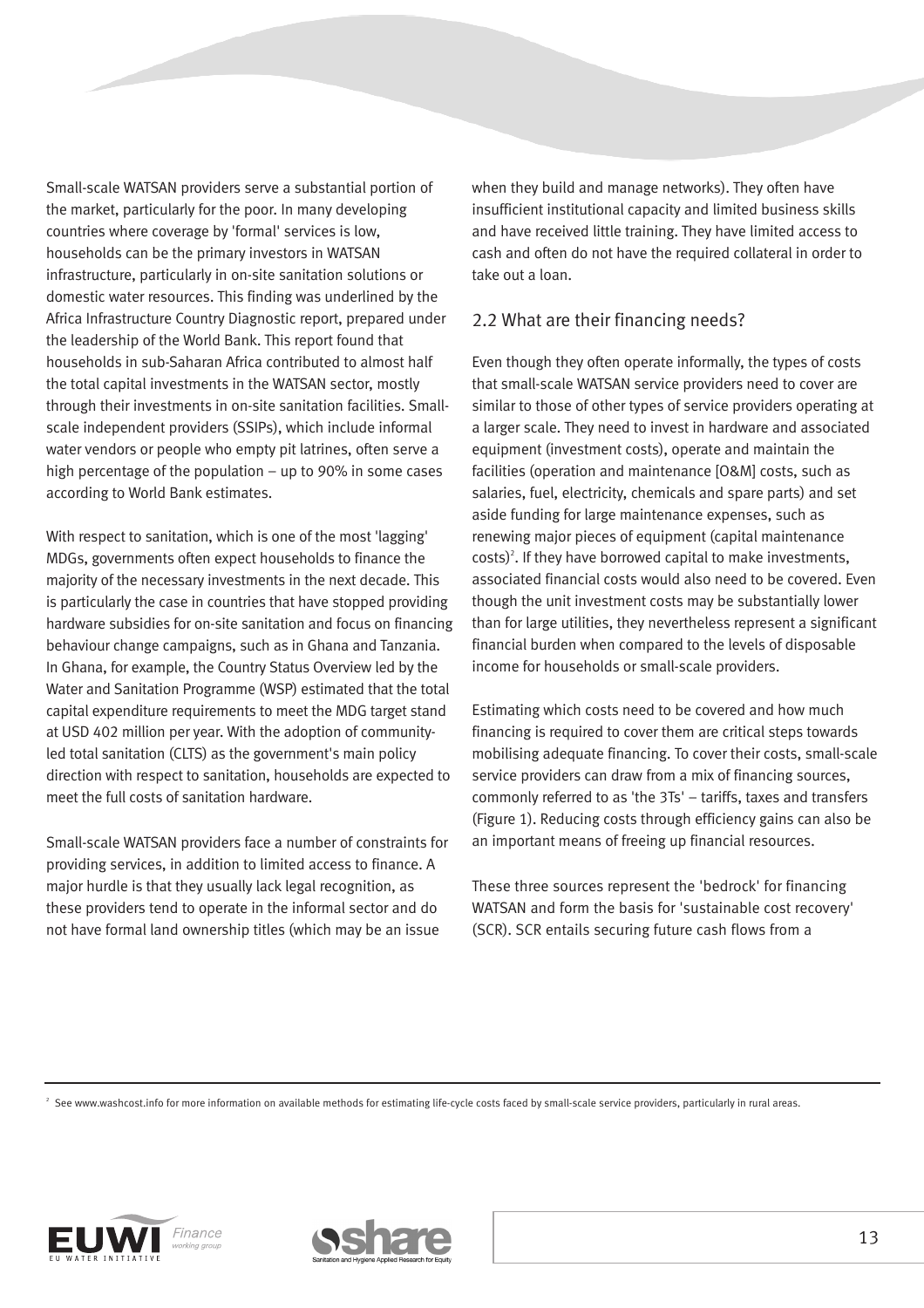

## Figure 1. The overall 'financing equation' for WATSAN providers

Source: Adapted from OECD (2010)

combination of the 3Ts, and using this revenue stream as the basis for attracting repayable sources of finance, such as equity, commercial loans and bonds (depending on the size of the service provider and on the local situation). While investment costs may be partly covered through grants (taxes and transfers), the operating costs, at least, should be covered through tariffs. As WATSAN investments are typically substantial and lumpy, mobilising repayable finance is often needed to bridge a temporary financing gap and help smooth the burden of these investments over a longer period.

Although the same financing equation applies to small-scale providers as it does to large-scale providers, their ability to draw on different sources of revenues is much more limited. Small-scale WATSAN providers need to invest in a range of areas, as shown on Table 1. To meet these investment needs, they can mobilise funds from a range of sources. Small-scale WATSAN providers rarely receive subsidies from the

government (what the 3Ts refer to as 'taxes') or from international donors (referred to as 'transfers'). In order to mobilise sufficient cash for up-front investments, they tend to draw from friends and family or resort to money-lenders. In some cases, still rare in the WATSAN sector, they can also access microfinance or mesofinance from DFIs, such as MFIs or commercial banks (see Section 3 for more information). Service providers can then refund this initial investment through tariffs charged to their customers.

Table 1 shows that small-scale WATSAN providers need financing for different types of investments depending on the nature of the investment. To cover the financing needs that they cannot address from their own revenues or savings, they can, in theory, access financing from a variety of sources as shown in the right-hand column. Whether or not such financing is readily provided by domestic financial markets will depend on national circumstances.



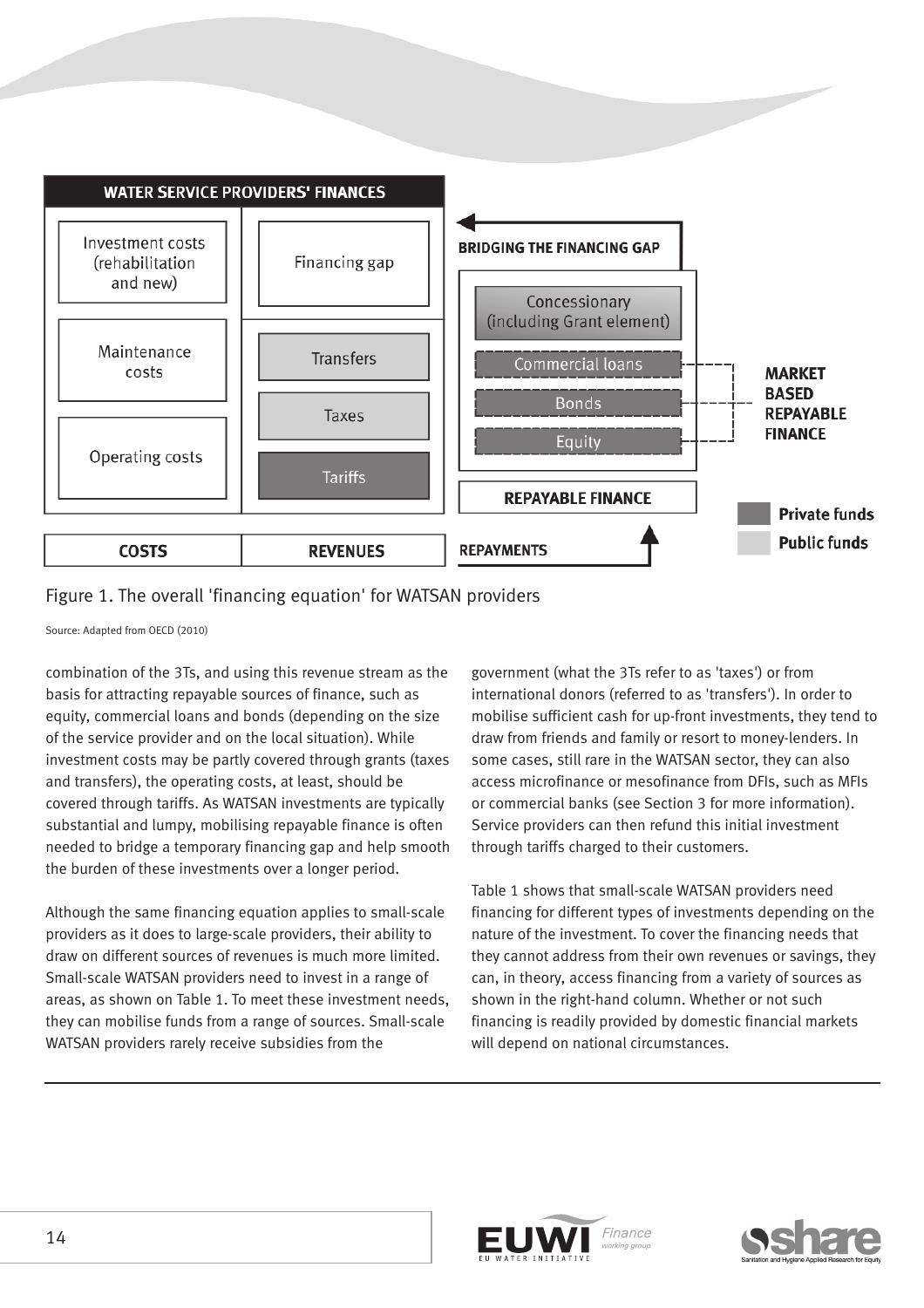| <b>Type of small-scale WATSAN providers</b>                                                                                                                                                                                                                                                                                                                                                                                                                                                                                       | Type of infrastructure for which<br>they need finance                                                  |                                                                                         | <b>Potential financing instruments</b>                                                                                                                                                                     |
|-----------------------------------------------------------------------------------------------------------------------------------------------------------------------------------------------------------------------------------------------------------------------------------------------------------------------------------------------------------------------------------------------------------------------------------------------------------------------------------------------------------------------------------|--------------------------------------------------------------------------------------------------------|-----------------------------------------------------------------------------------------|------------------------------------------------------------------------------------------------------------------------------------------------------------------------------------------------------------|
|                                                                                                                                                                                                                                                                                                                                                                                                                                                                                                                                   | <b>WATER</b>                                                                                           | <b>SANITATION</b>                                                                       |                                                                                                                                                                                                            |
| <b>Households</b>                                                                                                                                                                                                                                                                                                                                                                                                                                                                                                                 |                                                                                                        |                                                                                         |                                                                                                                                                                                                            |
|                                                                                                                                                                                                                                                                                                                                                                                                                                                                                                                                   | Household<br>connections or<br>water tanks                                                             | On-site sanitation<br>facilities                                                        | Microfinance mechanisms such as:<br>Micro loans<br>Savings and loans combined<br>Group lending and solidarity mechanisms<br>п                                                                              |
| <b>Community based organisations</b>                                                                                                                                                                                                                                                                                                                                                                                                                                                                                              |                                                                                                        |                                                                                         |                                                                                                                                                                                                            |
| CBOs, user committees, cooperatives,<br>neighbourhood organisations and<br>self-help groups                                                                                                                                                                                                                                                                                                                                                                                                                                       | Upgrading,<br>rehabilitation and<br>extension of small<br>piped networks/<br>point source<br>operators | Management of<br>of community and<br>public toilets e.g.<br>latrine cleaners<br>and O&M | Micro and mesofinance:<br>Medium-term loans (for the community<br>contribution to the investment and O&M)<br>Savings accounts, current accounts, short-<br>term loans for repair                           |
| <b>Private enterprise</b>                                                                                                                                                                                                                                                                                                                                                                                                                                                                                                         |                                                                                                        |                                                                                         |                                                                                                                                                                                                            |
| Small-scale providers<br>Small-scale equipment e.g. gloves,<br>Ш<br>Water kiosk operators and carters<br>carts, protective clothing<br>People who empty latrines<br><b>Building materials</b><br>п<br>ш<br>Masons, small construction companies<br>Water tankers<br>SME private operators<br>Equipment suppliers<br>Small water network operators<br>(as above)<br>Distribution networks e.g. building<br>(e.g. Aguateros)<br>Small sewerage network operators<br>small bore sewer network<br>Private land and housing developers |                                                                                                        | Vacuum tankers<br>٠<br>Larger scale investments for equipment                           | Micro and mesofinance:<br>Short-term loans (working capital)<br>Capital investment loans<br>٠<br>Leasing of expensive assets<br>Savings instruments<br>Current accounts<br>٠<br>Overdraft facilities<br>m. |

## Table 1. Types of small-scale WATSAN providers and their financing needs

Source: Authors' compilation

## **3. What type of repayable financing is available to SSF recipients?**

Small-scale WATSAN providers currently have access to a limited range of repayable financing to cover the up-front financing needs that they cannot cover themselves. In this section, we identify what types of repayable financing SSF

recipients have access to, distinguishing between microfinance for households and mesofinance for WATSAN providers, including SSIPs, CBOs and SMEs.

These SSF recipients all face substantial constraints in accessing financing, as shown in Figure 2. As a result, their financing needs are seldom covered and their ability to expand their coverage is low. Public sector intervention may be required in order to trigger a market response and increase the supply of financing accessible by them (see Section 4).



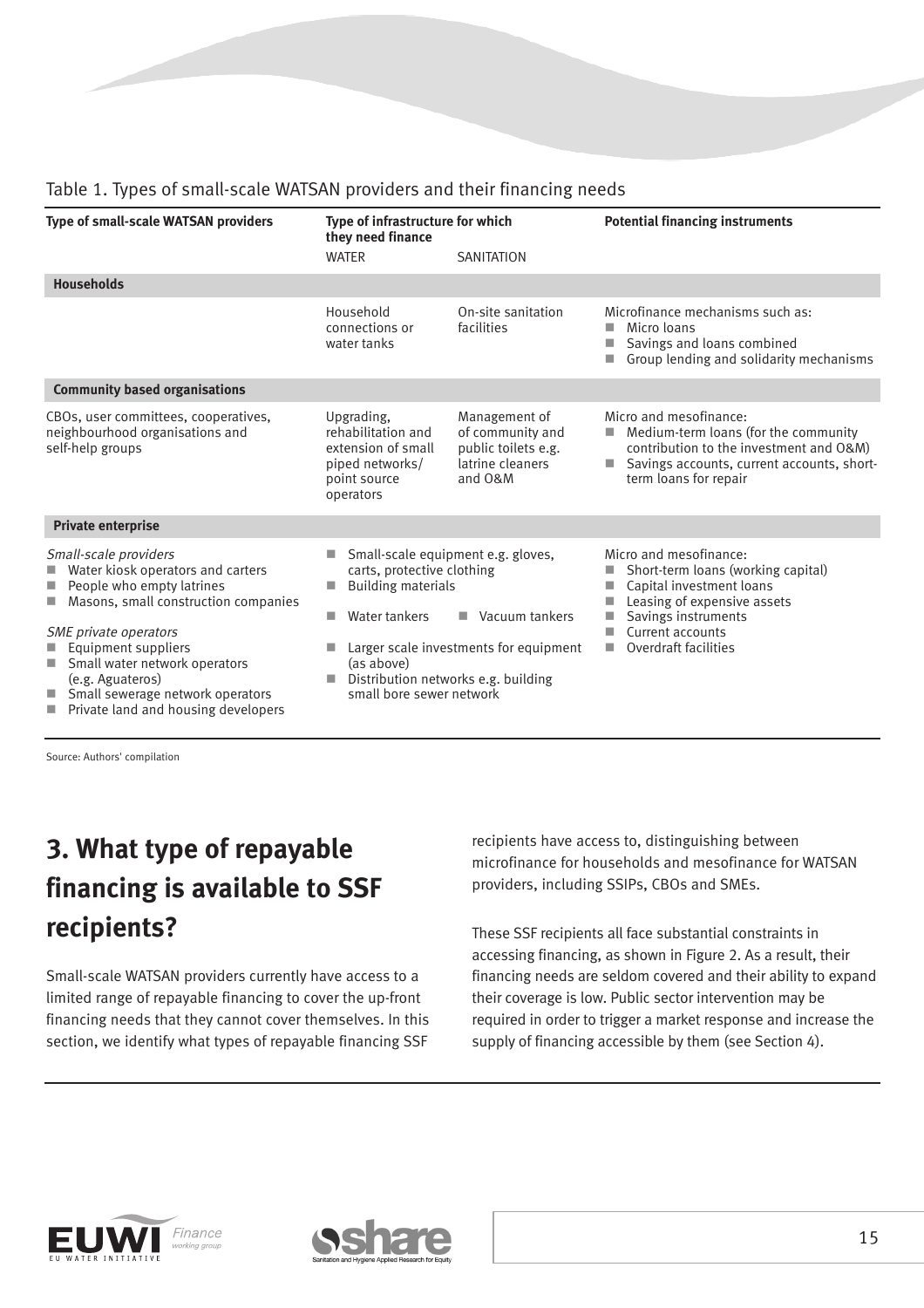





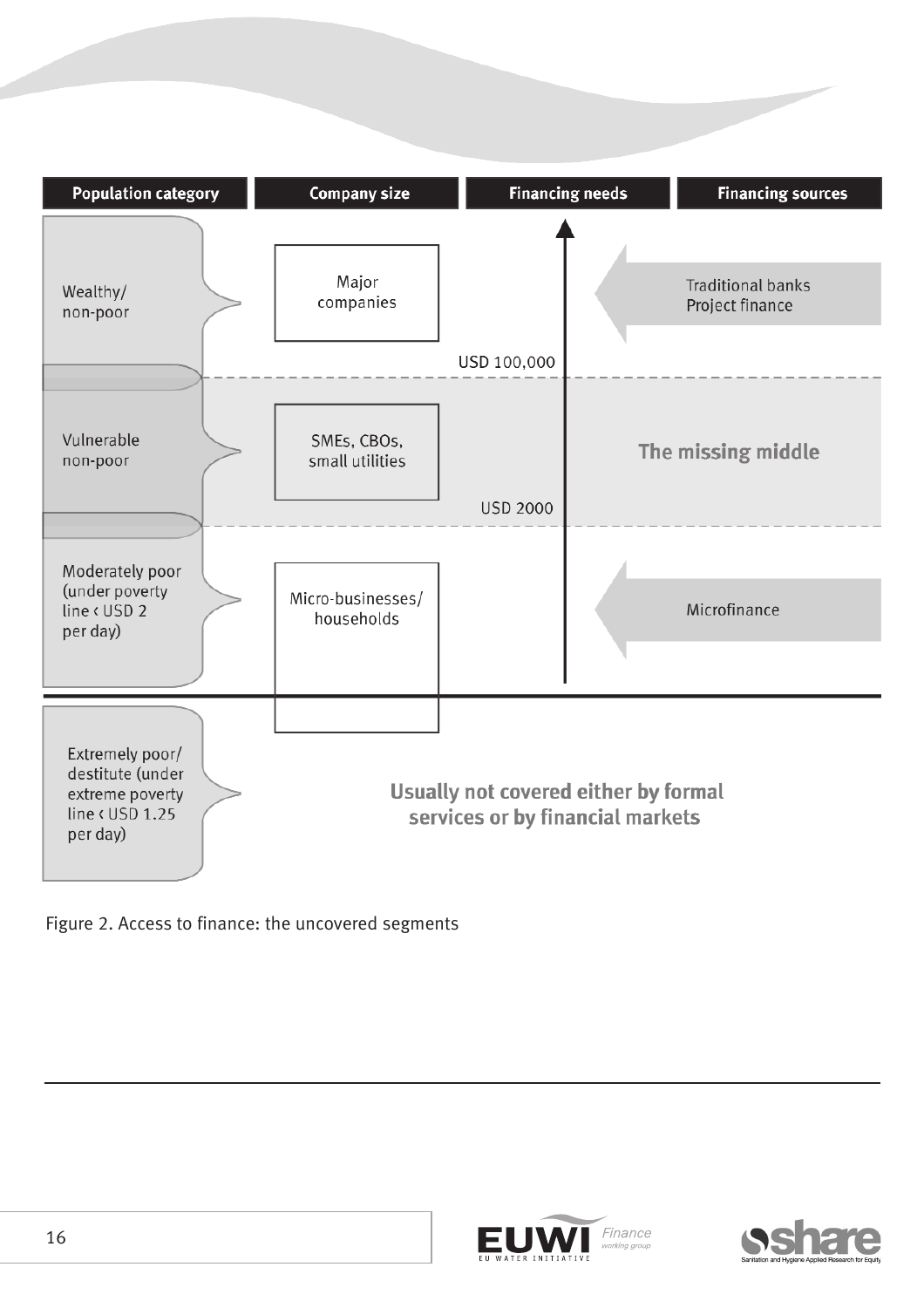## 3.1 Microfinance for households

This section focuses on the microfinance provided to households for investing in their own WATSAN facilities (what can be qualified as 'home improvement' investments).

#### **What is microfinance?**

Microfinance has been practiced for many years in different forms. It first became prominent in development circles in the 1970s in Bangladesh, with the provision of small loans for income-generating activities with only minimal collateral requirements. The most well-known microfinance model that originated at the time was that of the Grameen Bank.

The microfinance sector has grown considerably in the last 20 years and now encompasses a whole range of financial services that are provided to low-income clients who traditionally lack access to banking and related services. These financial services may include credit products as well as savings, insurance, fund transfers (for remittances) or a combination of these. In the case of credit, the loan size varies considerably from very small loans for household investments (in the range of a few hundred USD) to larger loans for micro-business development (several thousand USD). The funding of small projects with loan sizes that are above microfinance levels, but are less than USD 100,000, would usually be classified as 'mesofinance', discussed in the next sub-section.

The entities providing such services can include MFIs, commercial banks, non-banking financial institutions, NGOs, credit cooperatives or solidarity lending groups. Typically, an MFI would be well established in the community, which gives it an edge in terms of assessing a borrower's ability to repay and enables the MFI to rely on peer pressure and community cohesion to obtain repayment. In addition, NGOs and microfinance specialists can provide support services to

incorporate microfinance products into the design of broader development interventions, which may include the development of tailored financial products and/or brokering with financial institutions as well as training.

A popular form of micro-lending, referred to as 'group lending', consists of requiring borrowers to form a small group and to guarantee each other's borrowing. In some countries (such as India), these groups are made up of women who share strong community ties. In this case, peer pressure replaces the need for collateral, which is often lacking for WATSAN investments as they are not 'moveable'. Group lending can either work as a revolving fund (whereby each group member has the ability to borrow in turn, provided the others have repaid) or as a mutual guarantee, to minimise the risk of non-payment. From a lender's point of view, extending a loan to a group of borrowers provides a higher guarantee of being reimbursed than if it had lent to an individual.

#### **How is microfinance used in WATSAN?**

In the WATSAN sector, microfinance can be used to provide access to finance to those who would otherwise be excluded, such as households, SSIPs, CBOs and NGOs. Even though microfinance as a financing model is now well established with a solid track record, its application to the financing of WATSAN has remained somewhat limited and MFIs rarely offer tailored products for WATSAN.

According to a study conducted by Mehta (2008) for the Gates Foundation, only a few large MFIs in Asia had achieved significant scale in these areas. These MFIs include BRAC, Grameen Bank and ASA in Bangladesh,<sup>3</sup> Self Employed Women's Association in India and the Vietnam Bank for Social Policy in Vietnam (VBSP) (see Box 2). As Mehta indicated at the time, "Experiences so far suggest that although several pilots are available to study, the sustainability and scalability of the market is still unknown."

<sup>3</sup> Since then, for example, Grameen has stopped offering specific water and sanitation loans and merged these with housing loans.



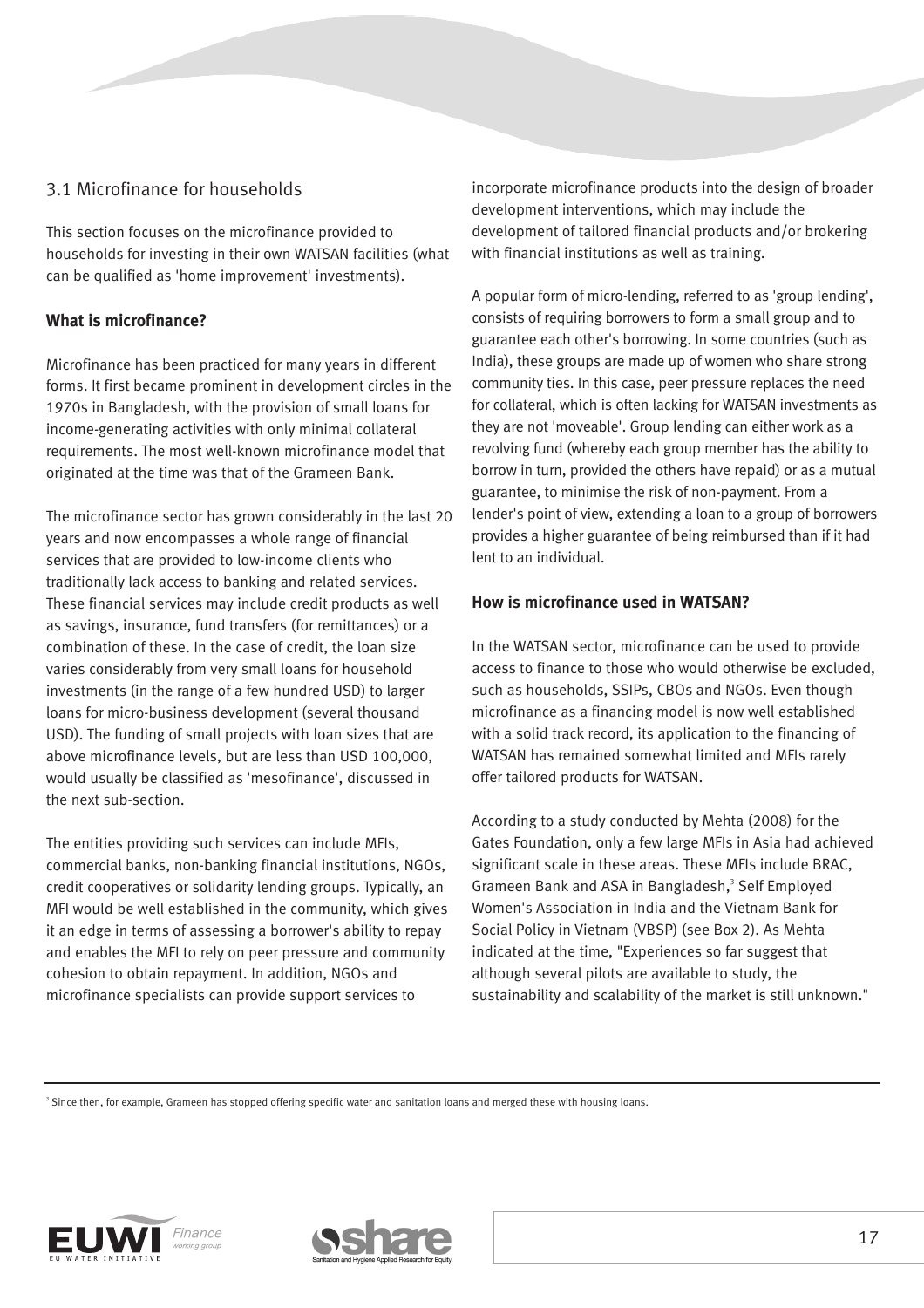## **Box 2. The Sanitation Revolving Fund (SRF) in Vietnam: a successful pilot and scaling up**

In 2001, a SRF component was incorporated in the World Bank-financed, Three Cities Sanitation Project in Vietnam to provide loans to low-income households to build on-site sanitation facilities. The SRF provided small loans (USD 145) at partially subsidised rates to low-income and poor households to build a septic tank, a urine diverting/composting latrine or a sewer connection. To access the loans, households needed to join a Savings and Credit group, which brought together from 12 to 20 people who must live close to each other to ensure community control. The loans covered approximately 65% of the cost and enabled the household to spread the costs over two years. The loans acted as a catalyst for household investment although households needed to find other sources of finance to cover total investment costs, such as borrowing from friends and family.

The initial working capital for the revolving funds (USD 3 million) was provided as a grant by the World Bank, Denmark and Finland. The SRF was managed by the Women's Union, a countrywide organisation representing the rights and interests of women, which has a long experience in running microfinance schemes. The initial working capital was turned over more than twice during the first phase of the project (2001 to 2004) and was then transferred to subsequent phases to be revolved further. Combined with demand generation and hygiene promotion activities, the SRF helped around 200,000 households build sanitation facilities over the course of seven years. The revolving fund mechanism allowed leveraging household investment by a factor of up to 25 times the amount of public funds spent. Repayment rates have been extremely high (almost 100%). This revolving fund programme in Vietnam compared very favourably with other forms of public support for sanitation, including indicators such as leveraging and effectiveness (Trémolet et al., 2010).

Since 2004 this pilot approach has since been scaled up via other World Bank-funded projects and through the Vietnam Bank for Social Policies (VBSP). As of the end of 2011, VBSP had extended 3.5 million loans for water supply and sanitation and 3.1 million facilities had been built. The share of WATSAN loans as a percentage of the overall portfolio has been steadily growing year on year, from 0.86% in 2004 to 7.56% in 2009. Growth in WATSAN loan products is now a key driver of overall portfolio growth – 16% growth in 2011.

Source: OECD (2010) and VBSP's annual reports.

In the last five to ten years, the market for WATSAN microfinance products has started to take off in some countries, but has remained modest overall. The boxes below refer to examples in India and Kenya where microfinance for WATSAN has been scaled up beyond single pilot projects. Much remains to be done to take these examples fully to scale. It is impossible to track with precision the growth of this market, however, as the majority of microfinance service providers does not track WATSAN financial products separately from other products e.g., purchasing a solar panel). General purpose loans may be used for WATSAN investments without this being recorded as such.



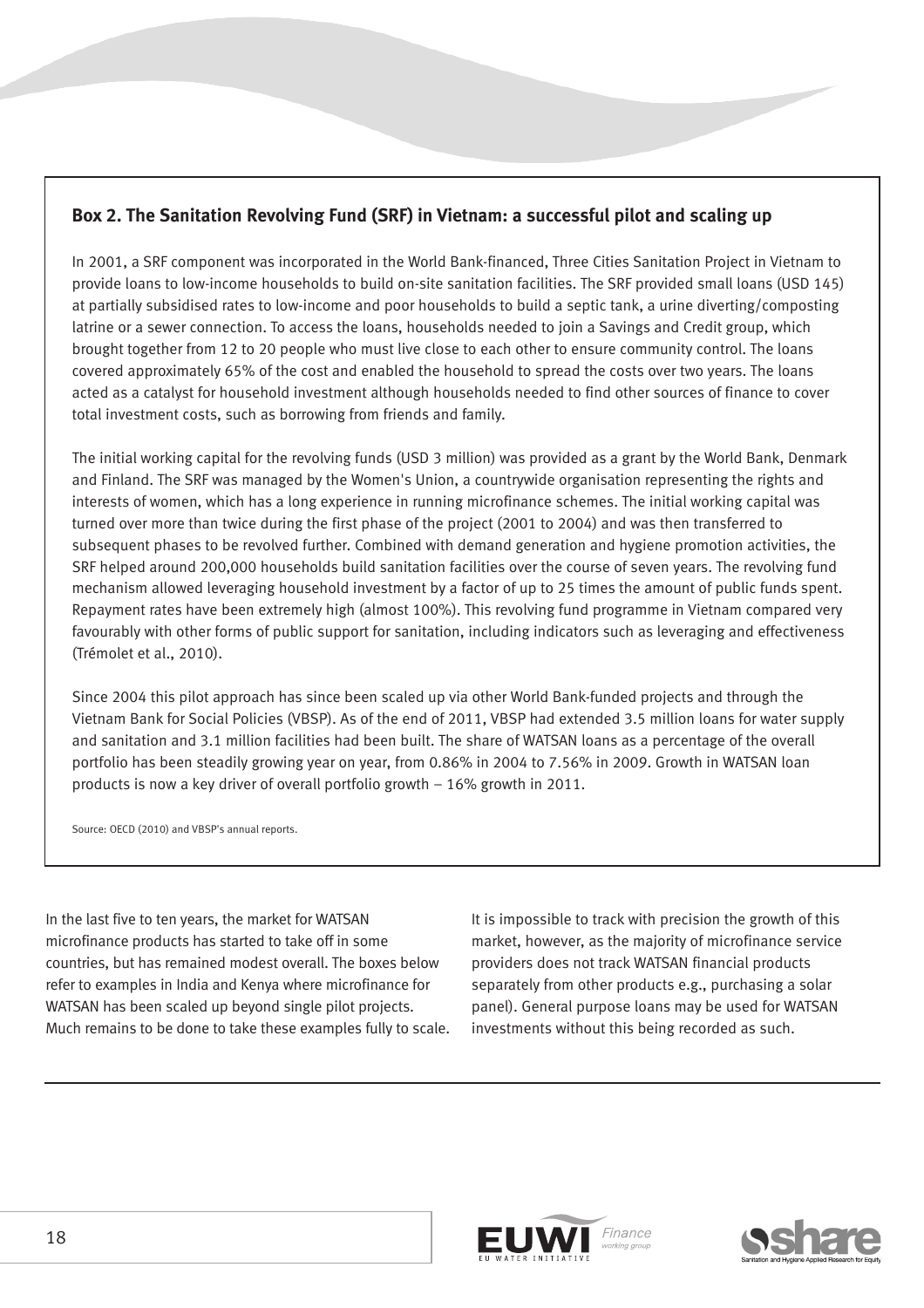## **Box 3. Growth of the 'toilet loan' market in India**

Historically sanitation activities in India have been carried out using a grant-based model either by the government (e.g. the Total Sanitation Campaign) or NGOs (e.g. Gram Vikas).

The development of the microfinance model, which offers sustainable financial services on a large scale, has led a number of organisations to support local MFIs, such as BASIX, to offer loans for building toilets and getting water connections. This endeavour has been supported by both an initial strong demand for 'toilet loans' among the population itself and an awareness of microfinance as a potential support to public services activities. Even though these micro loans are not income generating as traditionally required by a MFI, they are income enhancing and can be provided to households based on evidence of their revenues and their abilities to repay the loans. The market for 'toilet loans' is growing in India, particularly in rural areas, triggered by these different factors.

Many different financial institutions have expanded their scope to get involved in the 'toilet loan' market. Some NGOs with WATSAN experience have developed their microfinance activities. This has, in some cases, resulted in a split between the NGO and a dedicated microfinance institution, as was the case for GUARDIAN (see Box 16). In other cases, well-established MFIs have developed their WATSAN financing activities. Some of the MFIs providing loans for sanitation are also looking into acquiring Non-banking Financial Corporation status, which would give them the possibility to take deposits.

As of late 2011, there had been an estimated 150,000 toilet loans covering the sanitation needs of more than 750,000 people in India, from institutions such as the Bharat Integrated Social Welfare Agency (BISWA), GUARDIAN, Bihar Women Development Corporation (BWDC), Evangelical Social Action Forum, and Grameen Koota. This is just a sample based on the information available; there may be many others. Many have received support from Water.org (see Box 20) or the FINISH programme (see Box 19).

Microfinance is not the only solution for financing access to sanitation. For example, the MFI GUARDIAN believes that it would be able to reach between 30 and 40% of the population in a given village. This offers good prospects for improving the quality of life of a substantial group of the population in India.

Source: Trémolet and Kumar (2012).

From these examples, it appears that microfinance can help households make WATSAN investments, such as obtaining a connection to the water or the sewerage network, purchasing a water tank or building an on-site sanitation facility.

Obtaining a small loan can help households overcome affordability constraints, as it enables them to spread the cost of the investment over a longer period of time, which reduces the burden of the initial cash outlay. Households can



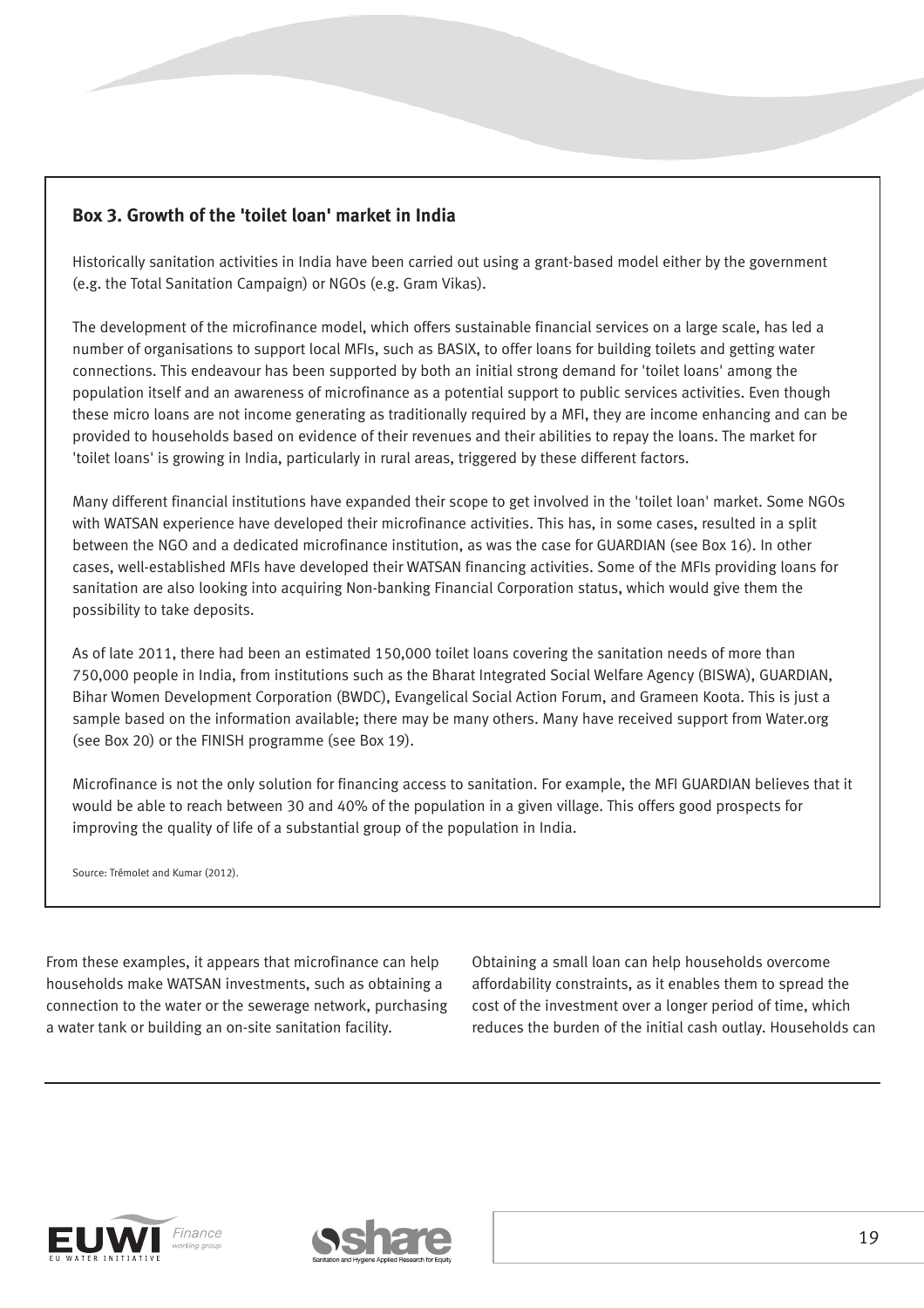## **Box 4. Growth of the 'water tank loan' market in Kenya**

In Kenya, 43% of the population still do not have access to safe drinking water. Women have to travel long distances in search of water at the expense of any income-generating activity. In areas with heavy rainfall, water tanks are an opportunity to harvest or store rainwater and use it during dry spells. Water tanks can also be a solution in urban areas as an alternative to piped water or water from tankers (which is usually expensive).

Water tank loans have become one of the most popular products offered by banks (such as K-Rep Bank Ltd. or Equity Bank Ltd.) and MFIs (such as the Small and Micro Enterprise Programme (SMEP) and Kenya Women Finance Trust (KWFT) Ltd.) in Kenya. Financial institutions have entered into partnership agreements with water tank suppliers in order to facilitate access to the tanks and reduce the purchase costs. For example, KWFT (the oldest affiliate of Women's World Banking, which caters for the financial needs of women-headed households) has entered into agreements with three water tank manufacturers and obtained a 50% reduction in cost as well as free delivery to rural households.

Banks and MFIs promote and market water tank loans to their clients. If the latter cannot purchase the tanks from their savings, the MFI pays for it up front on presentation of a pro forma invoice. Water tank manufacturers deliver the tank (sometimes to the bank branch) and the customer makes a regular payment to the financial institution spread over a period of from 3 to 12 months, depending on the MFI. Delivery of the tank is turned into a public event with various stakeholders invited.

Water tank loans are usually small loans in the range of KES 5000 to KES 100,000 (between USD 60 and USD 1200). They are offered at an interest rate of around 20% with an application and insurance fee of 1.5% on average. Typically, the loan duration is for about one year. For some MFIs, the customer is required to contribute a margin of from 10 to 15% of the loan or the value of the tank to qualify for a loan. In case of default, the water tank serves as collateral. So far, the repayment rate has been close to 100%. The demand for this specific product keeps increasing given such factors as water scarcity and the high cost of purchasing water either from a network or from tankers.

Source: EUWI-FWG report, Muruka and Mugweru (2012) - see a summary in Annex A.

either borrow on an individual basis (which is relatively rare) or through a group. Loans are usually provided for less than three years (with 12 months being a commonly encountered tenor for MFIs, although longer-term loans are provided as well). The loan amount ranges from approximately USD 30 to USD 250 (sanitation loans tend to be smaller), at interest rates in the range of 20 to 25% (or at standard local market rates).

As microfinance borrowing rates can prove to be high for some households, microfinance schemes that combine saving schemes with group lending can help overcome affordability constraints where MFIs are allowed to take deposits. A number of savings and loan group schemes can be put in place to allow combining micro savings with microlending. There is a whole range of group savings and loan



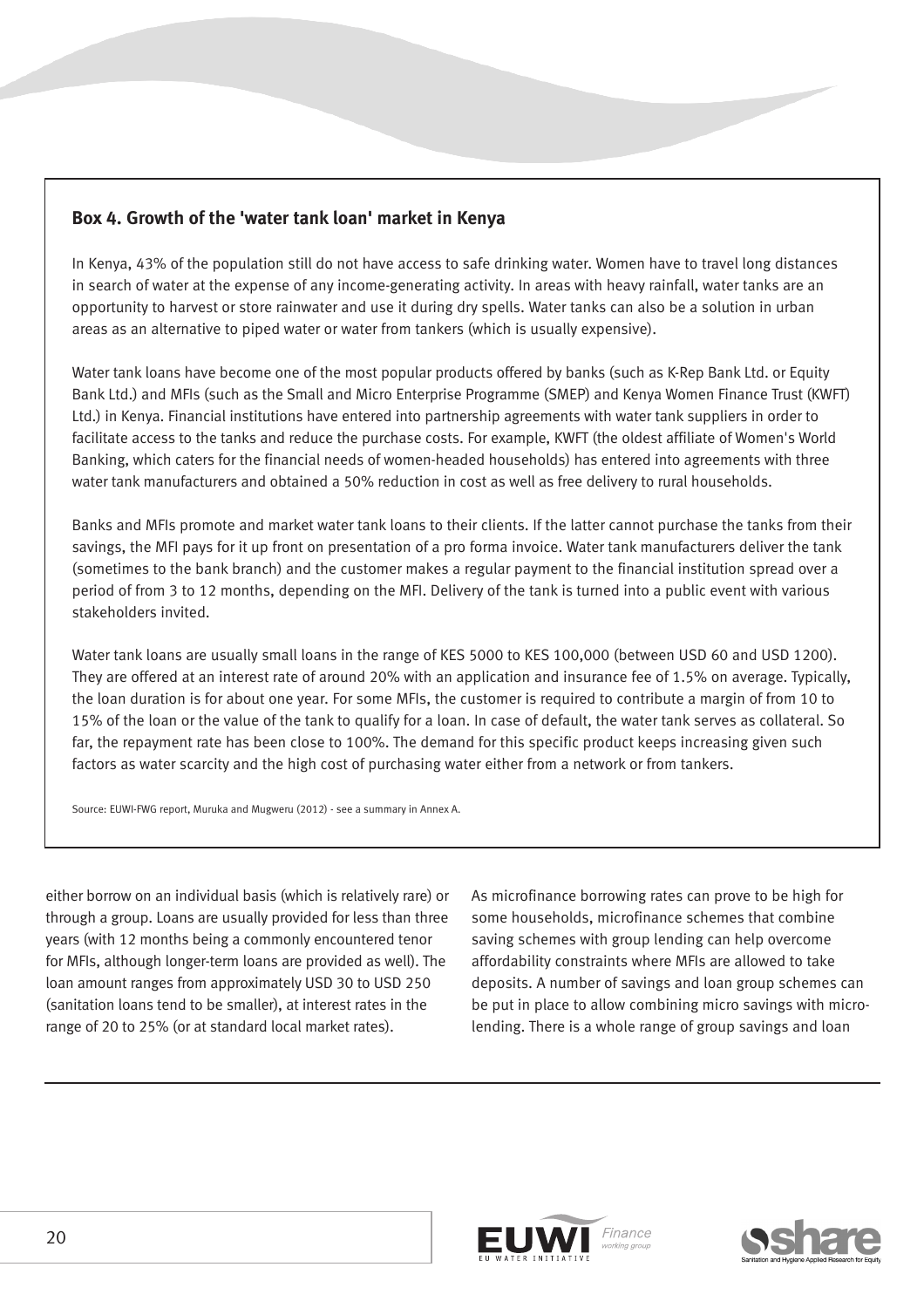## **Box 5. Community based initiatives in Tanzania**

SDI is a network of CBOs of the urban poor in 33 countries in Africa, Asia and Latin America. SDI's mission is to link urban poor communities from cities across the South to share problem solving strategies. The organisation's focus is slum dwellers' needs and, particularly, their right to access basic services such as water.

SDI groups use grassroots savings and credit schemes as ways of mobilising urban poor communities as agents of their own development. The process starts by establishing a crisis credit fund from the small change available in most households. Women in charge of treasury management of the fund collect these small amounts of money during daily visits. This in turn creates the opportunities to access grants and loans at favourable interest rates from a wide range of agencies (local authorities, national government, bilateral development agencies, etc). Some of these resources are channelled through revolving funds; the initial supply of lending capital comes from donors and only repayments of early loans are used to finance later loans.

SDI provides sanitation under the umbrella of housing upgrading. Participants are first encouraged to form credit schemes and apply collectively for loans rather than construct a sanitation block individually. By using a revolving fund, they benefit from cheaper labour, better materials and more organised construction. The fund encourages donations from donors and governments to be placed beyond their immediate control with the explicit responsibility for decision making being in the hands of the communities. SDI tackles mobilisation and sustainability issues by establishing communities as project drivers. Thus most of the SDI groups work closely with an NGO that provides technical support and ensures that lenders follow community priorities rather than dictating them. In other words, SDI federations collectivise and scale up the financial and social resources of poor households, making it possible for a collective organisation to achieve what individual households could not.

An example of this approach can be found as applied by the Centre for Community Initiatives (CCI), an NGO working in Tanzania on improving the quality of lives of informal settlements. CCI encourages slum dwellers to form groups (between 20 to 100 members) and start saving schemes.

To date, CCI has supported the establishment of 52 saving schemes in most of the main Tanzanian cities. Members contribute anything they can spare to these local saving schemes and, after 2 to 3 months, they are able to access a small loan for their own housing and sanitation needs.

Each local saving scheme was then encouraged to join together to form a federation at the city level. By grouping these city level federations, CCI formed the Tanzania 'Jenga fund'. This fund mobilises savings from the federations, combines them with other sources of funding (NGOs/donors) and gives loans to a variety of large-scale projects, such as water connections for a whole community.



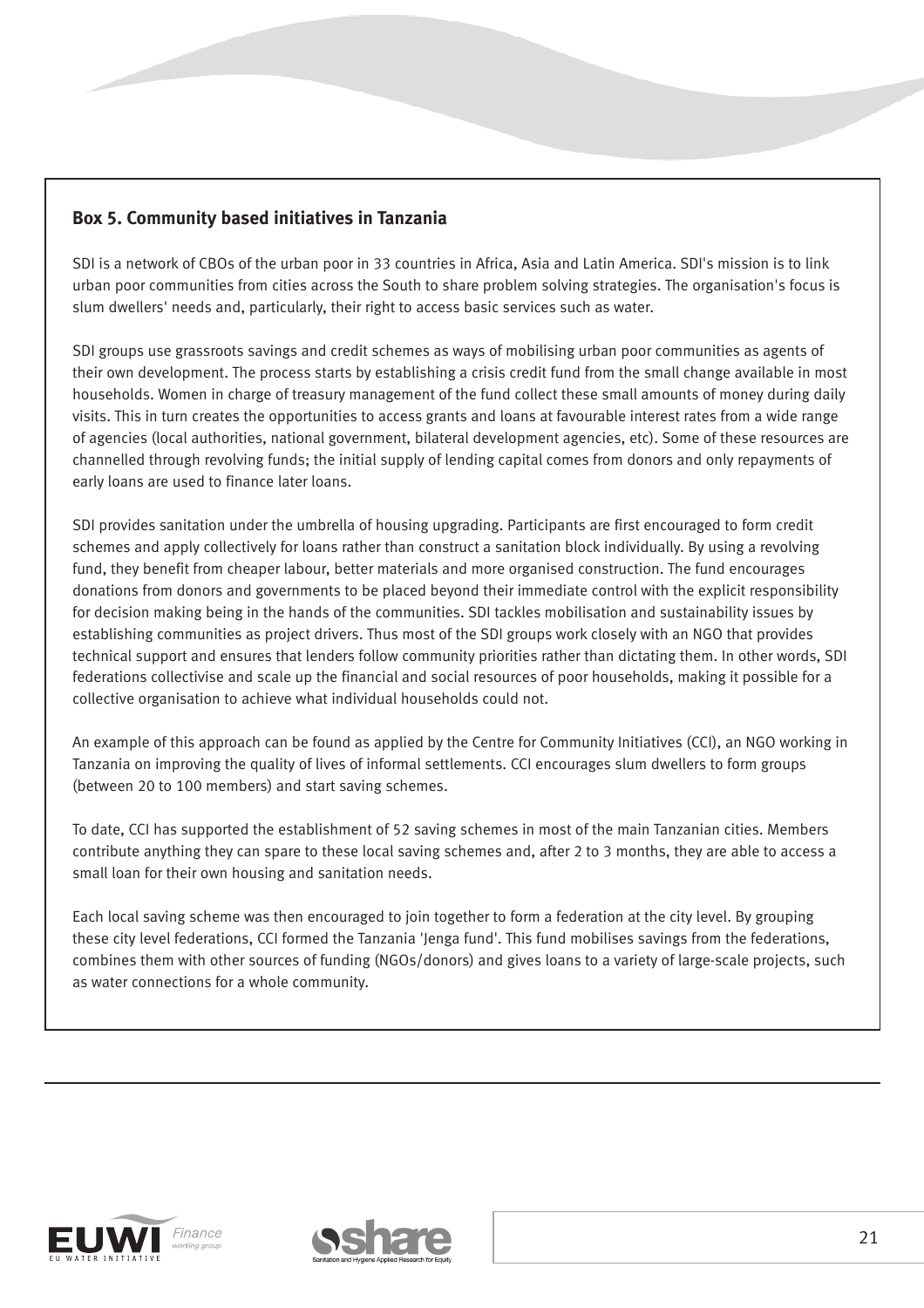#### **Box 5. Community based initiatives in Tanzania Continued...**

According to CCI, the potential of these savings schemes for WATSAN projects is huge. Firstly, they are offering more competitive interest rates compared to other MFI institutions. They are suited to sanitation projects, given that triggering sanitation investment requires a 'social process' in which a development minded organisation, such as CCI, needs to be involved. Without this involvement, mainstream financial institutions or even MFIs could potentially fail. Hence these saving schemes offer huge potential for water and, most of all, sanitation where the needs are urgent and remain largely under-funded.

Source: Trémolet and Muruka (2012).

schemes, starting with the village banking model that relies on cooperatives and associations. In village banking both share capital and savings deposits are mobilised from members (sometimes with a match from ESAs). Loans are made to groups of ten members, benefiting only half of them at a time and reaching the second half only after repayment of the initial loans.

There are only a few examples where such schemes have been used to finance WATSAN investments. One example where this is currently being attempted is the Jenga Fund, developed by the Centre for Community Initiatives (CCI) in Tanzania, which pools savings from its members to finance housing as well as WATSAN investments.

### **What constraints limit the use of microfinance for WATSAN?**

There are numerous potential advantages to using microfinance to support development, as highlighted in Table 2 below. A number of constraints make it difficult for WATSAN microfinance to really scale up, although many of these constraints can be addressed through an adequate design of the micro-credit scheme and improved communication.

Accessing a loan for a WATSAN investment can be difficult for poor households given that such loans would not be considered as income generating. Microfinance providers are seldom familiar with the WATSAN sectors and they would usually prefer lending for productive activities. This may reflect simply a lack of familiarity with the sector rather than a deliberate policy of not lending to the sector. For example, in Tanzania, a survey of microfinance institutions (including MFIs and commercial banks) conducted for the SHARE research consortium showed that few financial institutions had considered lending for WATSAN investments and that even fewer were aware of the magnitude of the investment needs at the household level and of the potential benefits from such investment.

In fact, experience indicates that helping households invest in WATSAN facilities can generate a stream of benefits for those households and can be significantly 'income enhancing'. Income can be achieved through a reduction in the number of days lost to illness, in lower medical expenses and an increase in productivity. This in turn boosts revenues and enables loan repayment (in the case of microcredit). Such ability to repay was confirmed in the Vietnam and Indian cases, where a growing number of women are willingly taking on loans to build toilets and repayment rates are high.



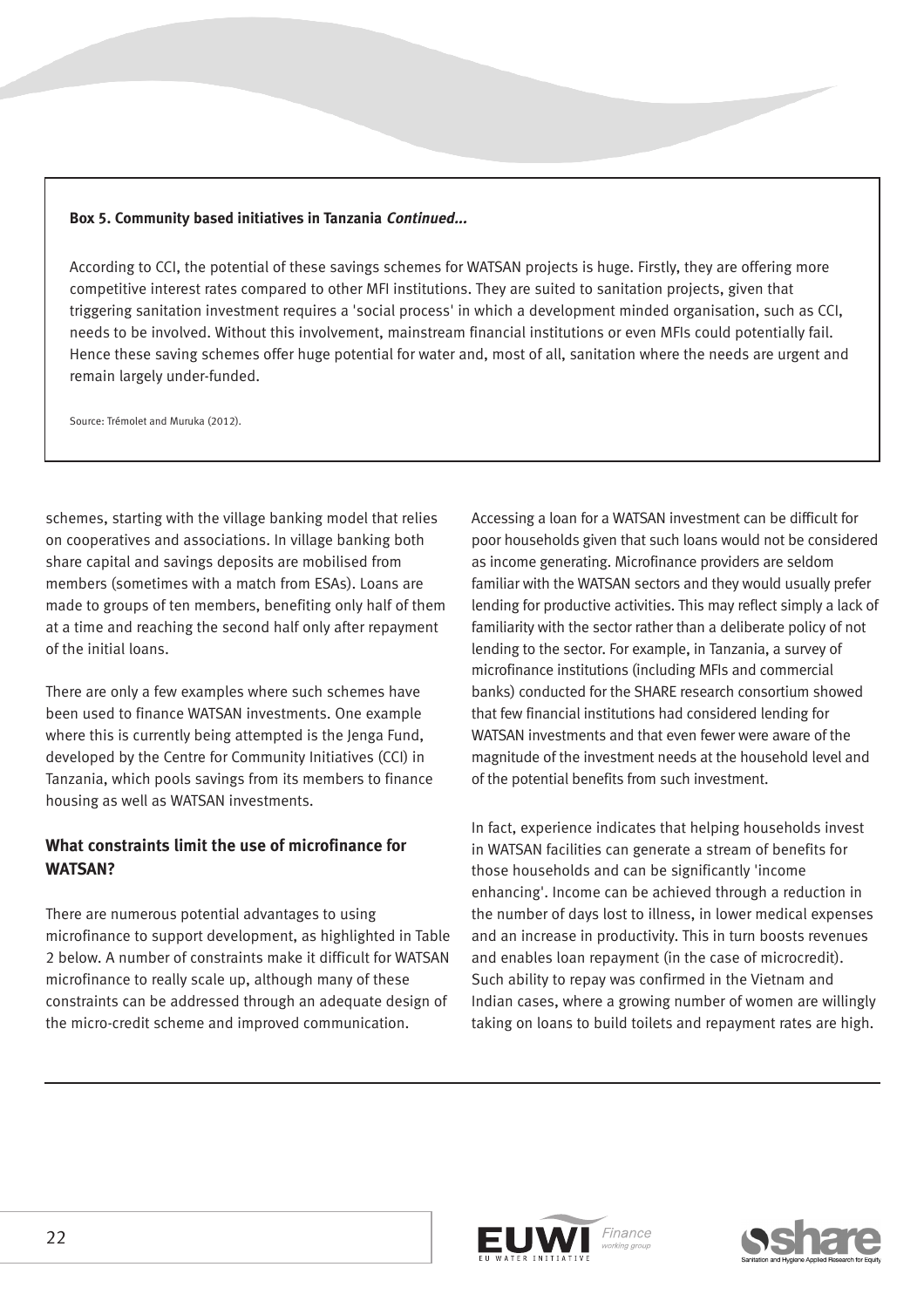## Table 2. Microcredit for WATSAN: the case for and against

| <b>Potential advantages</b>                   |                                                                                                                                                                                                                                                                                                                                                                           | <b>Potential constraints</b> |                                                                                                                                                                                                                                                                                |  |  |
|-----------------------------------------------|---------------------------------------------------------------------------------------------------------------------------------------------------------------------------------------------------------------------------------------------------------------------------------------------------------------------------------------------------------------------------|------------------------------|--------------------------------------------------------------------------------------------------------------------------------------------------------------------------------------------------------------------------------------------------------------------------------|--|--|
| For households (HH)                           |                                                                                                                                                                                                                                                                                                                                                                           |                              |                                                                                                                                                                                                                                                                                |  |  |
| ш                                             | Enables HH to spread the cost of their investment, thereby<br>alleviating capacity-to-pay constraints<br>Income enhancing: generates benefits for HH from accessing<br>WATSAN, some of which can be monetised, including:<br>Time savings<br>Reduction in waterborne diseases<br>Increased labour productivity<br>Increased school enrolment<br>Increase in housing value |                              | WATSAN investments do not directly generate income that can be<br>monetised: HH may not be willing to borrow                                                                                                                                                                   |  |  |
|                                               | For microfinance providers                                                                                                                                                                                                                                                                                                                                                |                              |                                                                                                                                                                                                                                                                                |  |  |
| m.                                            | Could prove a substantial market, given the high needs and<br>donors' support, which could then help them reach additional<br>clients<br>Aligns well with the social mission of microfinance                                                                                                                                                                              | п                            | There is not necessarily a direct revenue stream to guarantee<br>repayment: higher risk for microfinance providers<br>Microfinance providers may not be aware of the needs of the<br>WATSAN market and be unwilling to lend as they perceive it to be<br>too risky             |  |  |
| For governments and external support agencies |                                                                                                                                                                                                                                                                                                                                                                           |                              |                                                                                                                                                                                                                                                                                |  |  |
|                                               | Efficient use of funds and high leverage ratios (i.e. the amount of<br>private funding leveraged for each USD of public funding<br>provided): this may, therefore, help free up scarce public<br>resources to target the poorest                                                                                                                                          |                              | Pro-poor targeting: microfinance (microcredit) may not lift<br>affordability constraints for the poorest: it may only be applicable<br>to a segment of the population (which would vary in size<br>depending on the country) and is not the only means of<br>increasing access |  |  |

Source: Adapted from Trémolet (2011).

Households taking on a water or sanitation loan need to demonstrate their ability to repay the loan from existing sources of income. As a result, a water or sanitation loan would typically not be the first loan that a household would subscribe to, but the second or third loan. From the point of view of a microfinance institution, this might be a good way to remain 'engaged' with their customer base and to provide a mix of financial services on an ongoing basis.

To limit lending risks, many MFIs require customers to have repaid an initial loan before offering a new one, in order to ensure that borrowers are not over-indebted and can maintain their ability to repay. The risk would increase when customers take on several loans simultaneously from several MFIs. There are several ways of mitigating such a risk, for example through group lending providing a guarantee. In urban and peri-urban environments where community links may be weaker, this type of guarantee might not be sufficient. To overcome this problem, some countries, such as Kenya, have established credit bureaus which are able to provide a centralised system for checking a borrower's credit history.

Broader constraints may be more difficult to address through actions in the WATSAN sector. For example, many households may not have access to any financial services, let alone finance water or sanitation investments. Households that are



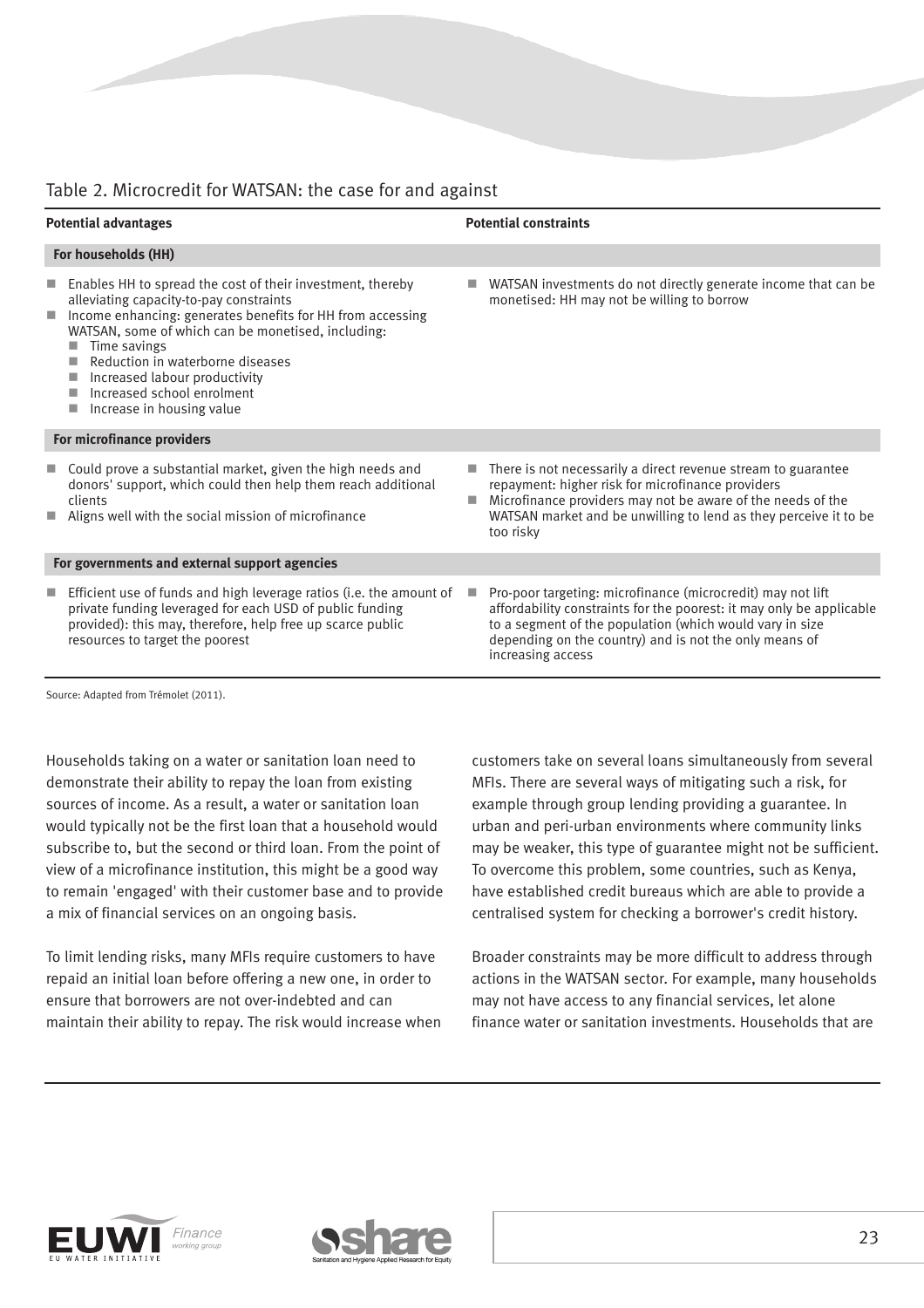extremely poor or destitute (i.e. with a daily income below USD 1 a day) seldom have access to microfinance services as shown on Figure 2 above. People may also be deprived of financial services because they live in remote areas.

The expansion of mobile phone technology applied to mobile banking has the potential to change this in some countries. As the costs of mobile phone technology have fallen and the mobile technology has been adapted to support financial services, mobile banking innovation has begun to spread across and within poor countries. In Kenya, the leading cell phone company, Safaricom, has realised this potential by launching M-PESA, an SMS based money transfer system that allows individuals to deposit, send and withdraw funds using their cell phone. The system is low cost and does not require any other registration requirements than a Kenyan passport. Hence with no limited amount for deposits and no obligations to have already been through a previous lending scheme, this mobile phone banking system is able to reach poorer communities. By January 2010, after a little more than two years of operation, M-PESA had 9 million customers, accounting for approximately 40% of Kenya's adult population. Thus a money-banking system, such as the example of M-PESA, holds great transformative potential and might represent a real driver to overcome the barriers to the expansion of microfinance services. Kenya is the country where mobile banking is most developed, but such services are also developing fast in Uganda, Tanzania and Pakistan.

ESAs, therefore, have a role to play in raising awareness and making the sector more attractive, so as to increase SSF for WATSAN.

### 3.2 Mesofinance for WATSAN service providers

In this section, we examine the provision of mesofinance services to WATSAN providers, such as SSIPs, CBOs and SMEs.

#### **What is mesofinance?**

The term 'mesofinance' refers to the financing requirements of small businesses that are not typically covered by the banking system. This is a segment of corporate financing that is generally not very developed or covered either by MFIs or banks. The segment can be defined as being situated between the upper credit limit for microfinance loans and the minimum amount required for traditional bank financing; we have placed these roughly at USD 2000 and USD 100,000. There is a missing link between these two limits that means SMEs lack access to financing and, consequently, cannot develop.

SMEs are one of the main drivers of economic growth in developing countries. They often account for the major part of these economies and play a key role in job creation, investments and innovation. Moreover, their light structure and flexibility also means that they can make economies more resilient to crisis. Few of the financial needs of these small businesses are adequately covered, however.

The mesofinance sector is still underdeveloped and SMEs remain on the edge of traditional financial circuits. If the need to develop this market is high, it might offer a window of opportunity for banks and other financial institutions seeking to diversify their offerings. For financial institutions, the business model is substantially different from microfinance. Compared to the relatively fast and standardised operations for microfinance, SME financing requires due diligence of the business proposal and higher transaction costs per client.

#### **How is mesofinance used for WATSAN?**

The use of mesofinance for WATSAN, although no less important than that of microfinance, is much less documented. It is also very difficult to track because mesofinance providers usually consider this type of financing



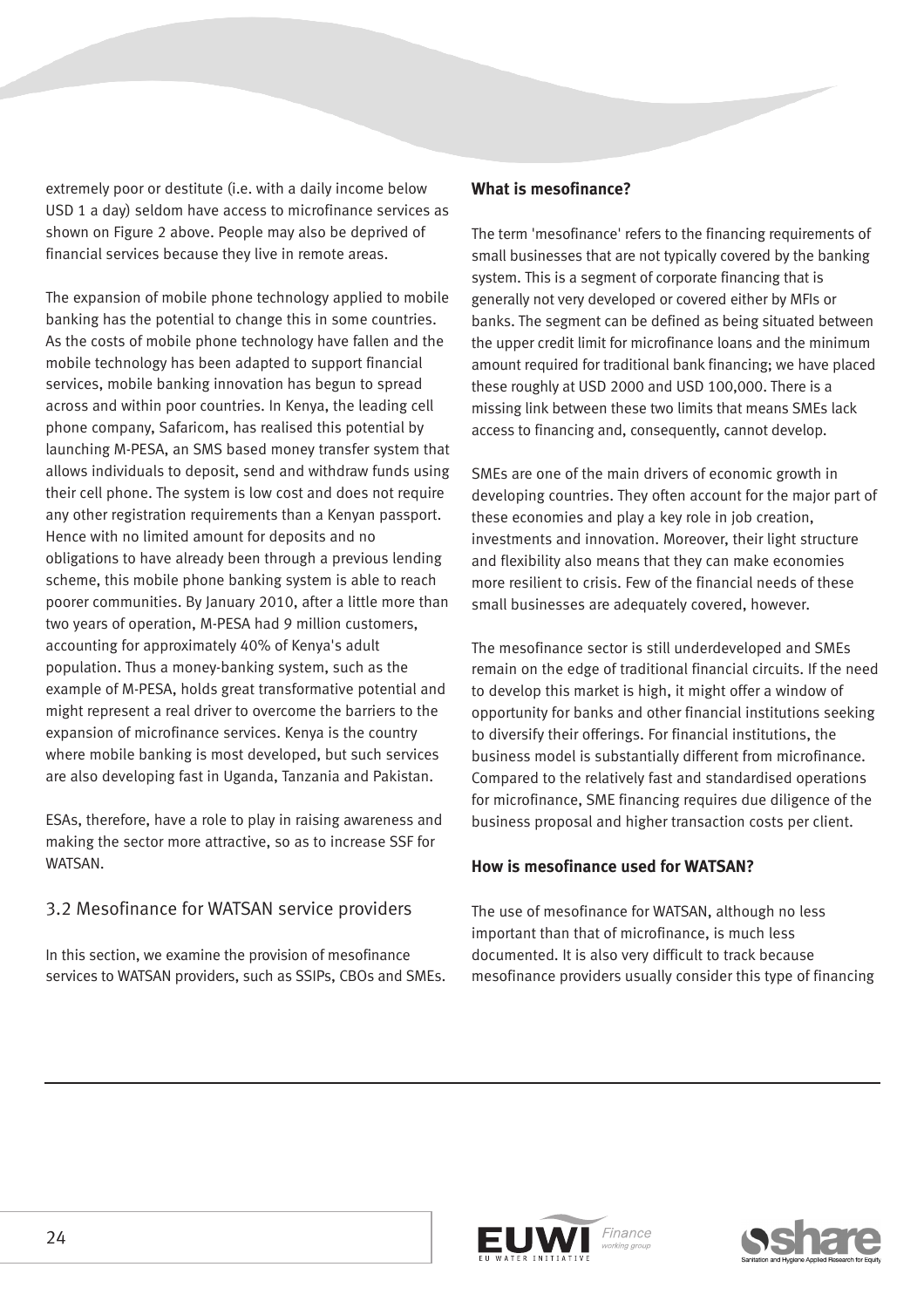as standard 'SME loans', without recording the nature of the business. The size of the loan would depend on the size of the business itself (for very small businesses, such as the manual emptying of pit latrine, loan sizes may be closer to microfinance than to mesofinance).

There are a few examples where mesofinance has been used for WATSAN. The example of the Kenya Microfinance for Water Projects Activity, developed by the WSP, GPOBA (Global Partnership on Output-based Aid) and K-Rep, is one that is frequently put forward as an example of how mesofinance can be leveraged through the targeted use of donor funds (see Box 9 for more details). In that case, the maximum loan amount was just over USD 100,000 although the average loan size was about USD 50,000.

Other examples can be found in the literature. For example, in Kampala, Uganda's capital, the local authorities tried to

improve the sanitation situation in the slums by constructing highly subsidised public toilets. Most of these have been closed down because of the lack of ownership and collective responsibility. Therefore, many people were still practicing open defecation, worsening cholera and diarrhoea outbreaks. To overcome this, a public-private partnership was established as described in Box 6 below.

In Tanzania, WaterAid has been working for some years now to support the adoption of a 'gulper technology' for emptying latrines in Dar es Salaam. Most recently, they have assisted small entrepreneurs and CBOs to access mesofinance. This has been difficult (as detailed in Box 7 below) and has not achieved scale so far.

A specific type of financing that could smooth out the investment costs for the service providers is leasing, as described in Box 8 below. WATSAN providers are usually

### **Box 6. Public-private partnership (PPP) for sanitation in Kampala**

To improve sanitation in some of the most affected informal settlements in Kampala City, the City Council/Uganda Government, with support from German Technical Cooperation (GTZ now GIZ), established a PPP with two local private companies engaged in the production of modular plastic toilets (Crestanks and Polifibres). This partnership facilitated production and distribution of sanitation products that are designed especially for the urban poor population. At the community level, a two year pilot project took place based on a practical intervention which was designed to create a demand through smart sanitation marketing. The stakeholders, including beneficiaries, suppliers, the Kampala City Council, MFIs and local NGOs, were mobilised to work together during the sanitation marketing campaign. The people then had the opportunity to ask for a meso-credit to buy a pay and use toilet and become entrepreneurs. They made informed choices based on investments and O&M costs and their own ability to pay, without subsidies, the manufacturer's price, which is about 15% lower than the retail value. After two years, the project appears to have been a success; new local sanitation entrepreneurs have recovered their investments and continue to expand their business by adding showers and laundry services.

Source: Nuwagaba (2010).



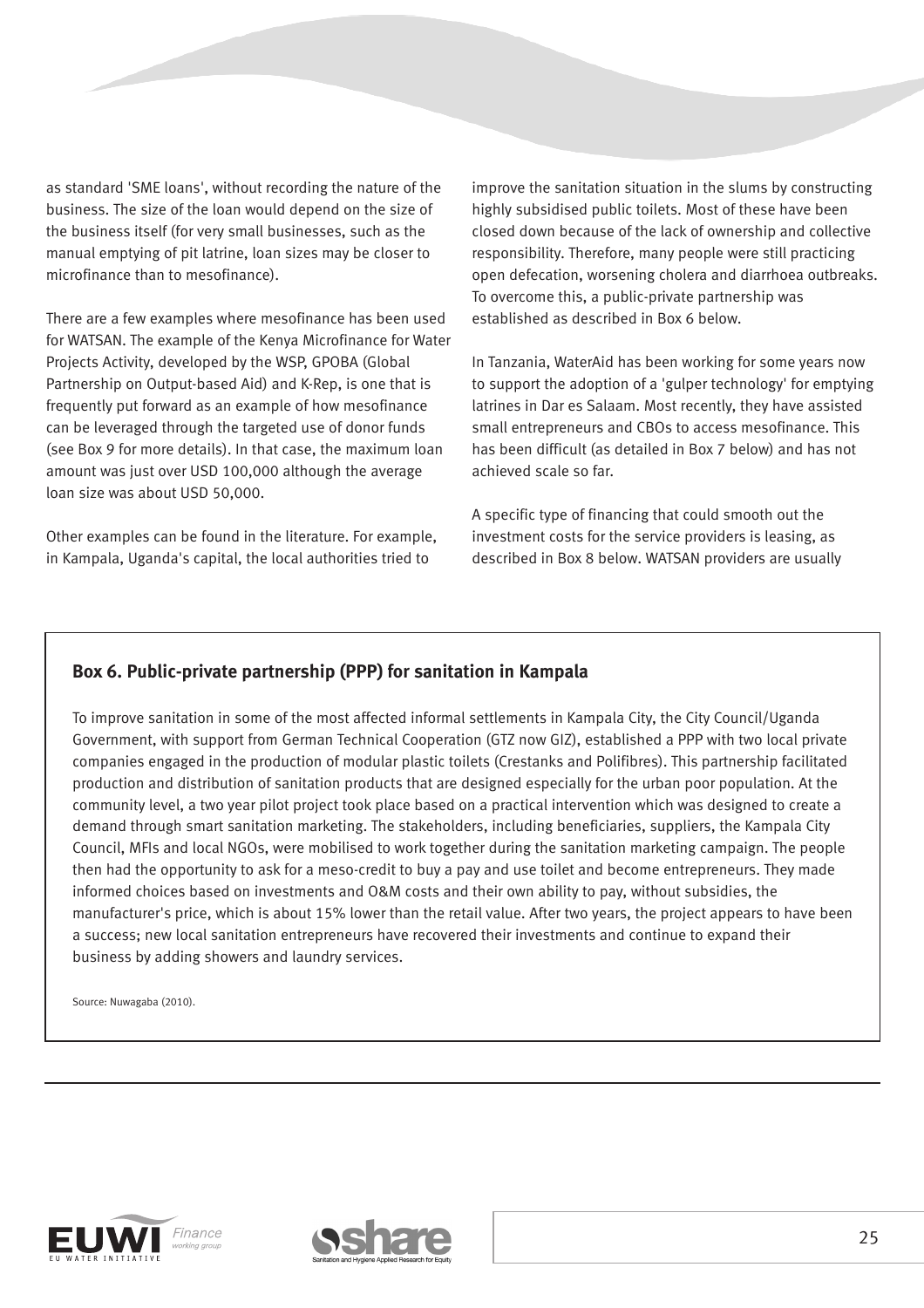## **Box 7. A revolving fund to enable CBOs to purchase gulper equipment in Tanzania**

In Dar es Salaam, Tanzania's biggest city, only 10% of the city is connected to the central sewage system. The pit latrines often over- flow and latrine emptying is infrequent, dangerous and unhygienic. To solve this problem, WaterAid Tanzania, an NGO, is pioneering a low cost pump attached to tricycles that empties up to six latrines a day in unplanned urban settlements. Once the latrine has been emptied using the 'gulper pump', a specially designed vehicle called a Piki-Piki is used to transport the waste to the city treatment plant for safe disposal. This equipment, tailored to the needs of poor communities in densely populated areas, is helping to reduce diseases such as cholera and typhoid.

In order to finance acquisition of the gulper pumps and tricycles, WaterAid Tanzania sought to link the CBOs they were working with to commercial banks and/or MFIs. This approach had only limited success. Most of the CBOs have not met the banks' requirements, in terms of presenting a viable business proposal and evidence of strong and stable management. These factors led to delays and prompted WaterAid Tanzania to develop an alternative funding approach to deploy the gulper pumps involving the setting up of a revolving fund.

WaterAid Tanzania could not directly fund the CBOs, but placed an initial supply of lending capital (TZS 10 million or USD 7407) with a local manufacturer in charge of developing the gulper pump and supplying the tricycle trucks. The CBO borrows 100% of the cost of the total equipment from the local manufacturer. As each set of equipment costs TZS 5 million, the initial amount allocated by WaterAid Tanzania enabled only two CBOs to access the funds to purchase gulper pumps. These two CBOs now provide sanitation services in Temeke district in Dar es Salaam. The repayment of the loans by the CBOs to the local manufacturer will be used to produce new gulper pumps and tricycle trucks for other CBOs, based on the concept of a revolving fund.

Source: Trémolet and Muruka (2012).

unlikely to access standard medium-term loans to finance expensive equipment. Usually, the upper credit limit amount of MFIs is too low while the formal bank requirements, especially collateral, are too stringent. In order to overcome this financial barrier, leasing might be expanded as an alternative instrument for solving the initial investment hurdle. Although leasing could help WATSAN entrepreneurs smooth out the cost of their investments and reduce the need for initial capital outlays, its use has remained very limited in the sector so far.

## **What constraints limit the use of mesofinance for WATSAN?**

WATSAN providers are looking for financing to help them run their services more efficiently and generate income. As a result, lending to this type of provider is comparable in nature to lending to other types of income-generating activities. Financial institutions, which are used to lending for incomegenerating activities, would, therefore, be more comfortable with this type of activity.

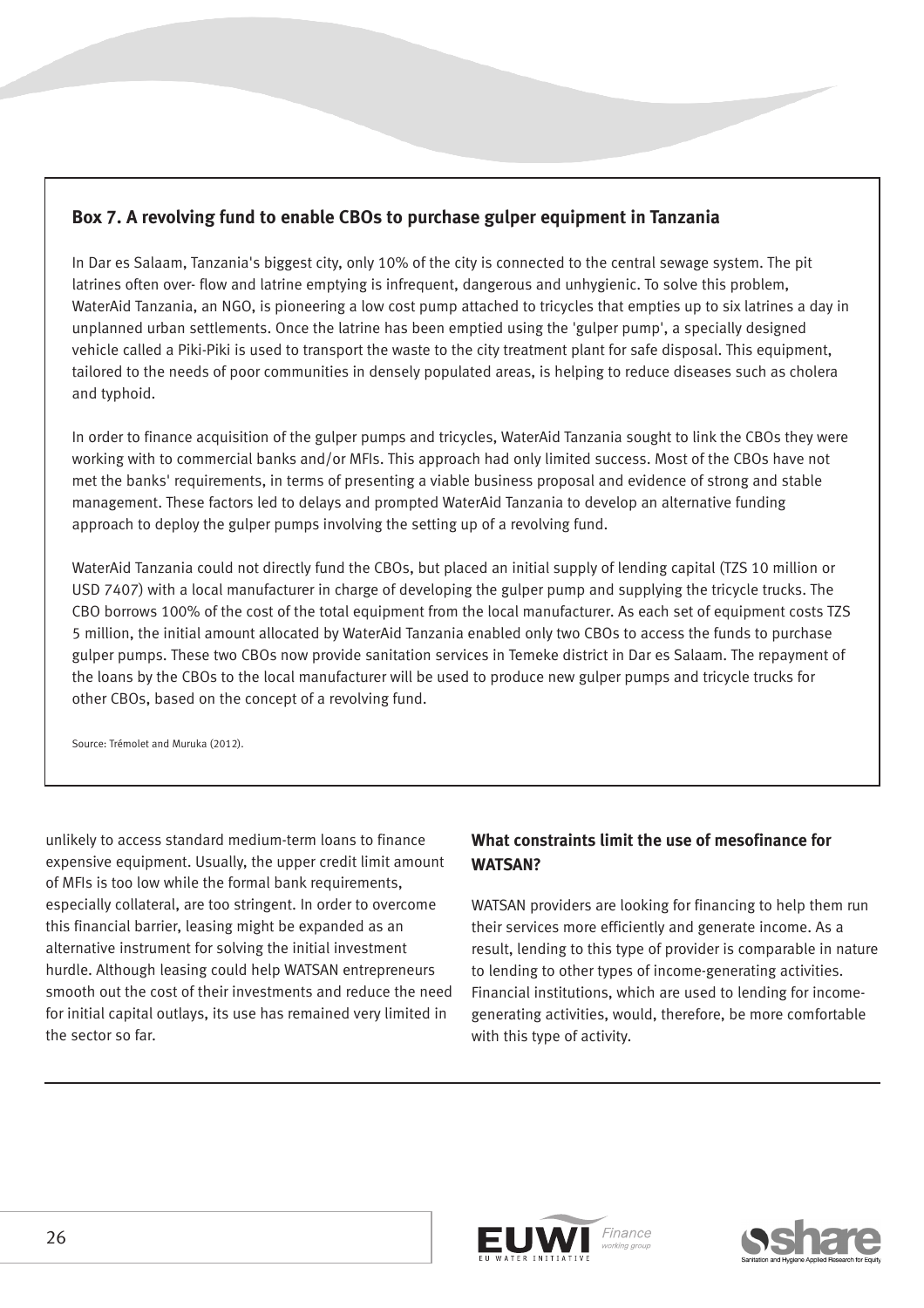## **Box 8. Leasing, a solution to overcome the initial investment hurdle?**

Leasing is a contract which enables one party (the lessee) to have the right to use equipment by paying small instalments to the party that owns the equipment (the lessor). This type of contractual arrangement benefits both parties as the lessee generates cash flow from the use of the equipment whilst the lessor receives income from leasing the equipment without losing the right to own it. Leasing is also a form of financing which has no, or very few, collateral requirements (as the leased asset serves as collateral) and, therefore, can provide a launch pad for many potentially successful SMEs whose loan applications are often rejected because of a lack of collateral.

Leasing can take pressure off the SME's as the cash flow is spread evenly over the lease period, allowing the lessee to save cash. Leasing can provide a solution to the financing of machinery, land and equipment for SMEs, which can include water tankers or gulpers. The lessor (the public authority or the financial institutions) owns the water or sanitary equipment until it has been fully paid for by the instalments of the lessee (the WATSAN provider). The WATSAN provider generates cash flows from the use of the equipment. A part of its benefits is paid to the lessor through small instalments. Once the full cost of the equipment has been repaid, the WATSAN provider is the full owner.

Kenya has acquired experience with leasing water tankers to small entrepreneurs. In Nairobi, the water ministry is reviving eight water schemes to ease the pressure on water resources in the city, but many peripheral areas will remain underserved. In this context, the government is leasing water tankers to small-scale water providers in order to provide water services in remote areas. This arrangement is a win-win arrangement for both the public authorities and the WATSAN providers. The government ensures the provision of water in these remote areas and, by providing filling points, encourage water tankers to use only authorised water sources. It also provides the means for WATSAN providers to acquire tankers. They are then able to deliver water at a lower price. Hence leasing can be an attractive form of financing for WATSAN providers which warrants further expansion.

Source: Katongole (2007).

There is frequently a gap in domestic financial markets, however, which is referred to as 'the missing middle'. The small-scale WATSAN providers and SMEs looking to develop services would usually be unable to access domestic lending markets as their financing needs would typically fall into such a 'missing middle' category.

In addition, the small-scale WATSAN service providers are often operating in the informal sector and are small and

poorly run. Managers have not been trained in basic business practices and would be unaware of the basic requirements of financial institutions when they review a loan application and enter into an agreement. Financial institutions are usually unaware of the financing needs of the WATSAN entrepreneurs and are likely to perceive them as very risky. The lending terms that they offer may not be appropriate. Interest rates may be too high or maturities too short and not match the life of the WATSAN investments.



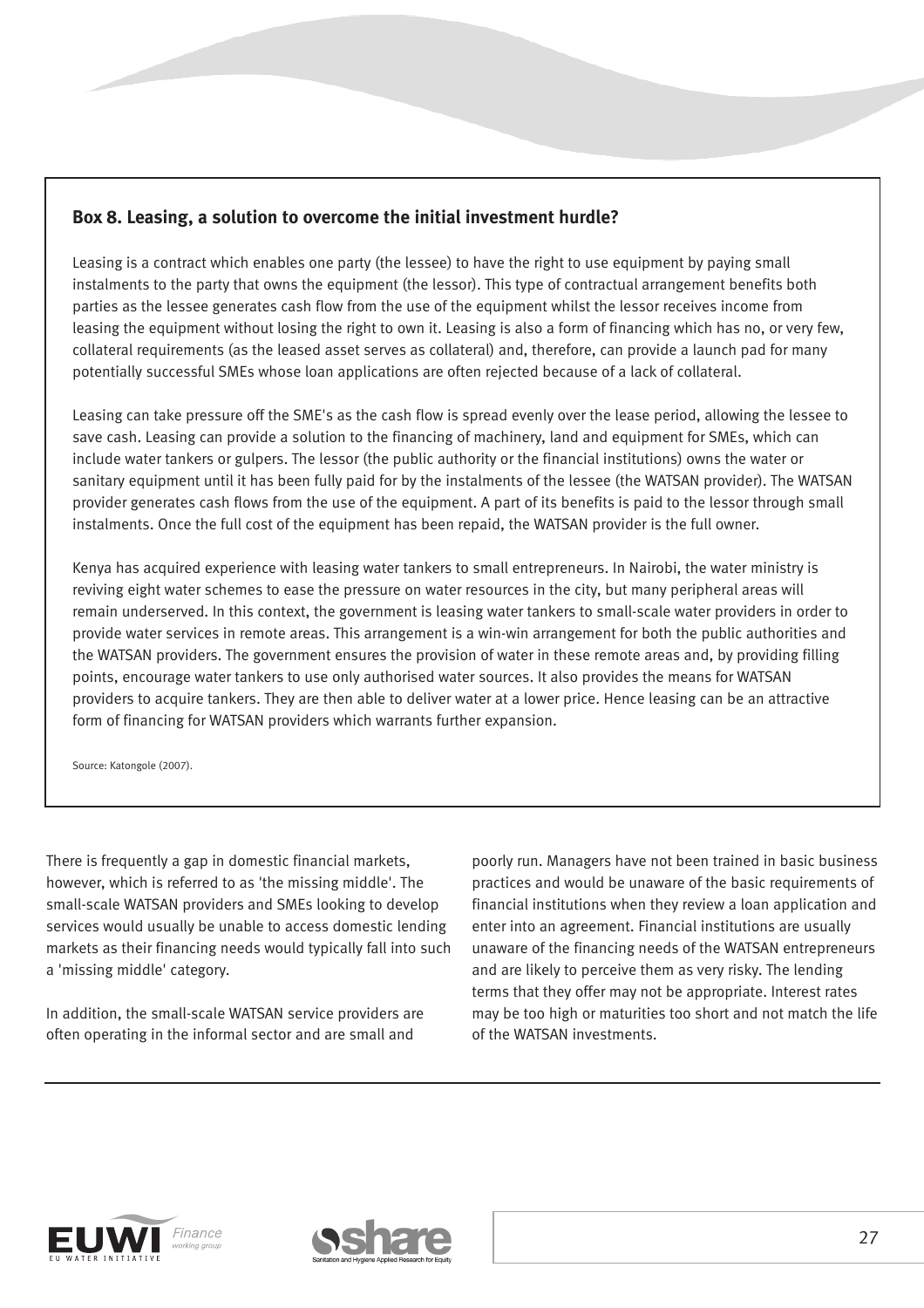## **4. How can public funds be used to increase finance to SSF recipients?**

As discussed above, domestic financial markets are often inadequate for covering the financing needs of SSF recipients in the WATSAN sector. Public funding is also limited, but it could be used more effectively to unlock SSF for WATSAN.

This section examines the rationale for using public funds to foster increased financing flows to SSF recipients and presents the experience of EU donors in this area. It is based on the results of a survey of EU donors conducted for the purpose of this study between April and June 2011. A full write-up of results from the survey is presented in a separate report. The objectives of the survey were to understand what EU donors are doing in the area of SSF, in general, and whether they are providing/supporting SSF for WATSAN, in particular. This survey was limited to donors originating from the EU – mostly bilateral donors – and the two European multilateral donors, the European Commission and the European Investment Bank (EIB).

## 4.1 Should public sector support be provided to leverage SSF?

There are a number of factors that justify the use of public funds to support the development of SSF for WATSAN. Overall, EU donors, who were consulted as part of the survey, agreed that SSF would help the poor, even though lack of finance is not necessarily the main obstacle (other factors, such as lack of formal business practices, can be a very significant barrier).

The main rationale for calling on public funds to support the expansion of financing to SSF recipients is that we are in the presence of a classic case of market failure. As set out in

Section 2.1, SSF recipients are serving a large part of the market, but their access to financing is very limited. Addressing these market failures may require initial public funding in order to 'kick-start' the development of financial markets that meet their needs.

Previous analysis has shown that supporting this type of intervention can be very cost-effective compared to subsidised approaches (Trémolet et al., 2010). Scarce public funds can be used to leverage commercial funding, resulting in high leverage ratios (defined as the amount of private funding leveraged from commercial sources through public funding). In initial phases, leverage ratios may remain modest, but can increase over time.

Microfinance may be particularly useful for sanitation, as most governments (and their development partners) have moved away from a policy of providing hardware subsidies (i.e. constructing latrines that end up never being used) to one of supporting behaviour change, demand creation and supply side responses (see Box 10 for more details). A number of governments (such as Ghana) are pinning their hopes on the use of microfinance to help households get access to the services (particularly for sanitation) as well as to help small-scale entrepreneurs develop their offerings. There are several models, each with their pros and cons, and no one-size-fits-all. More work is needed to develop those models that are found to suit local conditions so that they can be expanded.

Some opponents of using public funds to support small-scale providers argue that the latter are only a 'temporary solution' and that financing them would mean endorsing their informality. However, a 'temporary solution' and 'informality' may be what is needed initially, as they can evolve to more formal mechanisms over time. It can be argued that providing SSF recipients with adequate financing could, therefore, help them formalise their operations and reach more customers in a manner that only they can.



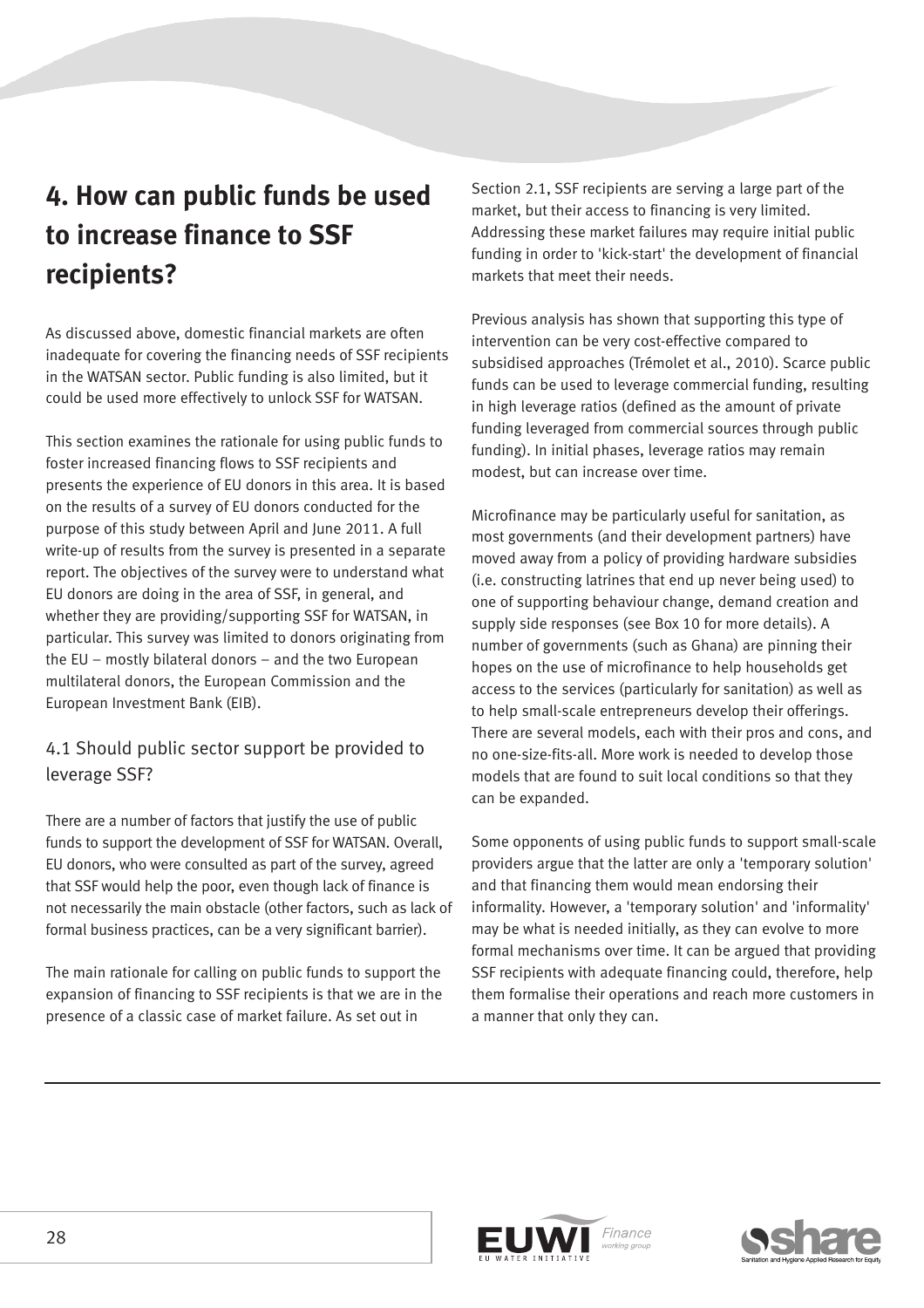Another common argument against supporting micro and mesofinancing is that these initiatives may not be the appropriate instruments for reaching the extremely poor and destitute. However, SSF can make a substantial contribution for the poor and vulnerable non-poor, especially in rural and peri-urban areas that are not reached by utilities. As a result it can help free up resources for targeted interventions to reach the poorest and hardest to reach, such as through direct support, hardware subsidies (preferably ex post), conditional cash transfers, etc.

A limiting factor is that it is very difficult for European donors or even central government representatives to assess the risks associated with SSF recipients at a local level. This means that the monitoring and transaction costs for ESAs of funding such a multiplicity of actors is, potentially, very high.

## 4.2 What experience do EU donors currently have in this area?

This section presents a summary of EU donor activities and experiences in channelling SSF to WATSAN. A more extensive presentation of findings has been prepared as a companion report.

According to the survey, EU donors have limited experience of either providing SSF directly to WATSAN providers or catalysing its provision by other financiers. Most EU donors are focused on lending at the national level to public actors (including ministries and public utilities) and more rarely deal with local governments. None of the donors consulted have financed SSF recipients directly, for obvious reasons. Indeed, it is almost impossible for an EU-based donor to finance a multiplicity of SSF recipients in developing countries and they would need to use a variety of financing channels in order to reach them (see Section 6).

Given the multiplicity of financial channels and the decentralised nature of many EU donor institutions, information is difficult to track and no EU donor was able to provide aggregated data on how much of the financing they provide ends up going to WATSAN SSF recipients. Instead, they were able to provide examples of cases and activities that benefited those recipients.

Some EU donors have supported the establishment of specific programmes that channel funding to SSF recipients. For example, the Netherlands Directorate-General for International Cooperation (DGIS) is funding the FINISH programme in India. This is a multi-partner programme that finances and provides technical support to MFIs in Indian states to facilitate access to sanitation by one million people (see Box 18 for more details). DFID and the Swedish International Development Cooperation Agency (Sida) are the key funders of the Community-led Infrastructure Finance Facility (CLIFF). CLIFF acts as a funnel for channelling financing to small-scale slum upgrading projects, including affordable housing, WATSAN (see Box 11 for more details). They have recently extended the programme and roughly doubled their combined participation.

A number of EU donors (such as Sida, DFID and DGIS) have chosen to channel funding to multi-donor trust funds that have experience in SSF, such as WSP or GPOBA. The activities of these trust funds are presented in more detail in Sections 5 and 6. They provide block grant funding to these programmes, however, and are not involved on a day-to-day basis with the details of their operations.

Other EU donors, such as the EIB and l'Agence Française de Développement (AFD), have limited experience of SSF to date, but have expressed strong interest in developing their activities in that area, as they recognise the importance of financing this market segment in order to reach the poor. Both organisations have extensive micro and mesofinance activities in other economic sectors, but there are limited internal linkages between the departments dealing with those activities and those dealing with WATSAN. In fact,



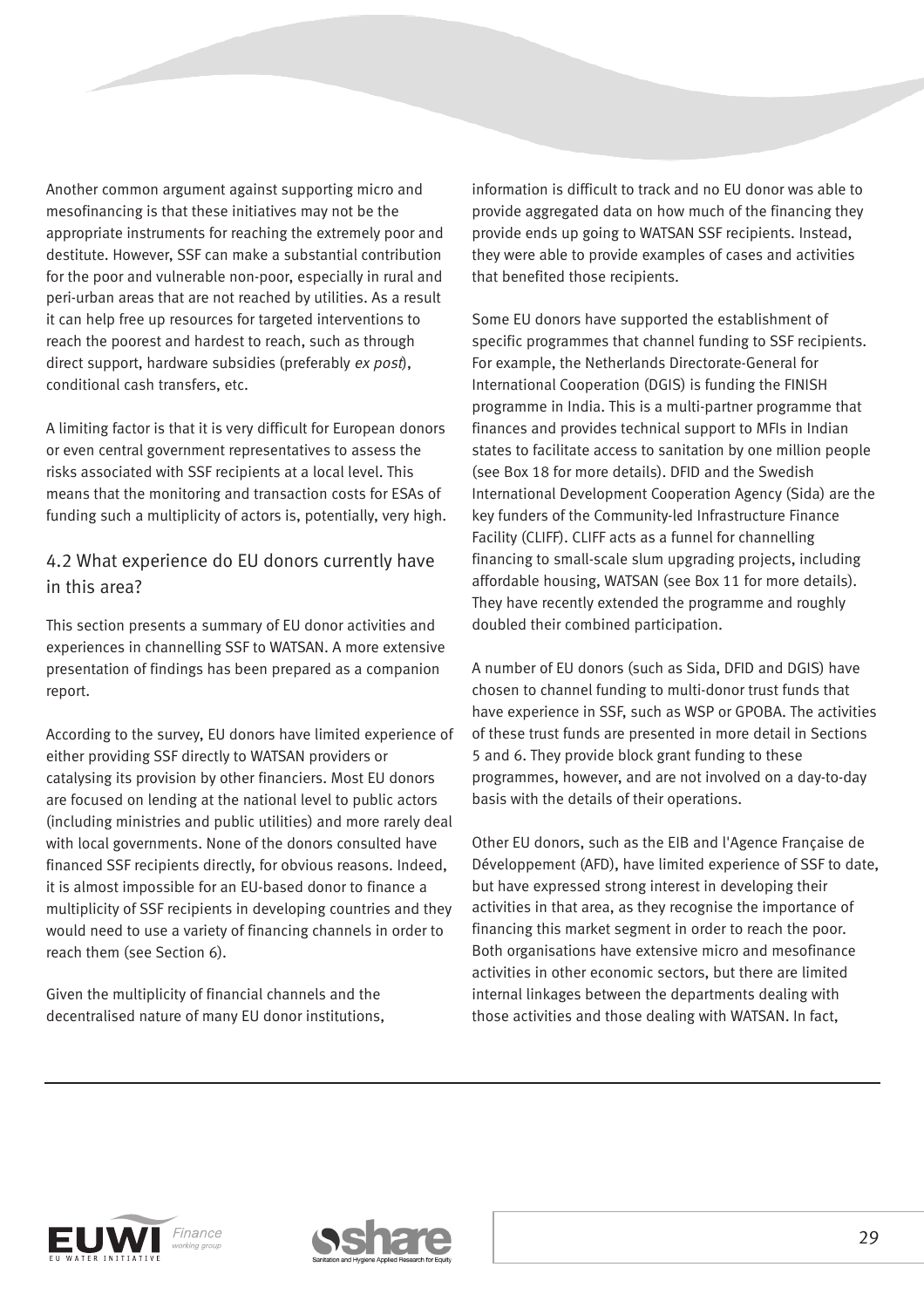almost all EU donors have in-house expertise on micro and mesofinance, but are not necessarily using it to inform the design of WATSAN projects. This could be seen as a key area for improvement.

A few donors have looked into expanding their activities in this area but subsequently decided against it. Deutsche Gesellschaft für Internationale Zusammenarbeit (GIZ) conducted studies in Kenya and Uganda to evaluate the extent to which domestic financial markets were serving the financing needs of WATSAN SSF recipients and how they could provide funding to address potential market gaps. However, they decided not to take a pilot project forward, but instead focused on building formal financial systems and strengthening utilities.

The survey also asked EU donors for their views on whether or not SSF for WATSAN was a suitable strategy. Most EU donors agreed that improving access to SSF can enhance poor people's access to WATSAN and that donors have an important role to play in doing so (although GIZ was more circumspect). Donors agreed that SSF for WATSAN can be a tool to help the poor, but, in general, not the ultra-poor. Most of them agreed that the lack of revenue generation associated with water investments (for households) should not be seen as a constraint limiting the potential of SSF and that, in any case, revenue generation exists in financing for SSIPs, masons, etc.

There was less agreement on the types of financing tools and channels that can be used to support SSF. The survey results helped highlight the fact that EU donors use a broad variety of financial instruments and channels and that there is, therefore, a need to draw out more systematically what the advantages and disadvantages of these methods might be.

Finally, EU donors felt that there was scope for cooperation in taking ideas further towards joint implementation. These could include conducting joint projects to:

- Establish public facilities at the national level to channel small-scale financing (e.g. guarantee funds, revolving funds, domestic development banks, etc.);
- Establish or strengthen Apex institutions to channel financing (see glossary for a definition);
- Work jointly on improving the business/regulatory environment for WATSAN SSF providers;
- Establish a website/web-based network to coordinate learning on small-scale financing for WATSAN;
- **Prepare a guidance document on 'how' donor finance can** be channelled and used to catalyse other sources of finance for non-utility WATSAN service providers.

## **5. Potential financial instruments to support SSF**

Public support for expanding the financial services market for SSF can be provided in several ways. Initially, donors focused on creating special revolving funds, often with guarantees (Honduras, Lesotho, Philippines and Vietnam). Though these programmes did achieve some success, there were questions over their sustainability once donor funding stops. More recently, donor efforts have focused on creating linkages with local MFIs and banks. Though these are still at very initial stages, they do seem to focus both on scaling up and ensuring sustainability.

This section examines the types of financial instruments that can be used to support access to SSF. Choosing between those instruments should be driven by an identification of the issues (or 'market failures') preventing an adequate supply of financing to those agents, as shown in Table 3 below.

This section provides examples of donors using those financing instruments. These examples are drawn from the three study pillars underlying the present report, i.e. including the literature review, the survey of EU donors and surveys of DFIs in Kenya, Tanzania and India. It also draws on



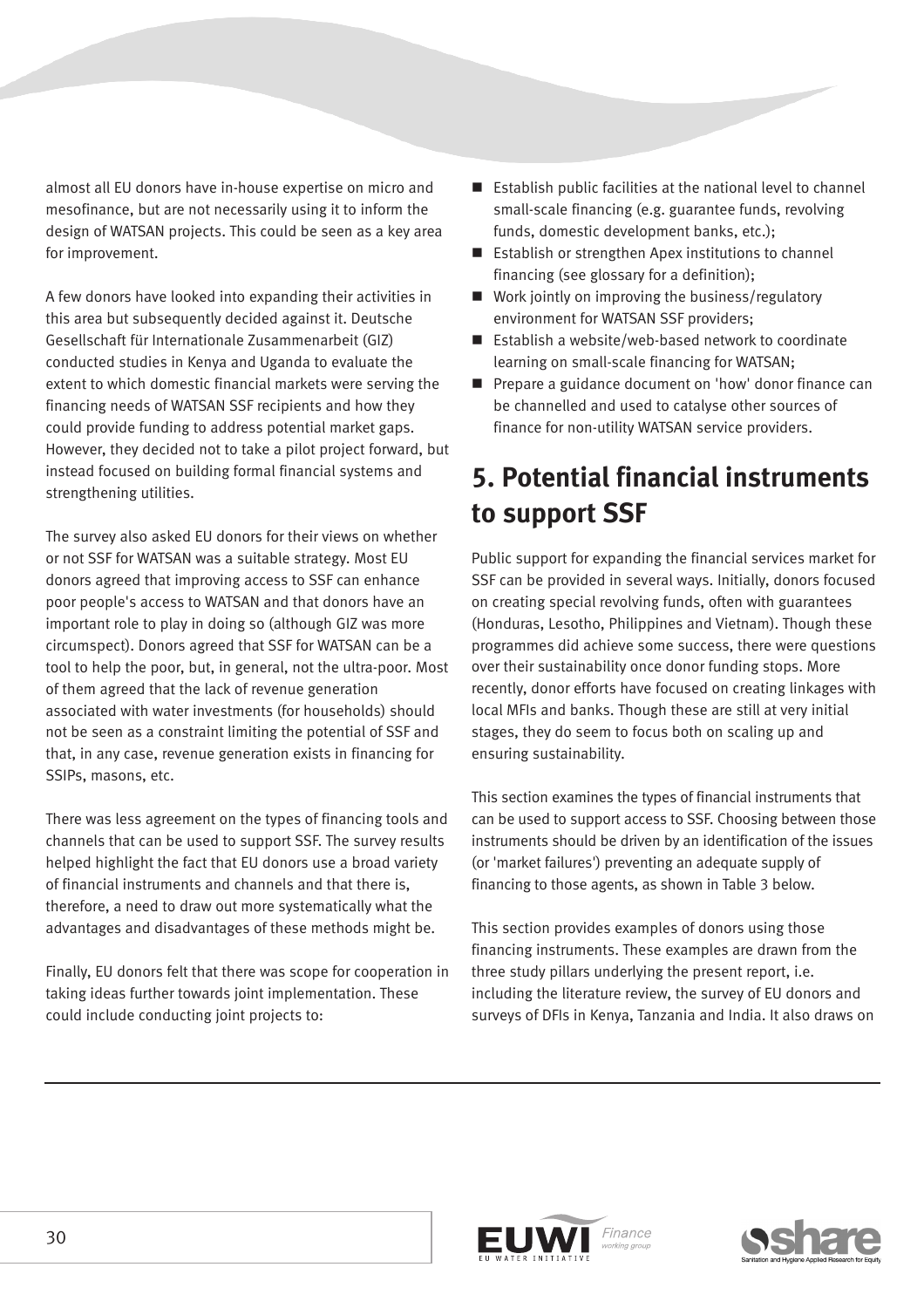| <b>Issue to be addressed</b>                                                                                         | Role of public funding                                                | <b>Potential financing instruments</b>                                                                                                                                                          |  |  |
|----------------------------------------------------------------------------------------------------------------------|-----------------------------------------------------------------------|-------------------------------------------------------------------------------------------------------------------------------------------------------------------------------------------------|--|--|
| MFIs/commercial banks are not familiar<br>with WATSAN and vice versa                                                 | Improve knowledge and exposure to<br>WATSAN in financial institutions | Grants for market studies<br>a a<br>Grants for new product development<br>Grants for training and dissemination                                                                                 |  |  |
| Existing finance terms are inadequate:<br>interest rates are too high for SSF<br>recipients, loan tenor is too short | Improve lending terms and reduce<br>borrowing costs                   | Guarantees<br>Blending of grants and loans<br>Funding for credit bureaux to lower perceived<br>'credit risk'                                                                                    |  |  |
| Limited capital available                                                                                            | Provide access to capital                                             | Seed financing for revolving funds (grant or loan)<br>Guarantees                                                                                                                                |  |  |
| SSF recipients lack the necessary skills<br>to 'access' financing                                                    | Develop SSF recipients' professional<br>and business skills           | Grants for training in business skills for SMEs,<br><b>COL</b><br>including WATSAN<br>Technical assistance grants<br>Equity investments with associated business<br>support ('angel investors') |  |  |

## Table 3. Role of public funding to support SSF services to WATSAN

a broader range of 'donor experiences', including donor agencies from outside the EU, international NGOs or social venture funds. Where applicable, lessons from the use of these financing instruments to support small-scale financing in other sectors are also included.

## 5.1 Grant funding

This section focuses on grants that can be used to increase access to SSF for WATSAN in order to increase access to services. Public subsidies, if successful, can help leverage other sources of finance, such as deposits (in the case of savings and loan schemes) or commercial financing.

### **How to make the best use of grants**

The basic principle behind a grant (also referred to as a 'subsidy') is that it is public funding that does not have to be repaid. Grants (or subsidies) can be very useful to address 'market failures', where the functioning of the market does not yield an outcome that maximises benefits for society as a whole.

Grant funds can be provided to cover various needs, as presented in generic terms below:

- A 'capital grant', also referred to as a 'hardware subsidy' supports the purchase of property, the construction of a facility or the purchase of equipment;
- An 'operating grant' provides support for the day-to-day costs of running an organisation. Funds provided for 'soft activities', such as market research or capacity building, can be referred to as 'software support' or a 'software subsidy';
- A grant provided as 'seed financing' can provide initial capital for a revolving fund or help with the launch of a new organisation.

In the past, grants have often been provided without any performance requirements. This has contributed to the lack of financial sustainability and overall poor performance and to a negative view of subsidies.

In recent years, there has been a clear move away from direct project-based grants by some of the EU bilateral donors



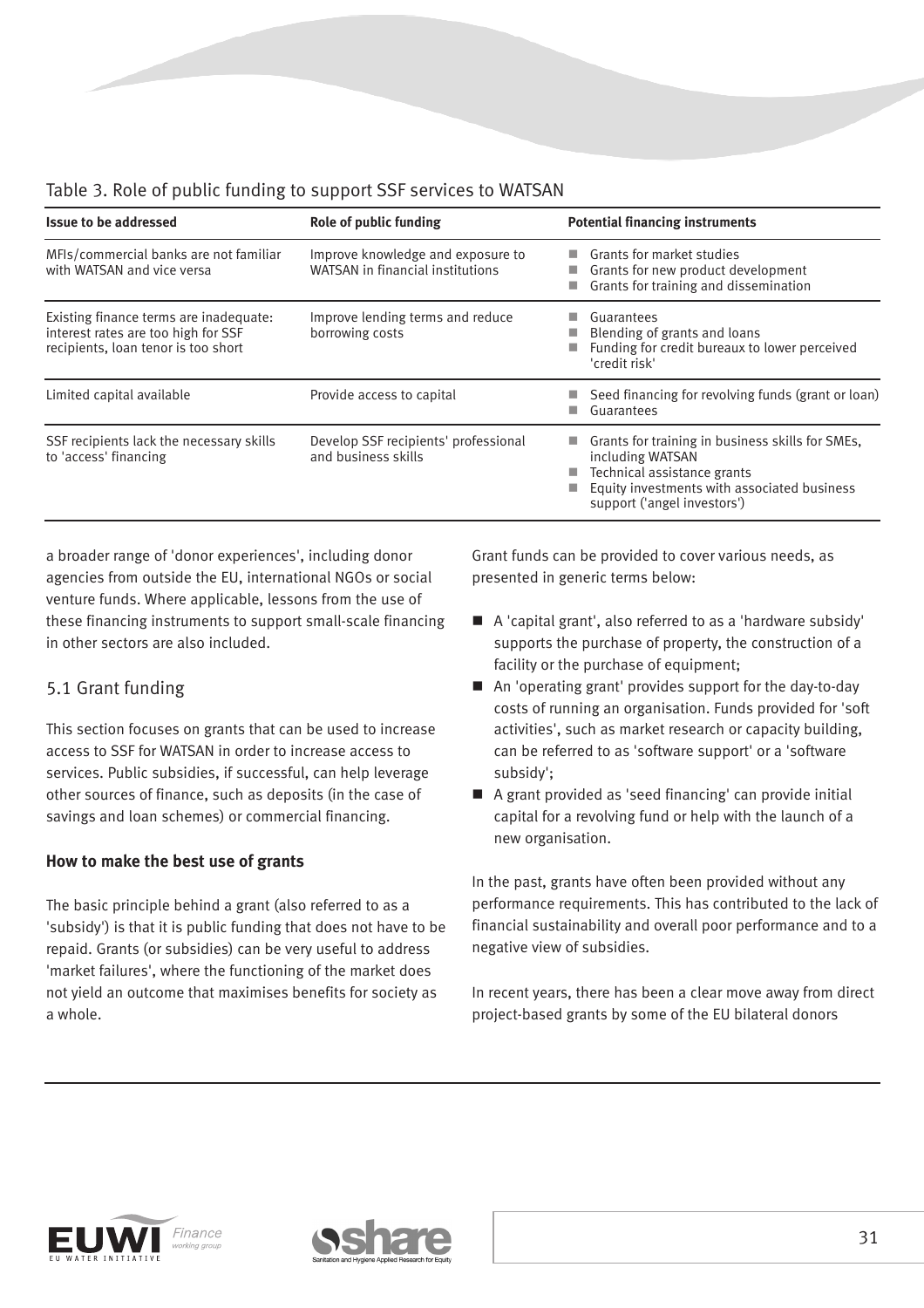towards budgetary support on the one hand and performance-based financing and 'smart subsidies' on the other. The move towards budget support is based on the idea that poverty reduction can best be met by strengthening public sector institutions so that they take greater ownership and responsibility, enabling them to address development issues themselves. Budget support may lead to increasing support to SSF recipients, for example when it is used as grants to rural CBOs to expand services. But it is difficult to assess this specifically given that budget support by definition is not earmarked.

'Smart subsidies', however, can be used very effectively to leverage domestic funding for SSF recipients. As Jonathan Morduch puts it on the www.financialaccess.org blog, "The idea behind a smart subsidy is that subsidies are neither inherently useful nor inherently flawed. Their effectiveness depends on how they are designed and deployed."

There are several concrete ways in which subsidies can help increase the availability of SSF and open access to commercial funds. Subsidies can help by demonstrating and testing innovations. Research and development (R&D) is often challenging to self-fund if future returns are not expected to be very high; the benefits of R&D are enjoyed widely by the sector as a whole while the costs are borne by the innovator alone. External subsidies provide important support that allows organisations to experiment with new models and products. Given that micro and mesofinance for WATSAN have yet to be scaled up, there is still a need to support financial institutions in the development of new products tailored to the needs of WATSAN SSF recipients. Subsidies can also help institutions reach costlier, harder-toreach customers.

Grants can either be provided ex ante (before the service they support has been effectively delivered) or ex post (after prespecified outputs have been delivered and verified). Providing a grant ex post can provide a stronger guarantee

that the service is delivered to the right people, as it allows targeting specific poverty groups if needed.

Typically, ex ante grants to leverage SSF can be provided for a number of purposes:

- $\blacksquare$  To support the providers of finance, i.e. financial institutions, to help them provide targeted services (by funding market research, financial product development, capacity building, internal system development, training, etc.) or to give them access to capital at a cheaper rate (e.g., seed financing for revolving funds). This was provided by the World Bank, Finland and Denmark in Vietnam for the establishment of a SRF, (see Box 1 above);
- $\blacksquare$  To strengthen the capacity of finance recipients, i.e. small-scale providers of WATSAN services, by supporting the formalisation of their services and preparing them to access financing, for example, by funding the formalisation of their services, acquisition of business and management skills, preparation of business plans and financial projections;
- $\blacksquare$  To strengthen the financial system as a whole, for example, by funding the establishment of a credit bureau to assess borrowers' credit histories or a rating system to evaluate the solidity of financial institutions.

Alternatively, grants can be provided ex post. Results-based grants could support the development of microfinance products for sanitation entrepreneurs, by providing financial institutions with a subsidy for each new loan extended to a WATSAN entrepreneur. The FINISH programme in India has been experimenting with this type of output-based subsidy for financial institutions, to give them incentives to expand sanitation services at the community level in various ways (see Box 18 for more details). Ex post subsidies or grants can also be used to leverage commercial financing from commercial banks or MFIs, resulting in the blending of both types of financial instruments. This is what was tested in the 'K-Rep' project in Kenya, described in Box 9 below. Following



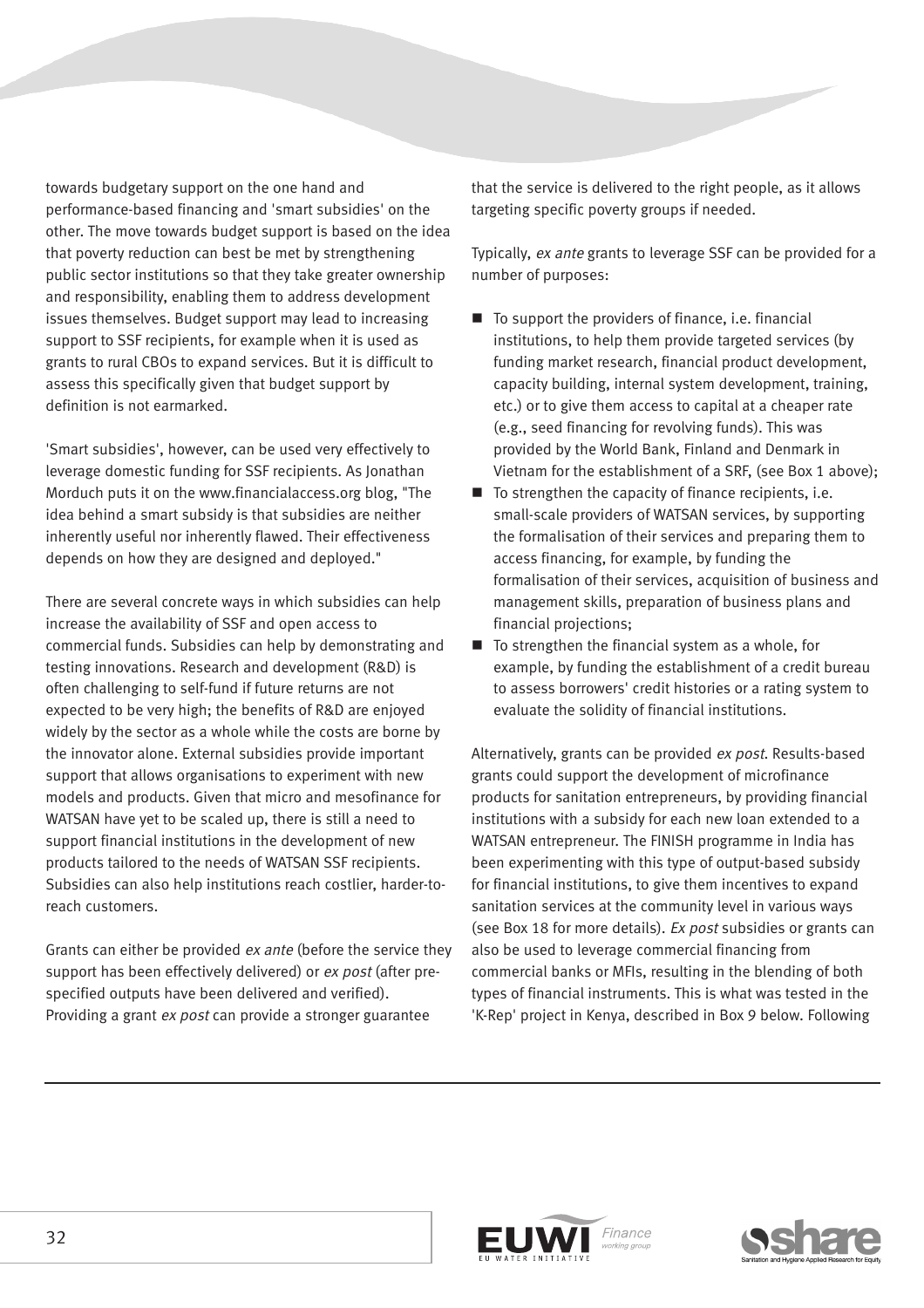## **Box 9. Using output-based grants to leverage mesofinance in Kenya**

The WSP and K-Rep Bank Ltd<sup>4</sup> developed a pilot project for supporting local water service providers in Kenya that combines mesofinance with output-based subsidies to ensure an appropriate focus on network extensions.

The Kenya Microfinance for Water Projects Activity was launched in 2007. Funding for implementation of the project's pilot phase, approximately USD 1.1 million, was provided by the World Bank's GPOBA. The objective of the pilot project was to increase access to, and efficiency in, water supply services by the poor in the rural and peri-urban areas of Kenya and particularly in the Athi Water Services Board region. Following the Kenyan Water Act of 2002, the Community Water Project (CWP) signs a service provision agreement with the Water Service Board in whose jurisdiction it falls. The WSP chose to focus the project on addressing the needs of CWPs in Kenya, which are numerous and represent a large market.

Under the project, GPOBA provides capital subsidies to the CWPs selected through a transparent and demand responsive approach. Each CWP sub-project is pre-financed through a combination of its own resources as equity, accounting for 20% of the investment needed, and a loan from K-Rep Bank for the remaining 80%. K-Rep Bank follows its normal due diligence process for providing this loan. Upon successful implementation of the sub-project and certification of the outputs by an independent programme audit consultant, a subsidy, reflecting 40% of the total eligible project costs, is provided to the CWP, allowing the CWP to prepay part of the loan from K-Rep Bank and helping to keep debt service payments affordable.

This provides better risk management from the lender's perspective and increases the incentives for the CWP to complete the project, as the full subsidy is only transferred upon delivery of the agreed outputs (including an increase in the number of connections and in revenues collected). After the release of the subsidy, the MFI remains responsible for collecting the remainder of the loan that is to be covered from water revenues. Technical assistance grants are also provided to assist with project development. Each community project receives a grant for management assistance during project implementation and during the first year of operations. Those arrangements are summarised in the following Figure.



<sup>4</sup> K-Rep Bank Limited (http://www.k-repbank.com/) was officially established in Kenya in 1999, with a focus on microfinance, SMEs, poor households and developmentoriented enterprises. See Box 17 for more information on the institution itself as opposed to the pilot project.



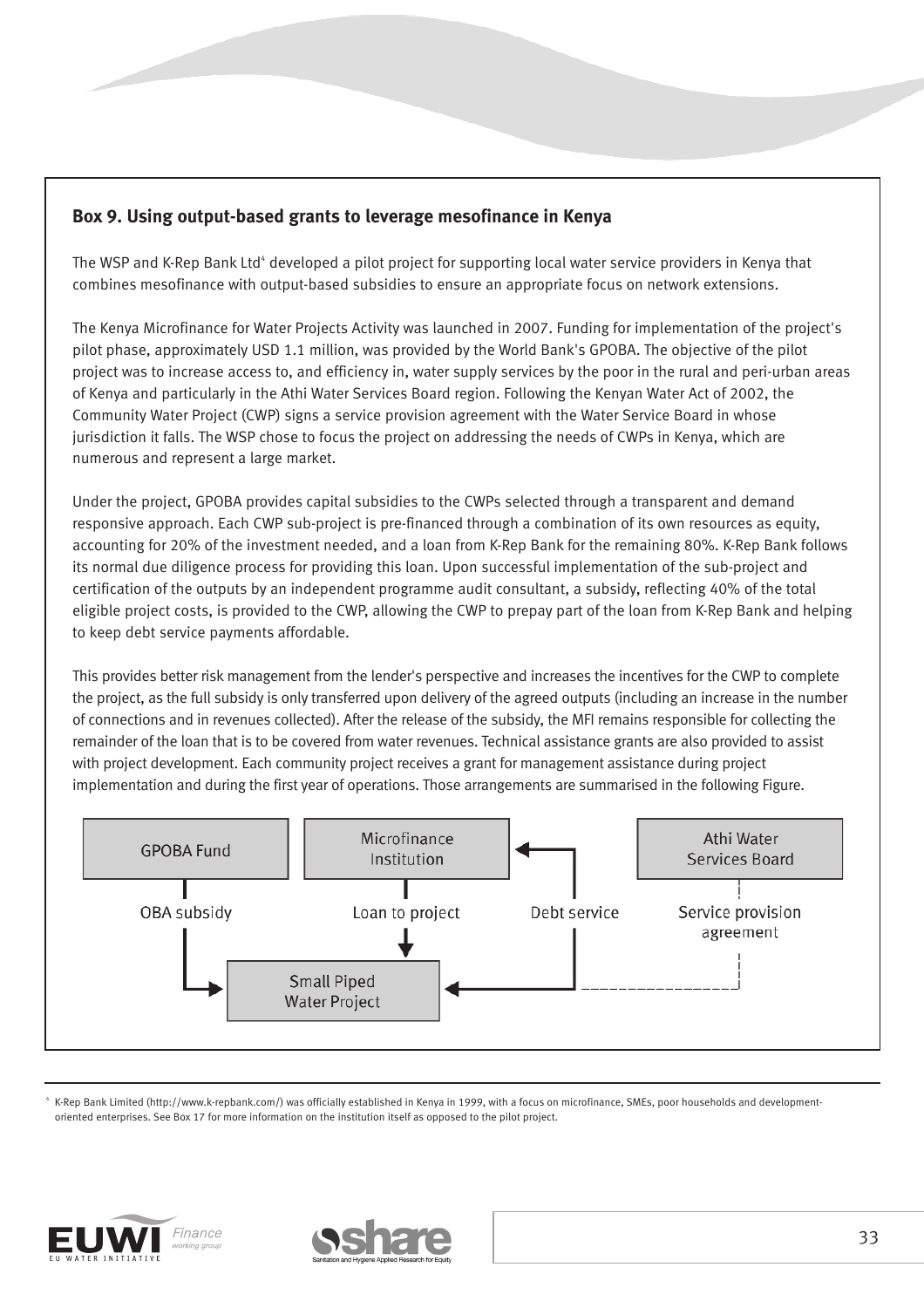#### **Box 9. Using output-based grants to leverage mesofinance in Kenya Continued...**

**Loan product characteristics.** The maximum loan value is KES 10 million (USD 107,526). The CWP (borrower) has to deposit 20% of the loan amount as cash collateral. The loan attracts an interest of 16% per annum on a declining balance basis (the effective interest is estimated to be  $+/-$  9%). The loan term is a maximum of 5 years (60 months) with equal annuity payments and a 12 months grace period. To secure the loan, K-Rep has established a number of arrangements and purchased a partial credit guarantee from the USAID Development Credit Authority that covers 50% of the loan loss in the event of a default happening within the first two years for each sub-project.

**Donor support received.** In December 2007, GPOBA signed a grant agreement with the EU Water Facility for an additional EUR 1.5 million to expand the number of target projects to 55 throughout the country. In addition, a Public-Private Infrastructure Advisory Facility granted the Water Services Trust Fund another USD 523,000 to pilot a matching grant system to support communities in engaging consultants to assist with the preparation of loan applications.

**Project results and scaling up.** Initially the project screened 42 community systems and conducted pre-feasibility studies for 21 sub-projects from communities within the Athi Water Services Board area. This screening familiarised the stakeholders with the capacity of WATSAN organisations. Although initially slow, the project showed much progress between 2008 and 2009, with the identification of in excess of 13 eligible sub-projects for financing, approved lending of more than KES 56,670,423 (USD 717,000) and receipt by K-Rep Bank of 19 unsolicited proposals.

**Lessons learned.** The pilot project was designed to address some of the constraints weighing on water service providers in reaching communities through mesofinance, which included the limited exposure of MFIs to the water sector and/or project finance, interest rates and tenors beyond what is affordable and a lack of up-front collateral for small piped water systems.

From K-Rep's point of view, the motivating factors for taking part in the project included i) the return on the loan capital and ii) the potential for increasing customer outreach and related business (see Box 16 for more details on the nature of the institution). For example, K-Rep Bank plans to market financial products to the users of the water systems that it finances, such as a specialised cow leasing product for customers involved in dairy farming. The pilot established a simple project financing cycle that exposes both the bank and community water projects to each other. The pre-financing engagement exposed the community project management to the requirements of the financing institutions and exposed the bank to the dynamics of community water projects.

Source: Mehta et al., 2007, quoted in OECD (2010) and Muruka and Mugweru, 2011.



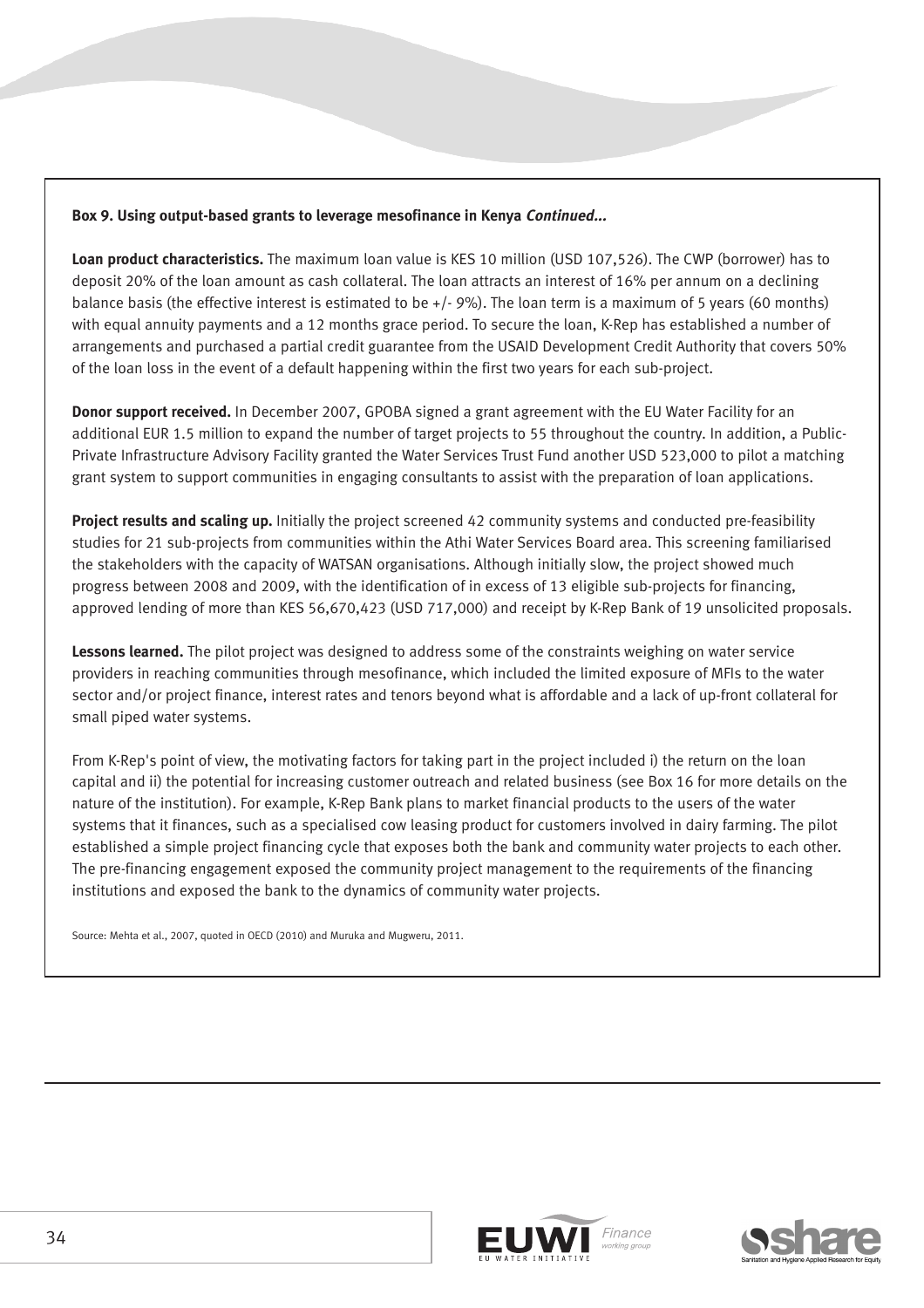## **Box 10. Using public sector grants to support improved access to on-site sanitation**

So-called 'hardware subsidies', whereby governments and donors invest directly in building latrines and handing them out for free to beneficiary populations are gradually being phased out. This is based on the experience that 'handed-out' latrines do not get used if they are not preceded by behaviour change and demand promotion campaigns. Many countries are, therefore, changing their sanitation policy to emphasise behaviour change campaigns (using methods such as CLTS) and sanitation marketing (to train latrine builders and instil in them a marketing and commercial approach).

With this type of policy, households become the main investors in on-site sanitation. Some households might be able to invest from their own funds (income or savings) whilst others would need to borrow from a variety of sources in order to mobilise the funds necessary to cover the initial capital costs.

Public funders looking to support access to sanitation, therefore, have to diversify the types of subsidies to boost sanitation coverage. They will need to include software subsidies for demand creation, smart subsidies to microfinance organisations and direct income subsidies (means-tested) to support those households who cannot afford to invest in onsite sanitation, either from their own funds or from borrowed funds. These alternative uses of public funding to support onsite sanitation are shown on the figure below.





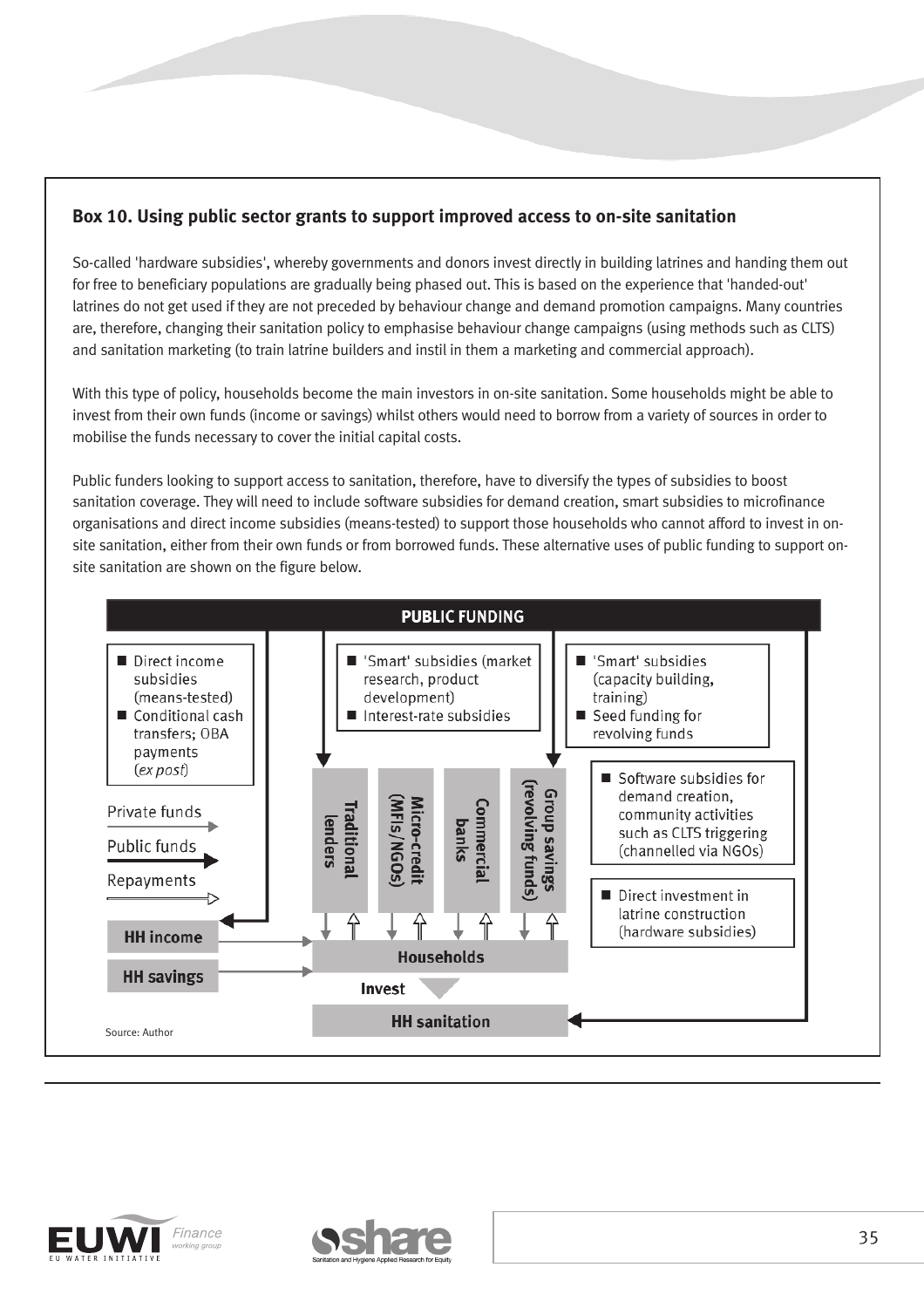#### **Box 10. Using public sector grants to support improved access to on-site sanitation Continued...**

Analysis of alternative financing mechanisms for on-site sanitation (see Trémolet et. al. 2010) found that providing seed financing to a revolving fund in Vietnam, for example, was a much more effective use of public funds (in terms of leverage ratio and reach of the project) than providing hardware subsidies as was the case in Senegal or Ecuador.

a successful pilot supported by the WSP, the local commercial bank, K-Rep, has received a number of unsolicited applications demonstrating the interest generated by the scheme.

Different types of subsidies can be combined to support certain interventions, such as households building on-site sanitation facilities, as detailed in Box 10 below. As many donors and governments have abandoned policies based on high levels of hardware subsidies, they are looking for alternative ways of funding sanitation. Households are now considered to be the main investors in on-site sanitation and subsidies are needed in order to improve on the lack of progress in meeting the MDG sanitation target.

#### **What are the pros and cons of using grants?**

There are several arguments for using grants that support improved access to SSF. Grants are particularly well-suited to address some of the key constraints affecting SSF recipients, which relate to capacity and information availability rather than a genuine lack of capital. No other type of financial instrument can be used to provide 'software support' (such as for training or capacity building). In addition, grants can have a 'systemic impact' when used to improve the conditions needed for developing an SME finance market, such as the business climate, regulation, market information, business support or legal frameworks. Following extensive research in Kenya and Uganda, GIZ indicated a strong preference for supporting the development of SSF through these types of more general activities, without necessarily

investing in specific activities to support the SSF recipients. A key risk when using grants, however, is that the actions that are being supported can stop when the grant itself stops. This might not be an issue for ex ante grants that are used to kick-start a market, as the presumption is that the grants would no longer be needed once the market has developed sustainably (although developing such a market can take time). But ex ante grants are seldom sufficient to kick-start a market in a sustainable and scalable manner. A way of mitigating this issue for ex post grants is to ensure that a sustainable and predictable source of grant funding is identified within the country itself, rather than relying on funds from abroad.

This is particularly important given that grant funding from bilateral donors has tended to decline (partly as a reflection of the economic crisis and its negative effects on public budgets in Western countries). For example, the AFD has been phasing out grant funding to the water sector and is now almost exclusively providing concessional loans.

To counter this potential decline in grant funding, a growing source of grants to the sector is charitable foundations. Such a source of funding can bring its own benefits, as described below. The foundations that provide grant funding have significant endowments and have shown an interest in using innovative financing methods, such as microfinance. The decision making process tends to be quicker for foundations than for public agencies, which have long project approval cycles. Therefore, grant-making foundations can be more



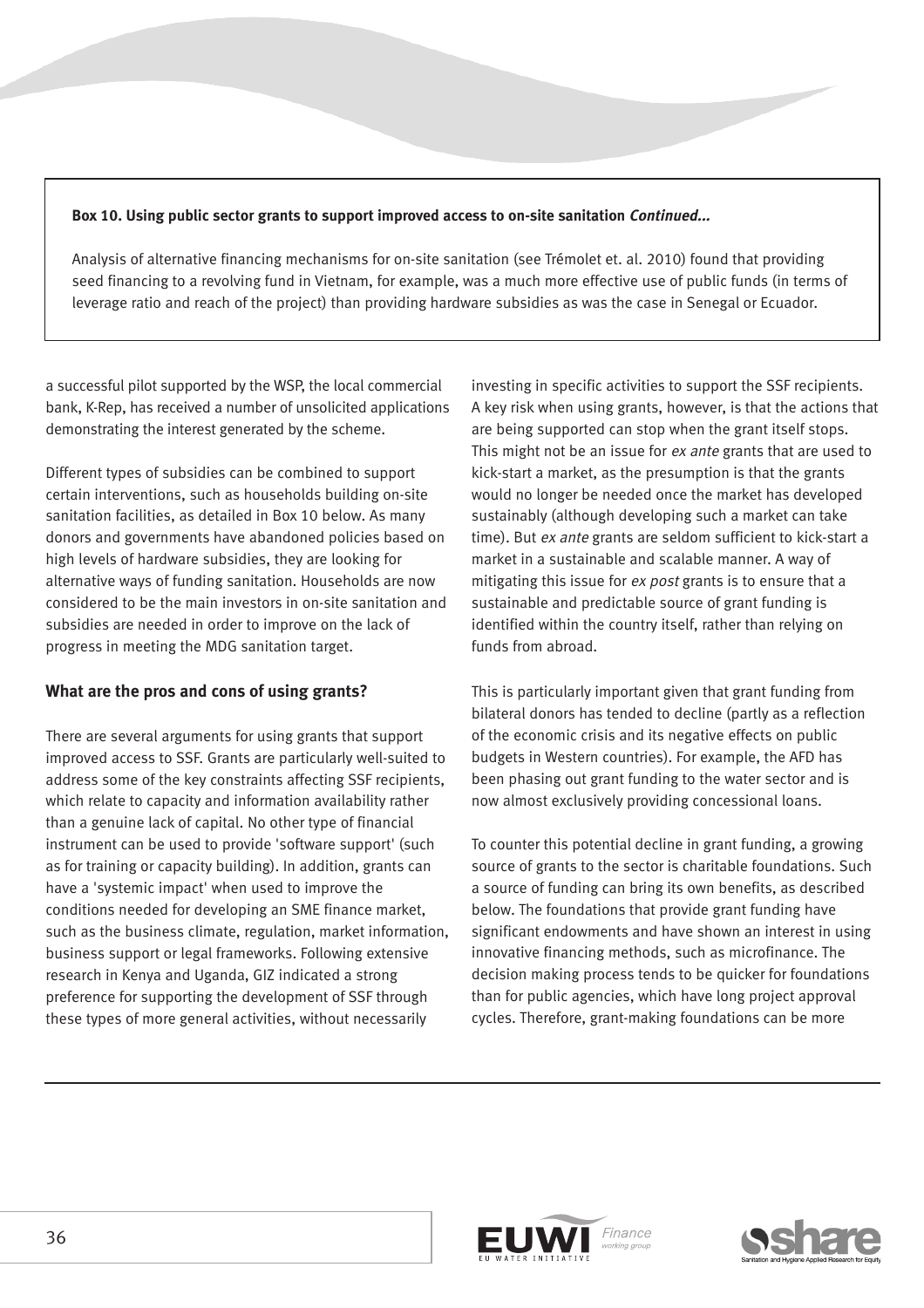flexible and responsive to market opportunities without being bound by specific requirements in terms of the choice of country where they work, for example. Some of the foundations active in the sector have been using 'challenge funds' or 'awards' mechanisms, whereby they award predefined grant amounts to innovative approaches and projects in the sector. This type of 'prize' can be very useful to stimulate innovation and competition among small-scale WATSAN providers. For example, the Stone Family Foundation (based in the UK) has recently launched the 'Stone Prize for Innovation and Entrepreneurship in Water' through which they are looking to support new initiatives in the water sector that are innovative, entrepreneurial and potentially scalable<sup>5</sup>.

Another type of risk associated with using grants is that they can lead to over-reliance on subsidies and end up distorting local markets. For example, switching from hardware subsidies to the provision of seed funding for revolving funds may generate confusion in the minds of recipients. As a result, they may not necessarily consider it an 'obligation' to repay the funds, and the latter may dwindle over the years. Subsidising financial institutions can also distort the sizes of the firms and create economic inefficiencies. This means that, although grants are likely to be a critical component of any financing strategy to support SSF for WATSAN providers, particularly at the point of entry, they would need to be complemented by other types of financial instruments, such as concessional loans, guarantees or equity investments, as detailed in the following sections.

## 5.2 Concessional loans

#### **How to make the best use of concessional loans**

A concessional (or 'soft') loan is one provided on concessional lending terms, which may include lower interest rates, longer repayment periods or a grace period. This means that the terms of the loan are more favourable to the borrower than what they could otherwise access in the commercial banking system.

ESAs and domestic banks (such as commercial banks or MFIs) can offer soft loans to providers of SSF to soften the final lending terms and facilitate access to capital for SSF recipients. For example, a national bank in India, the National Bank for Agriculture and Rural Development (NABARD), established with a development mandate, initiated a scheme in the late 1980s that later led to the establishment of the 'Self-help Group (SHG) Bank linkage' programme. In that scheme, NABARD makes concessionary loans to commercial banks that are lending to women's SHGs formed with the support of NGOs. This model has been used to fund all sorts of development activities including access to WATSAN (see Boxes 11 and 15 for more details).

## **What are the pros and cons of using concessional loans?**

According to Latortue (2006), "Debt is the main instrument used by international financing institutions (IFIs) to support MFIs, comprising 74% of the funds that they deploy."

The use of concessional loans to support WATSAN SSF appears much more limited than for microfinance as a whole. This is probably because the market is at a very early stage of development, which means that using grants may still be justified. One recurrent issue with concessional loans from ESAs is that they are usually denominated in foreign currency. In the WATSAN sector, where all revenues are in local currency, this exposes the borrower to a significant foreign currency risk.

This means that loans to support SSF may be provided only to financial institutions that have the ability to carry or hedge the risk and are sufficiently secure to repay the loans. Lending terms may need to be further softened through the provision of guarantees (see next section). Identifying when a financial institution is 'ready to stand on its feet' and can access loans rather than pure grants is often a difficult judgment to make, which may lead to distortions (particularly if grant support is prolonged more than necessary).

<sup>5</sup> See http://www.thesff.com/ for more details.



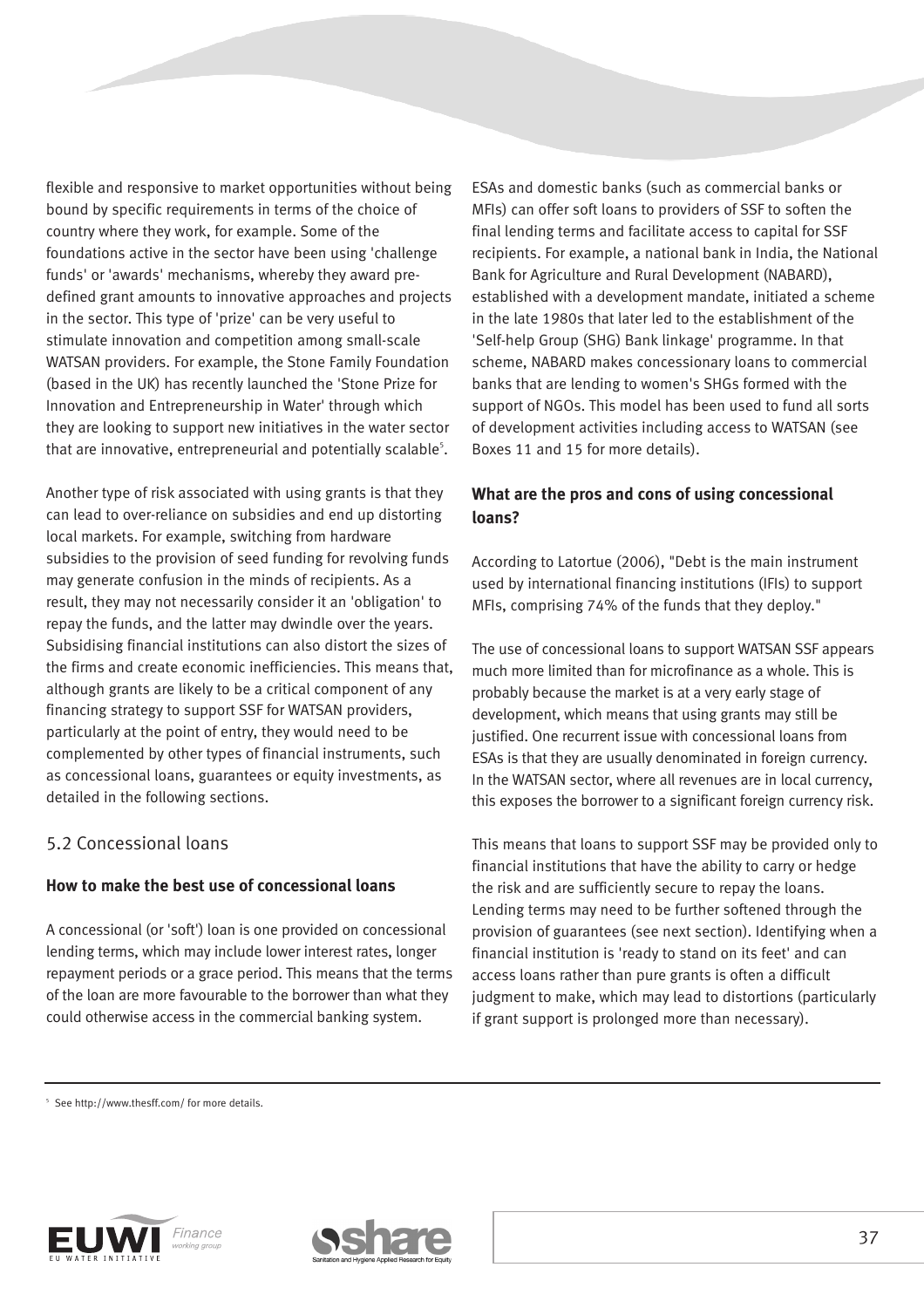## **Box 11. The SHG Bank linkage programme supported by NABARD in India**

The SHG Bank linkage model is supported through concessional loans from NABARD, an Apex bank created in 1981 with a mandate to facilitate credit flows for the promotion and development of agriculture, small-scale industries, and other allied economic activities in rural areas. In this model, NABARD refinances commercial banks for the loans given to SHGs.

SHGs are informal associations of up to 20 women (their average size is between 11 and 14) who meet regularly, usually once a month, to save small amounts (typically INR 50 to INR 100 a month). While they are formed with the encouragement of NGOs and other self-help promoting agencies, such as government agencies and banks, they are expected to select their own members. They receive basic training in financial management skills and book-keeping. After saving regularly for a minimum of six months and satisfactorily maintaining prescribed records and accounts, they can use the funds to lend small amounts to each other for interest, which is ploughed back into the group funds. They then become eligible to be 'linked' with the local bank branch under a NABARD-sponsored 'SHG Bank linkage programme' (SBLP).

The SBLP, is represented in the figure below. NGOs are involved in mobilising members to form groups, providing capacity building to members on various issues, like book-keeping, leadership and governance, and conflict resolution within the groups. The NGOs are remunerated for the groups formed and linked with banks.

The SHG model was the first mover and all the major NGOs started forming SHGs across the country (Professional Assistance for Development Action [PRADAN], Development of Humane Action [DHAN] Foundation, etc.). The model was also considered to be an empowering model for women as they are expected to perform a number of activities, like keeping books of accounts, transacting with banks for the deposit and withdrawal of money and taking loans. All these functions were hitherto handled by men. The programme received a big push when in 2000 Andhra Pradesh state, supported by the World Bank, started a programme to create SHGs across the state. As of March 2010, around 60 million clients were linked with banks under the SBLP.





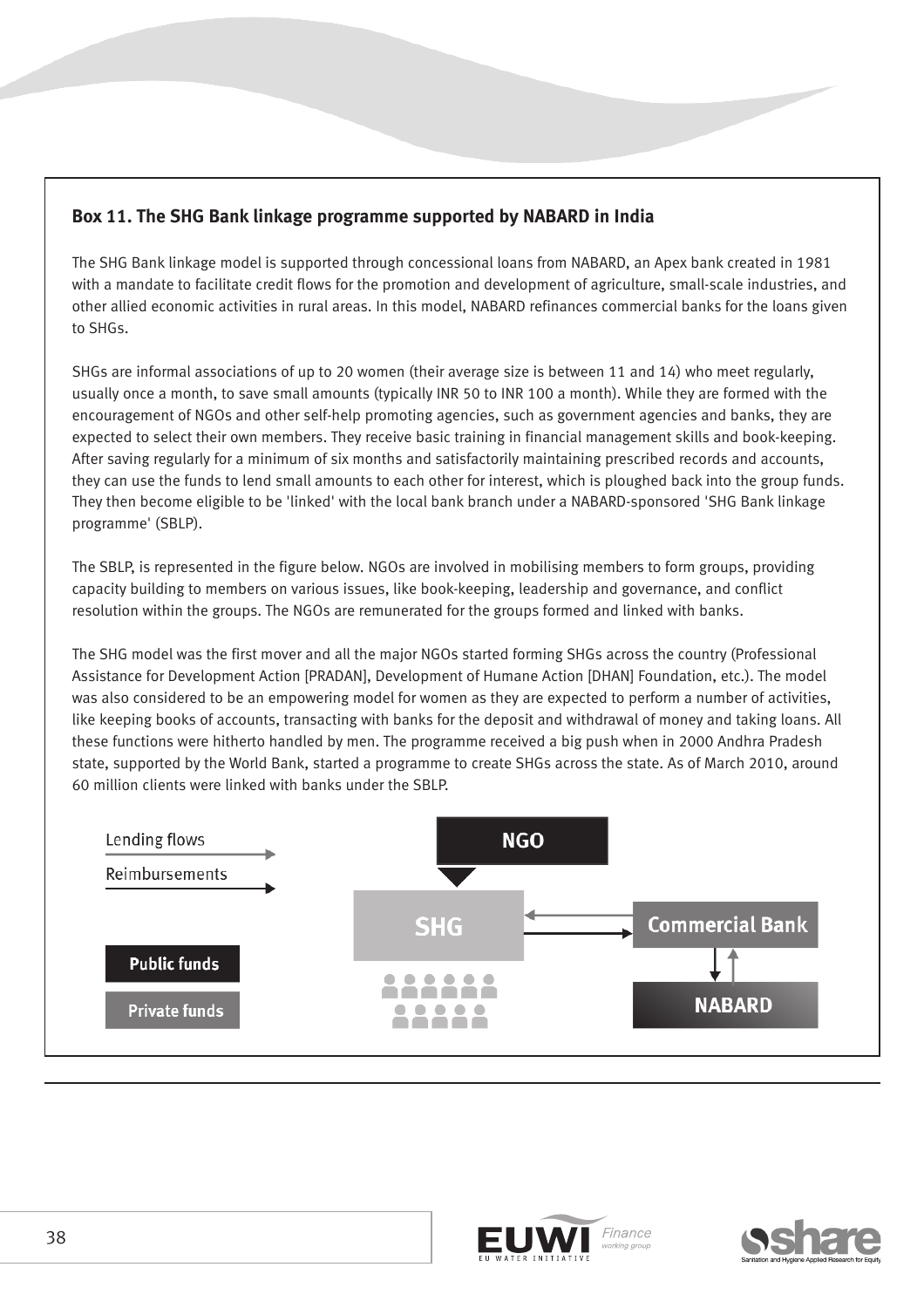#### **Box 11. The SHG Bank linkage programme supported by NABARD in India Continued...**

In contrast, in the MFI model (which is explained in more detail in Box 15), the MFIs lend directly to small groups (either joint liability groups (JLGs) or SHGs) and have to seek financing from a variety of sources, including from commercial banks. NABARD has been providing indirect support to MFIs offering loans for sanitation through the FINISH programme (see Box 18).

Source: Trémolet and Kumar (2012). For more information, see: http://www.nabard.org/index.asp.

## 5.3 Guarantees

#### **How to make the best use of guarantees**

A guarantee is a contract by a third party (C) to underwrite a financial commitment entered into by two parties (A and B). At the national scale, guarantees can be used by national governments to reduce the risks of borrowing and bond issues by their sub-sovereign bodies. They can also be used by international agencies to increase the creditworthiness of developing country institutions. At the micro level, guarantees can be provided by a variety of institutions (including donors) to providers of SSF in order to improve lending terms, by extending the maturity of the loan or reducing interest rates (through a reduction in the associated risk premium).

The use of guarantees to support SSF, in general, is on the rise, albeit from a fairly low base. Several IFIs and development agencies are showing increasing interest in using guarantees to support MFIs. For example, the USAID Development Credit Authority had provided USD 78 million in guarantees to microfinance by 2006 (Latortue, 2006). Investors and donors believe that guarantees facilitate the MFIs' access to local lenders, leverage scarce sociallymotivated financing and protect MFIs from currency risk.

However, too often guarantees seem to be poorly designed and may end up increasing the cost of a commercial bank loan. A Consultative Group to Assist the Poor (CGAP) study found that, "The all-in cost of a guarantee backed retail bank loan can be more expensive for MFIs than other funding sources: MFIs pay annual fees ranging from 0 to 4.5% of the guarantee amount on top of the bank interest rate." Despite these guarantee fees paid by the MFIs, the study suggested that most guarantor institutions were not covering their costs of providing guarantees. The CGAP study also showed that guarantees do not, in fact, consistently lead to subsequent direct lending by domestic banks without additional collateral. This was the case in a number of WATSAN projects guaranteed by donor institutions, such as in the 'gulper project' (see Box 6), in which the DFI was reluctant to lend over and above the guaranteed amount, thereby limiting the leveraging effect of the guarantee.

In other cases, the use of guarantees can help leverage private financing. Through CLIFF, jointly supported by DFID and Sida, through Homeless International and in partnership with the Cities Alliance, the provision of guarantees (combined with capital and operational grants) has leveraged significant amounts of private financing and helped scale up the programme, as described in Box 12 below.



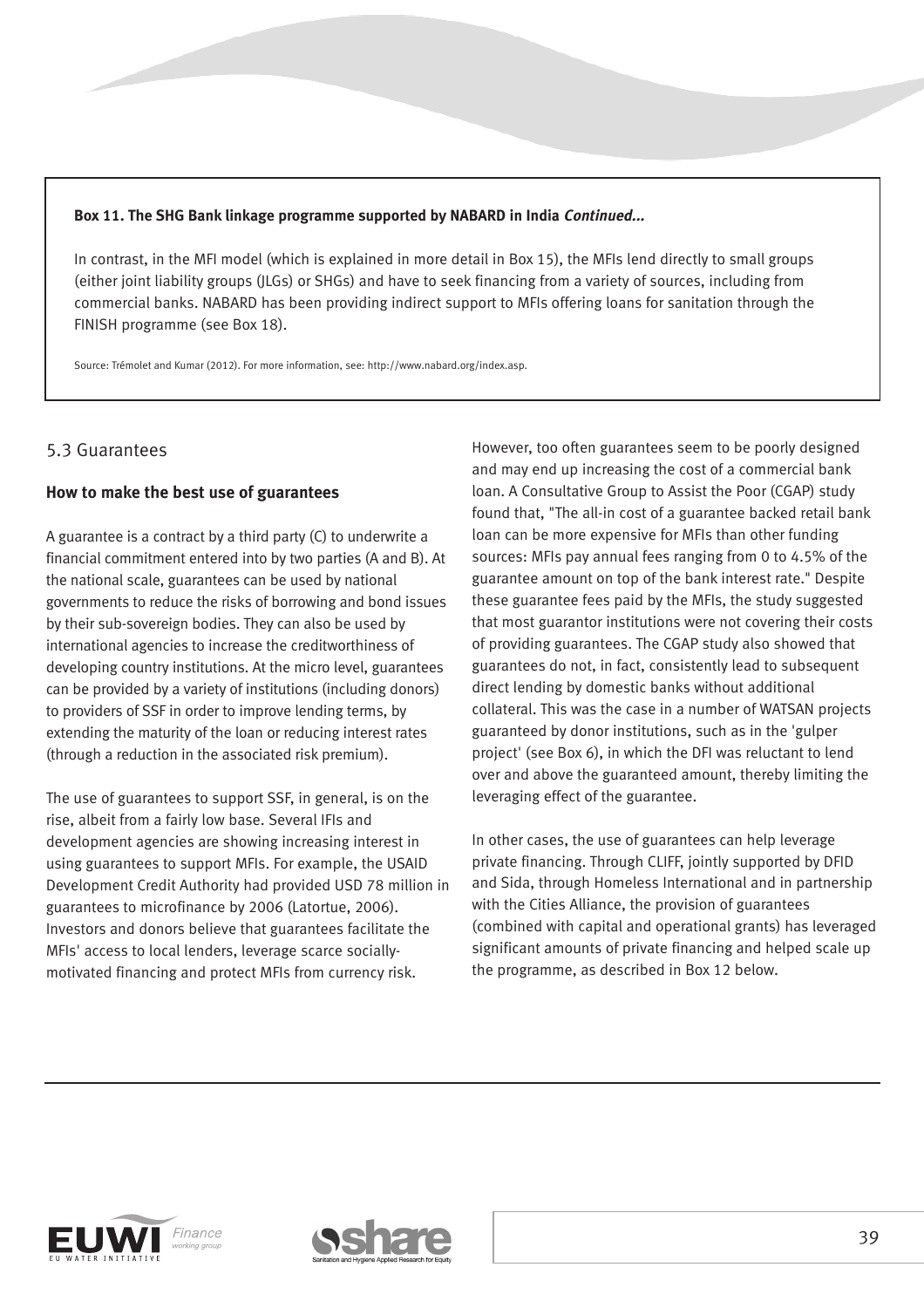## **Box 12. Grants and guarantees via CLIFF**

**Background.** The British based charity, Homeless International, with the support of DFID and Sida, started the CLIFF programme in 2002. CLIFF is a venture capital facility which enables organisations of the urban poor to access greater public, private and civil society sector resources. These resources are used for sustainable housing and basic services projects for slum dwellers (including sanitation), which have the potential to be scaled up to benefit even more people. In addition, they can be used to influence the policies and practices of banks, governments, international development agencies and others. The programme was initially piloted in India in 2002 and later expanded to Kenya and the Philippines.

**Channelling financial resources to ultimate beneficiaries.** Donors provide financing to CLIFF in the form of grants. These grants are received by Homeless International and channelled into a revolving fund in the form of operational and capital grants. With support from this fund, implementing partners and organisations of the urban poor (such as the Indian Alliance organisation and the Society for the Promotion of Area Resource Centres [SPARC], Mahila Milan and NSDF) take out loans through local financial institutions – increasingly commercial banks such as the Bank of India or UTI Bank (now Axis Bank). If the implementing partner lacks the collateral to take out a loan, Homeless International provides support in the form of the guarantee provision.

In sum, CLIFF provides:

- The bulk of the funding (75%) as capital grants to enable local partners to provide loans to the projects (these funds are later revolved to finance new projects)
- Operational grants to cover the costs of project preparation and management
- Loan guarantees through the Homeless International guarantee fund.

Sanitation is included in CLIFF partners' projects, either indirectly as part of housing upgrade schemes (which always include household sanitation facilities) or directly, as part of projects to build community sanitation facilities. During Phase 1 (2002-2010), CLIFF implemented about 29 projects, of which about four had a sanitation component.

Donor support received. During the first phase of the programme (2002–2010), DFID provided about USD 11.2 million and Sida provided about USD 4.6 million. These grants were used as seed funding for revolving funds and leveraging commercial funding. CLIFF estimated that these donor funds leveraged about USD 87 million in commercial funding, which gives a leverage ratio of about 5. Both DFID and Sida have raised their contributions for the second phase of CLIFF (2010–2015), to USD 24 million and USD 6.15 million, respectively. During that second phase, CLIFF is looking to expand the range of implementing partners and the number of countries where it is active.

Source: Trémolet and Kumar (2012).



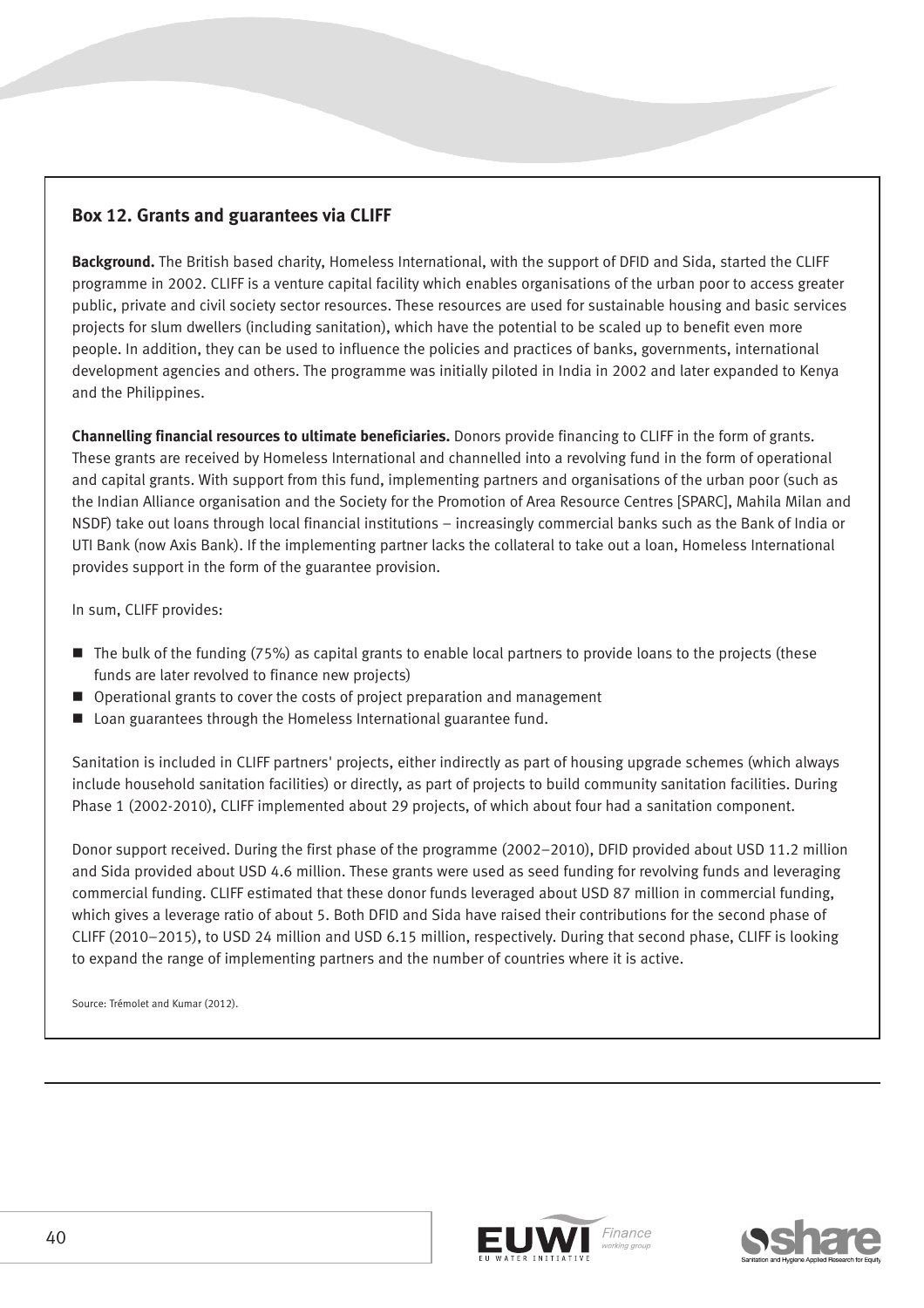## **Box 13. Softening lending terms with guarantees: the TAFSUS example in Tanzania**

TAFSUS is a Tanzanian not-for-profit company, set up in 2010, whose main aim is to raise domestic capital, provide credit enhancement and technical assistance for the local financing of slum upgrading and affordable low-income housing. TAFSUS is registered under the Tanzania Company Act 2002 as a company limited by guarantee. TAFSUS was set up as a non-banking financial institution with the support of UN-Habitat (as part of their Slum Upgrading Facility project). A number of donors were involved in setting up of the credit enhancement facility, including Sida and DFID. TAFSUS is governed by a Board of Directors with members from the private sector, civil society, ministries and academia.

TAFSUS is mandated to work with local actors to make slum upgrading projects 'bankable' – that is, attractive to retail banks, property developers, housing finance institutions, service providers, MFIs and utility companies. TAFSUS helps communities to prepare project documents and negotiate with the bank. Where necessary, they can provide a guarantee to soften lending terms. TAFSUS seeks to blend a combination of community savings, government subsidy and local domestic commercial bank lending.

TAFSUS initially identified between 10 and 12 potential projects, with about half of them related to sanitation, including public toilets, emptying cesspits, pit latrine construction or sewer construction. In one of the first projects considered relative to sanitation, TAFSUS is planning to facilitate the acquisition of two gulper units (based on the model promoted by WaterAid) by a local CBO, the Ukonga Development Trust Fund. TAFSUS is helping the CBO develop a bankable project, provide entrepreneurship training and will provide a guarantee for the bank loan. The CBO leaders will also need to pledge their own personal assets to guarantee the loan.

Source: Trémolet and Muruka (2012).

In Tanzania, a project supported by UN-Habitat led to the establishment of the Tanzania Financial Services for Underserved Settlements (TAFSUS) which identifies slum upgrading projects, assists with project preparation and facilitates access to finance for those projects. One of the key tools is the provision of cash guarantees to soften lending terms (see Box 13).

### **What are the pros and cons of using guarantees?**

DFIs frequently ask for guarantees before extending loans to WATSAN borrowers, largely because they are not familiar with the sector and perceive it as risky. Although guarantees can help with softening the lending terms, the project that is being guaranteed needs to be financially viable, with clear financing revenues (coming either from tariffs or predictable taxes and transfers, in the case of a project that receives external subsidies). The provision of guarantees, therefore, needs to be associated with support for project preparation and strengthening of financial management skills (as planned in the case of the TAFSUS vehicle in Tanzania). The entities receiving the guarantees would also need to be formally established, in order to limit the risk to the public donor providing the guarantee.



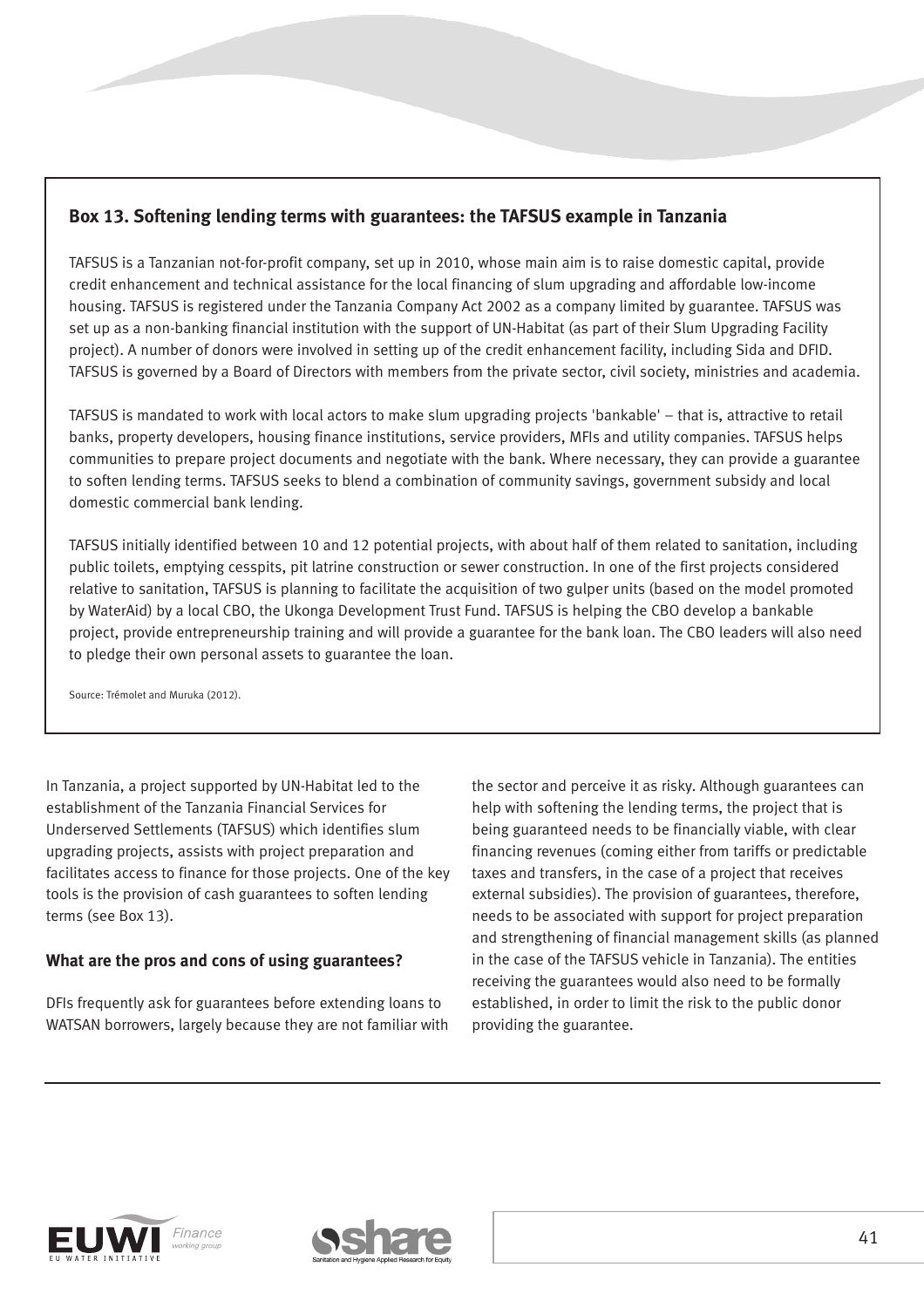## 5.4 Equity investments

#### **How to make the best use of equity investments**

Equity investments are a form of finance in which investors take an 'equity stake' by purchasing shares in a given entity. This enables them to share the risk of that entity (through fluctuations in the share price or the risk of bankruptcy) in return for the prospect of sharing its profits (through dividend payments and an increase in the share price). The higher the investment risk, the higher the expected level of return.

Equity investments are based on a more commercial approach than other types of development aid (loans, grants, etc.) and may be injected either into the capital of a WATSAN service provider or that of a DFI, such as an MFI or commercial bank. The example of the AfriCap Microfinance

Fund, funded by the EIB, although not a WATSAN example, shows the value of equity investments to support the development of local financial institutions.

Regarding WATSAN SSF, equity investments can be made by ESAs and social venture funds. Given that return prospects are unlikely to be immediate or very high, these institutions may be willing to be involved as 'patient investors', which means that they are not looking for market rates of return on equity and are prepared to wait longer than private investors for any type of return to materialise.

Equity investments are the preferred financing instrument for some international institutions, such as the International Finance Corporation (IFC), or social venture funds, such as the Acumen Fund, which are increasingly looking at potential participation in small-scale enterprises in the WATSAN sector.

## **Box 14. Equity investments by the AfriCap Microfinance Fund**

In 2001, the EIB invested USD 1.8 million in AfriCap Microfinance Fund (AfriCap), the first commercial microfinance equity fund dedicated to Africa. AfriCap has been very successful in investing its capital and fair value estimates of its portfolio are showing above expectation financial returns and significant socio-economic impacts.

In 2005, AfriCap sold its shares in Equity Bank Ltd. (Kenya) to an employee fund, realising its first partial exit in favour of local investors. This gave employees an opportunity to participate in the rapid growth of their bank and provided appropriate commercial rewards to AfriCap and its shareholders. This exit has become a landmark and was recognised in November 2006 when AfriCap received Africa's Venture Capital Deal of the Year award. Less than half a year later, AfriCap had negotiated its second exit by agreeing to the sale of its shares in First Allied Savings and Loans (Ghana). Both exits have had a powerful demonstration effect by signalling that the microfinance industry is emerging as a commercially viable and attractive investment opportunity both for development-oriented and commercial investors.

In 2007, the EIB increased its equity investment in AfriCap by another EUR 5 million, as part of the transformation of AfriCap into AfriCap Microfinance Investment Company.

Source: EIB (2008).



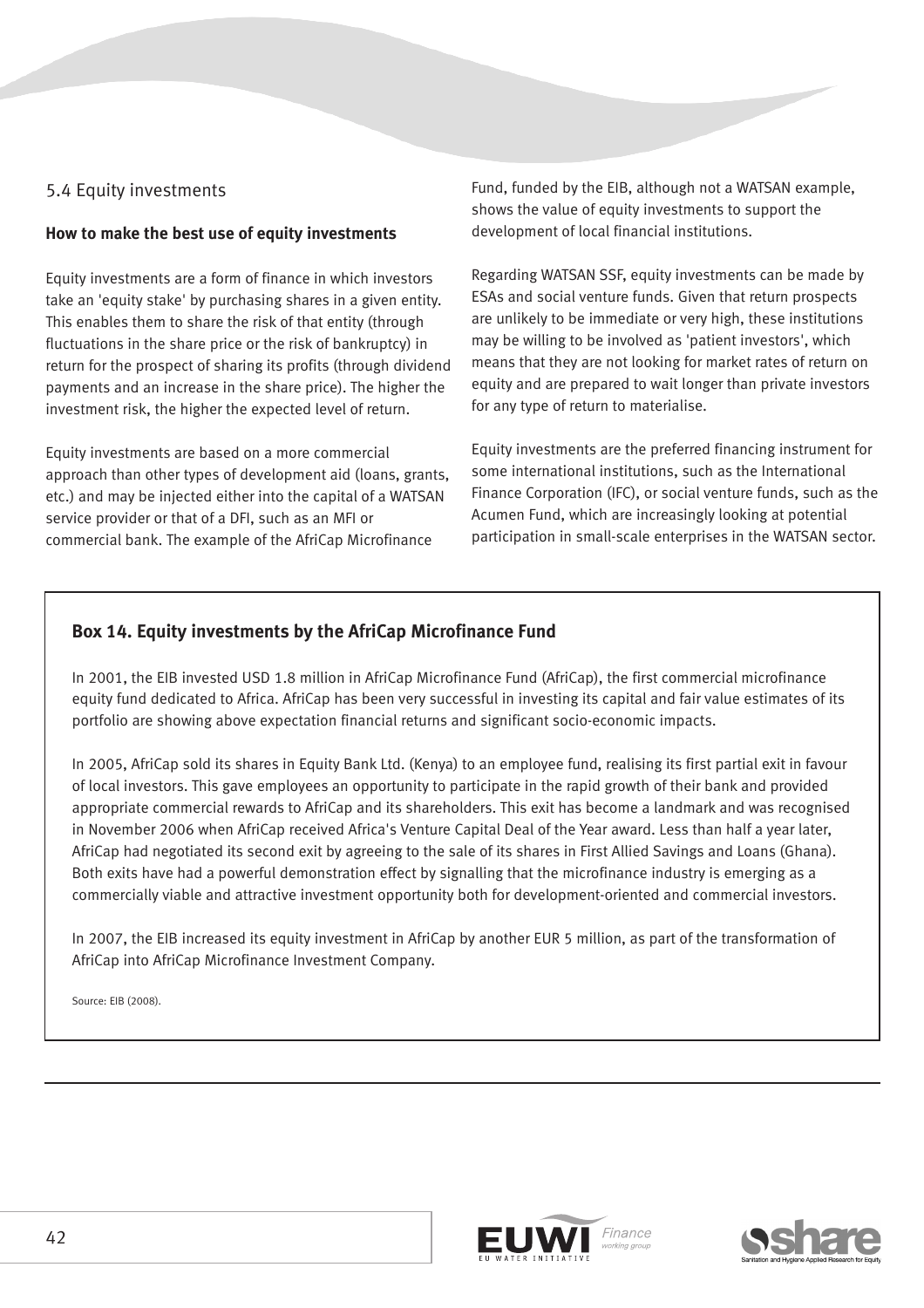Whereas privately-held funds had previously been examining the WATSAN sector (such as the SNS-REAAL microfinance fund), private sector interest has been seriously dampened by the global financial and economic crisis which has reduced their appetite for risky investments.

However, these funds seldom reach the smallest entrepreneurs. This is true of all sectors and of the WATSAN sector, in particular. According to Sanders (2006), "The IFC has invested in approximately 100 private equity funds, which have together funded over 1000 companies. Of these, about 500 are SMEs with an enterprise value of below USD 4 million. 100 SMEs have enterprise values below USD 500,000. Therefore, only 10% of their investments target the 'missing middle' segment."

## **What are the pros and cons of using equity investments?**

Equity investment can foster a more commercial approach by the recipient organisation as they need to be focused on generating a return on investment. Equity investments can help 'strengthen the balance sheet' of these organisations, which means that they make them able to take on more debt and increase their financial capacity. This is particularly beneficial to MFIs and commercial banks extending loans to SSF recipients, as these are likely to be increasingly submitted to scrutiny in terms of the capital adequacy ratio. As a result, there is a limit on how much an MFI can extend in loans if it has limited equity. Therefore, receiving an 'equity injection' would enable an MFI to grow its lending portfolio whilst respecting banking regulations.

However, there are often restrictions on the ability of certain DFIs to receive equity investments, particularly if the institution has a charitable status. This is because 'equity investments' are expected to generate a return and NGOs are usually not allowed to operate for-profit. This is the case for GUARDIAN in India, for example, which is supposed to be the only MFI in the world that focuses specifically on offering loans for WATSAN investments (see Box 15). A study by the Council of Microfinance Equity Funds revealed that, "…of the thousands of the MFIs in operation…" only 115 are legally structured to take equity investments. The rest are, for example, NGOs and cooperatives (Latortue, 2006).

There might also be restrictions for ESAs to take equity participations, as these would be deemed more risky than extending a concessional loan, for example. In those cases, these agencies may need to rely on their 'private sector arm' to take such participation (e.g., the IFC for the World Bank or PROPARCO for AFD).

## **6. The 'channelling' challenge: getting funds from A to B**

This section examines in more detail the institutional issues of channelling large funding packages from public funding sources (A) to SSF recipients (B). This is particularly challenging because of the fragmented nature of the WATSAN market and the large number of SSF recipients that need to be financed.

Unlike global commercial banks, donor agencies and development banks do not have extensive retail banking networks on which they can rely to reach the finance recipients (such as the borrowers in the case of a loan). As a result, such 'fund channelling' issues are not specific to the WATSAN sector and emerge in all sectors where there is a mismatch between the scale of the finance providers and that of the recipients. The issue is even more complicated when the potential finance recipients are outside of the 'formal financial market'. Identifying the most appropriate 'financial channelling' approach is essential to minimise transaction costs and take pilot projects to scale.



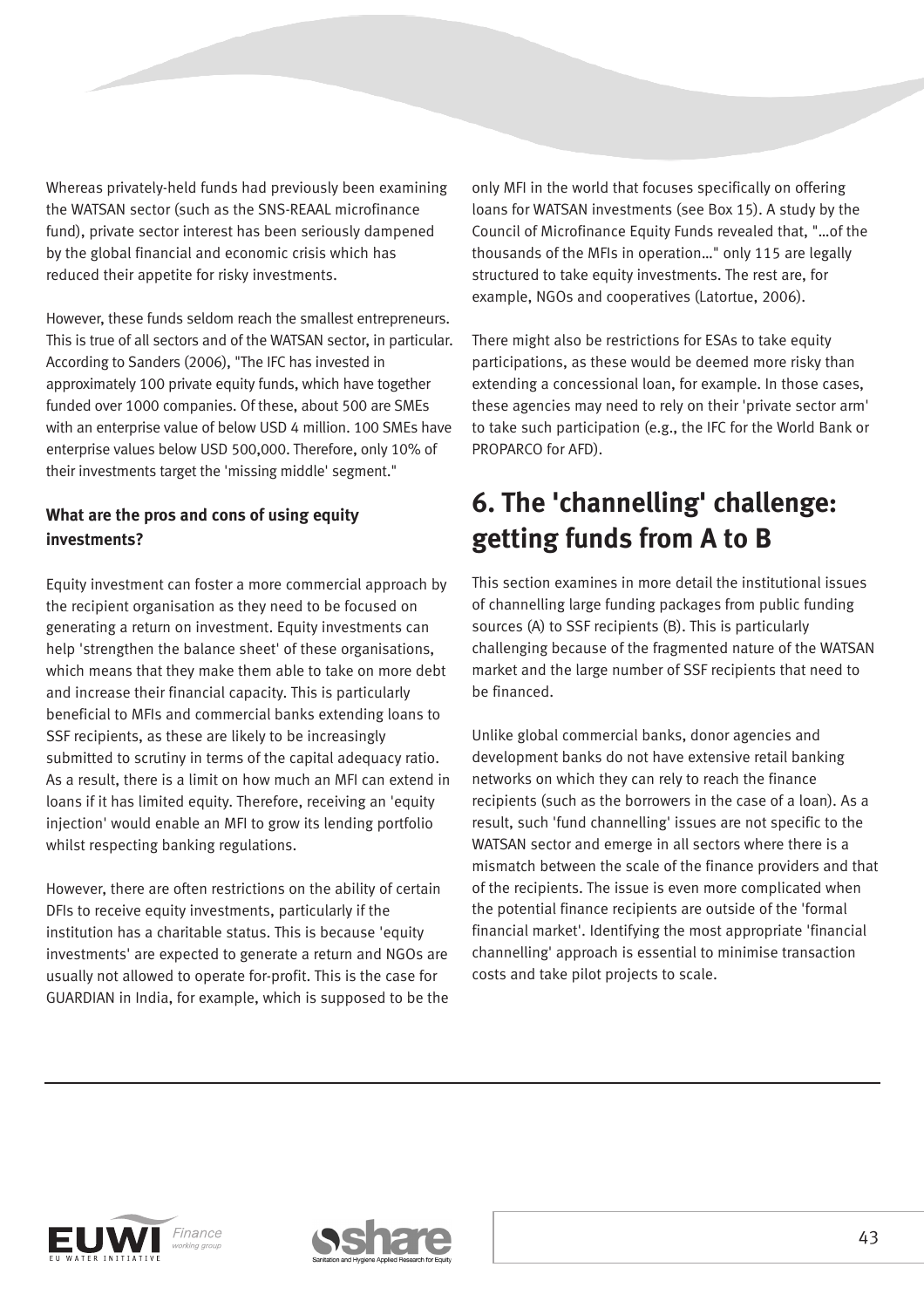As Figure 3 outlines, a number of financing channels can be used to get funds from A to  $B^6$ . In this section, we examine each of the potential financing channels, including:

- The 'straight line' approach, whereby donors/public financiers finance DFIs and NGOs directly;
- $\blacksquare$  The 'Apex approach', whereby donors identify an institution at the national level (also referred to as an Apex institution) that can disperse the funds to DFIs;
- The 'funnel approach', whereby donors provide funding to an institution operating in several countries (such as a multi-donor trust fund or MIVs) and let it allocate the funds based on previously agreed principles.

The 'Apex' and the 'funnel' approaches can also be combined, when a multi-country institution (the 'funnel') decides to channel financing via Apex institutions in each of its country of operations.

The rest of this section gives more information about what the alternative financing channels are and outlines the pros and cons of using these different channels, drawing from existing experience in the WATSAN sector as well as from other sectors.

### 6.1 The 'straight line approach' (through DFIs)

Some donors, particularly when they are new to SSF and want to experiment with an approach, may choose to channel funds directly via a specific DFI in a given country. The scale of the programme undertaken in such a way will be driven by the scale and geographical coverage of the selected organisation, which in turn will determine the potential for scaling up.

There are three main types of direct local intermediaries that can be relied upon, NGOs (which traditionally have been favoured by donors in the WATSAN sector), MFIs and commercial banks. The distinction between these categories



#### Figure 3. Alternative channels to get funds from A to B Source: Author.

It would be implausible for donors to channel funding directly to SSF recipients and this is, therefore, not dealt with as a realistic modus operandi here.



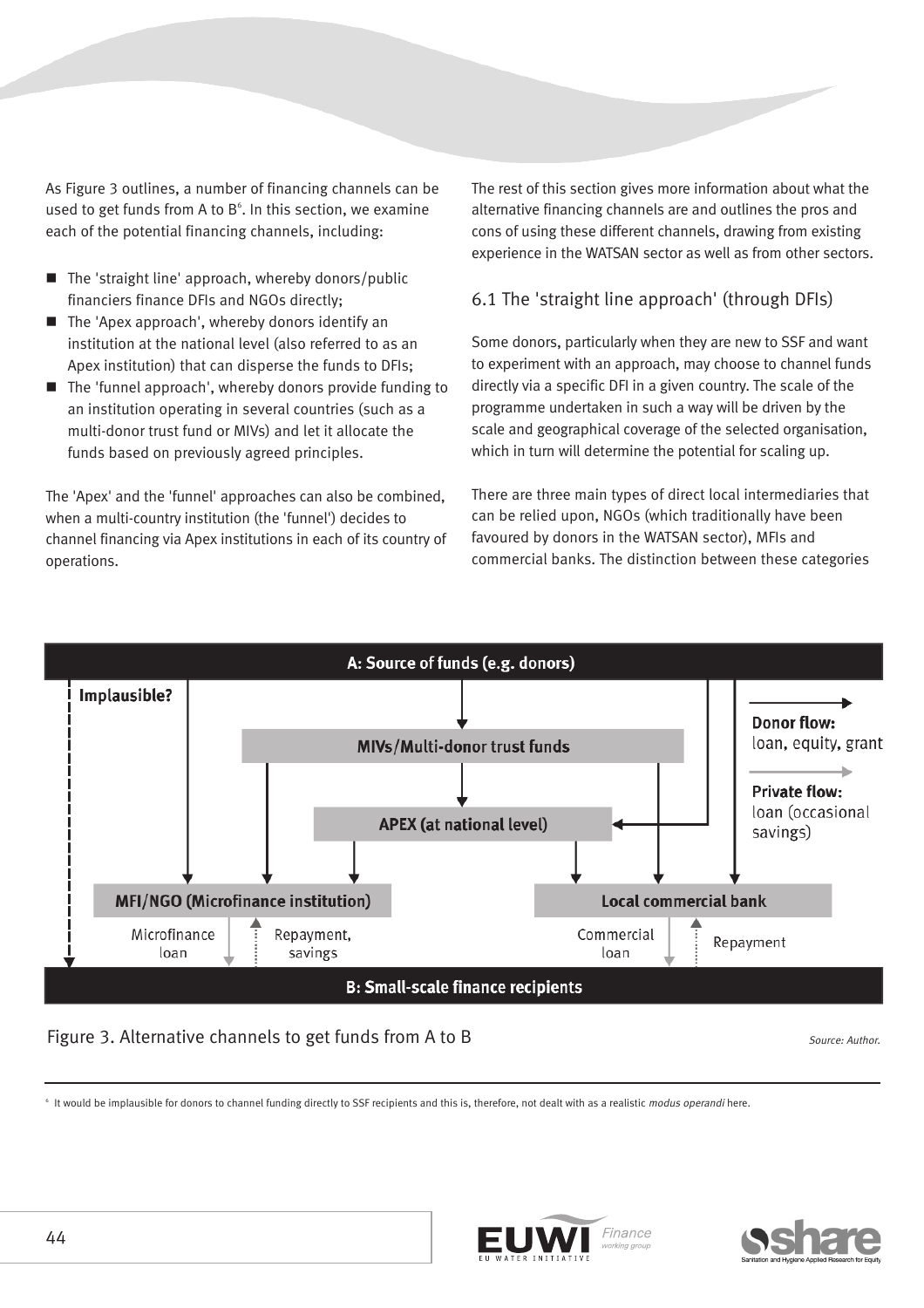is sometimes blurred as some MFIs can in fact have an NGO (or charitable) status, whilst other MFIs evolve over time to become full-blown commercial banks. If a donor chooses to channel financing directly through a DFI, care should be taken to select this local intermediary, as each institution (and each type of institution) would have its own strengths and weaknesses.

### **Channelling funding through WATSAN NGOs**

Many donors that have experimented with SSF for WATSAN have chosen to channel funding through existing WATSAN NGOs. There are advantages in this approach as such NGOs have prior knowledge of the sector, good connections at the local level and are genuinely motivated to increase access to WATSAN. Some have well-established relationships with local small businesses, to which they are able to provide technical support for the development of locally-suitable technologies (e.g., WaterAid played this role in the case of the gulper project described in Box 6).

However, NGOs are not financing institutions and using them as financial intermediaries has been part of the reason why the performance of existing WATSAN microfinance programmes has often been unsatisfactory. Initial seed financing for revolving funds has been gradually depleted over time, for example, with low repayment rates for credit schemes.

It is often difficult for an NGO to operate simultaneously as a traditional NGO (handing out hardware subsidies or providing software support) and as a quasi-MFI. This can create confusion in the minds of the SSF recipients, who may think that the 'loan' they have subscribed to does not 'really' need to be repaid. In addition, the staff of WATSAN NGOs typically are not trained to handle micro or mesofinance and these organisations have no internal systems in place to assess borrowers' credit histories or repayment capacities and collect payments. All of these factors compounded may lead to poor repayment rates. In addition, the type of support services they can provide to borrowers are largely related to their core expertise (WATSAN), but they may struggle to

impart business or financial management skills. When they do, this is done using hired specialist firms, whose incentives may not be closely aligned as they are not risking their own capital in the process.

WATSAN NGOs can, nevertheless, play a very important role in identifying the needs for financing amongst SSF recipients and provide complementary services e.g., by conducting behaviour change campaigns or training masons). As a result, WATSAN NGOs can be considered as points of entry into the sector and ongoing partners of MFIs or commercial banks. If they want to engage in delivering microfinance, they would need to create a separate dedicated entity, as was done in the case of Gramalaya/GUARDIAN in India (see Box 16) or K-Rep Bank in Kenya (see Box 17).

### **Channelling funding via MFIs**

MFIs are organisations that provide financial services to clients who are poorer and more vulnerable than traditional bank clients. Most MFIs started as not-for-profit organisations, like NGOs, credit unions and other financial cooperatives, and state owned development and postal savings banks. An increasing number of MFIs are now organised as for-profit entities, often because it is a requirement for obtaining a license from banking authorities to offer savings (deposit taking) services.

Often there are important distinctions between MFIs according to their legal status, as this drives their ability to provide different types of financial services. Such legal and regulatory provisions vary from country to country. However, a typical distinction is between licensed and unlicensed MFIs. Licensed MFIs are usually commercial banks, state owned development banks and post office banks. Unlicensed MFIs are commonly NGOs or community based MFIs that usually have less access to commercial funding and are more likely to need assistance to access capital. The unlicensed operators can also include a range of cooperative models such as the Savings and Credit Cooperatives (SACCOs) and Savings and



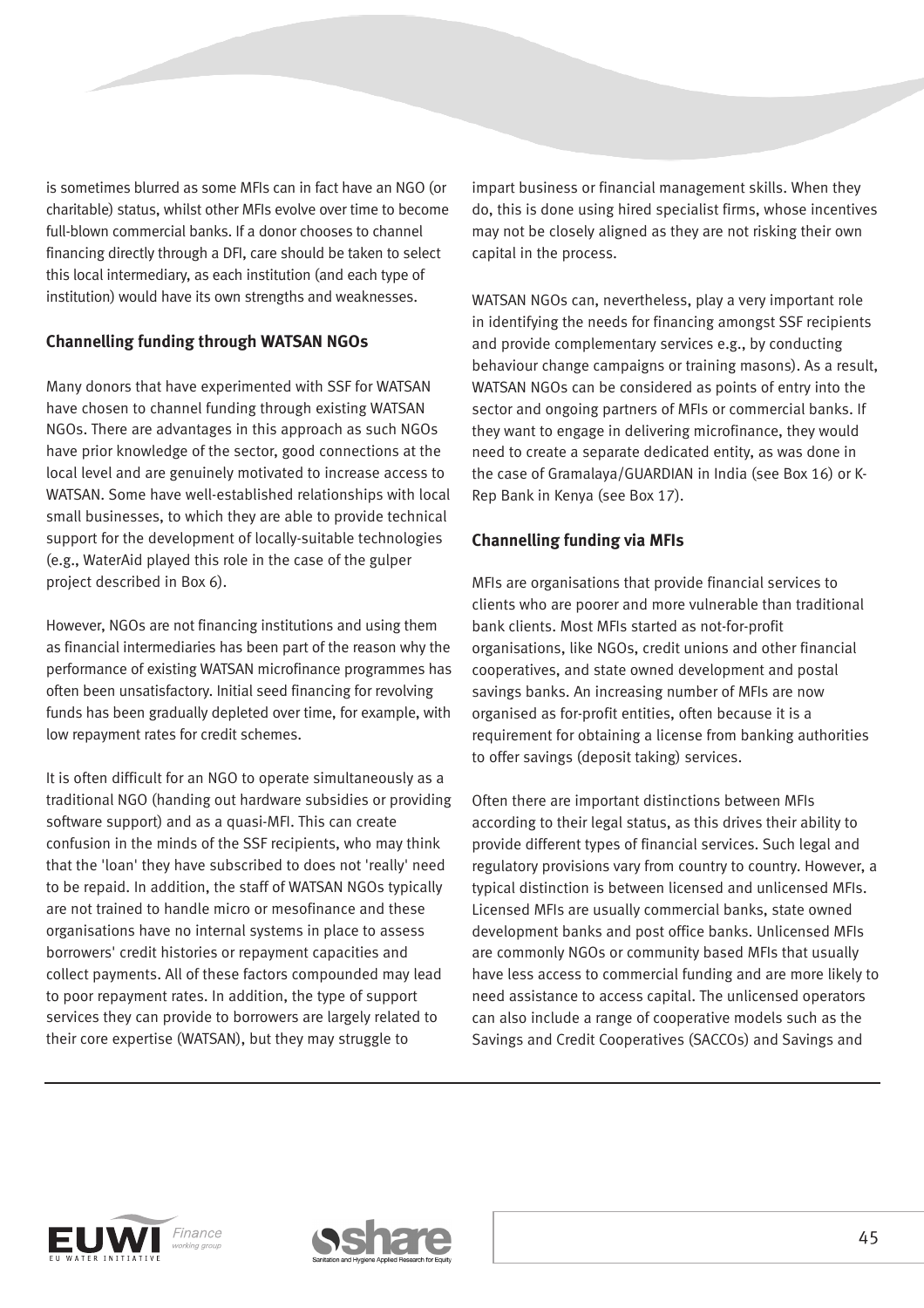## **Box 15. The microfinance situation in India: a brief history**

The different legal forms under which MFIs are registered in India are Societies, Trusts, Section 25 (not-for-profit) companies, Non-banking Finance Companies (NBFCs), Cooperative Societies and SHG Federations. Of these, only the NBFCs are for-profit.

Initially, most of the MFIs were registered as societies or trusts and worked as not-for-profit MFIs. As the MFIs grew, the banks asked for more capital to secure their loans. Societies and trusts, being non-profit entities, could not raise capital from investors who were eager to cash in on the profits available in the sector. This led to the transformation of the large NGO-MFIs into for-profit NBFCs. The share of NBFCs in the portfolio outstanding grew from 50.5% in 2005 to 76.0% in 2009.

The transformation of the sector led to the entrance of private equity to mobilise capital. Initially, this was considered a welcome trend by all as it helped MFIs to leverage more bank capital and in turn increase their outreach. This also helped to drastically reduce dependence on donor funds. However, private equity also came with demands for a high return on equity (in excess of 30%). This pushed MFIs to pursue a high growth strategy, which, essentially, was to offer a single standardised loan product to all the clients with ever increasing loan cycles that had no connection with the business or household cash flows of clients. The focus was no longer on building client relationships, but on just lending and recovering the money. This led to neglect on important issues of client protection and political risk.

SKS microfinance, the biggest MFI in the country, issued an initial public offering in March 2010. It was a major success, although many critical voices raised concerns about this commercialisation of microfinance. Soon after, in Andhra Pradesh (the state that has the maximum penetration of microfinance in the country), a large number of cases of inappropriate behaviour of MFI staff for loan collection surfaced and a number of suicides in the state were attributed to the excessive pressure for repayments and usurious interest rates charged by MFIs. This led to a clampdown on microfinance activities by the state government. Legislation was introduced that greatly restricted the operations of MFIs in the state. The overall loan disbursements reduced significantly across the country with Andhra Pradesh taking the maximum hit. The repayment rates also reduced drastically for MFIs with portfolios in Andhra Pradesh, with most of the MFIs reporting only a 10 to 15% repayment rate, although the repayment rates in other parts of the country remained unaffected.

The situation also led to a scarcity of funds for the sector as banks stopped lending to MFIs because of the overall uncertainty of the legal status of the sector. The overall sector shrunk in size during the last quarter of fiscal year 2010/11 with all the major MFIs reporting a reduction in portfolio size.

Following this, the Reserve Bank of India (RBI) set up a committee (known as the Malegam Committee) to look into the charges of misbehaviour by MFIs and excessive interest rates. This led to the publication of a draft Microfinance



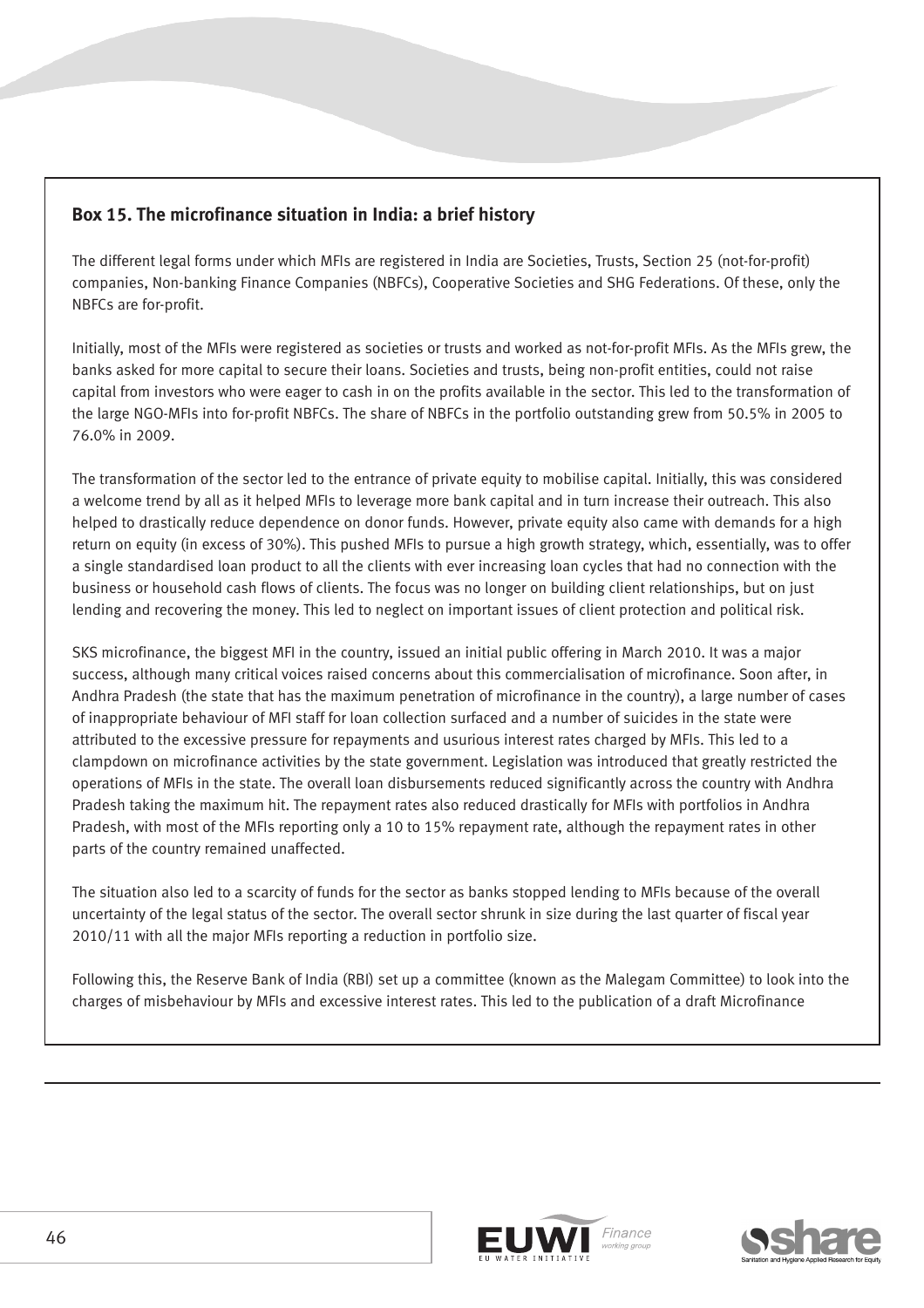#### **Box 15. The microfinance situation in India: a brief history Continued...**

Regulation Bill in July 2011, in order to strengthen and harmonise the regulation of the microfinance sector in India. The RBI guidelines, soon to be turned into law, have provided a breather to the MFI sector and a number of banks have started lending again to MFIs. The future of the sector seems to be secure for now, though there may be some fundamental changes in the operations of the MFIs. This demonstrates the need for regulation of the MFI industry as for any other banking sector.

Source: Trémolet and Kumar (2012).

Loan Cooperatives (SLCs) common in Benin, Ghana or Tanzania and the Rural/Community Banks (RCBs) in Ghana.

Licensed MFIs are usually subject to more stringent prudential regulation and transparency requirements and are supervised by government financial authorities. Licensing would usually bring with it the authorisation to accept savings deposits, the added facility to mobilise resources from domestic capital and financial markets, the capacity to receive liquidity support from the central bank and increased banking skills. Having access to a deposit base means access to cheaper and more reliable capital, and a lesser need to rely on either expensive commercial lending or scarce donor funding. For clients, the possibility to save in MFIs (rather than commercial banks) means increased accessibility and reduced travel time.

In Kenya, for example, the Microfinance Act 2006 clustered existing MFIs into three Tiers. Tier I – deposit taking institutions. Tier II – credit only, non-deposit taking institutions. Tier III – other organisations supervised by an external agency (such as Rotating Savings Societies or ROSCAs). This Act harmonised previously fragmented legislation and enabled some MFIs to accept deposits in exchange for increased regulation.

Another key distinction is between MFIs that have a 'forprofit' status and those which are not-for-profit. This

distinction leads to different approaches to lending, recovery and the associated support provided to their borrowers. In short, some MFIs are more 'socially-minded' whereas others are more 'commercially-orientated'. An increased commercial focus is at the heart of what has commonly been referred to as the 'crisis' of the Indian microfinance market, as explained in Box 15 below. Such increased commercial focus has also been at play in other countries, such as in Mexico, and, in some cases, has resulted in very high lending rates and harsh methods used for loan recovery.

Given these different types of MFIs, it is essential to survey the market before identifying a suitable MFI to channel funding to SSF recipients.<sup>7</sup> Given the low level of awareness in most MFIs of the needs of the water sector and that (in the case of household loans) financing is not directly for incomegenerating activities, but serves a broader purpose, the 'socially-minded' MFIs would typically be more receptive and appropriate. Other MFIs may want to add this type of product to their portfolios in order to increase their social performances, given the increased level of emphasis coming from the microfinance sector as a whole on evaluating social performance (see Annex C.1.).

In many cases, such 'socially-minded' MFIs would be those that have evolved from an NGO. For example, when Water.org, decided to pilot projects to support microcredit for WATSAN in

Donors or other types of external funders who are considering channelling funding through MFIs or commercial banks can obtain information on existing actors from a specialised website, themixmarket.org (see Annex C.1. for more guidance on useful web-based resources).



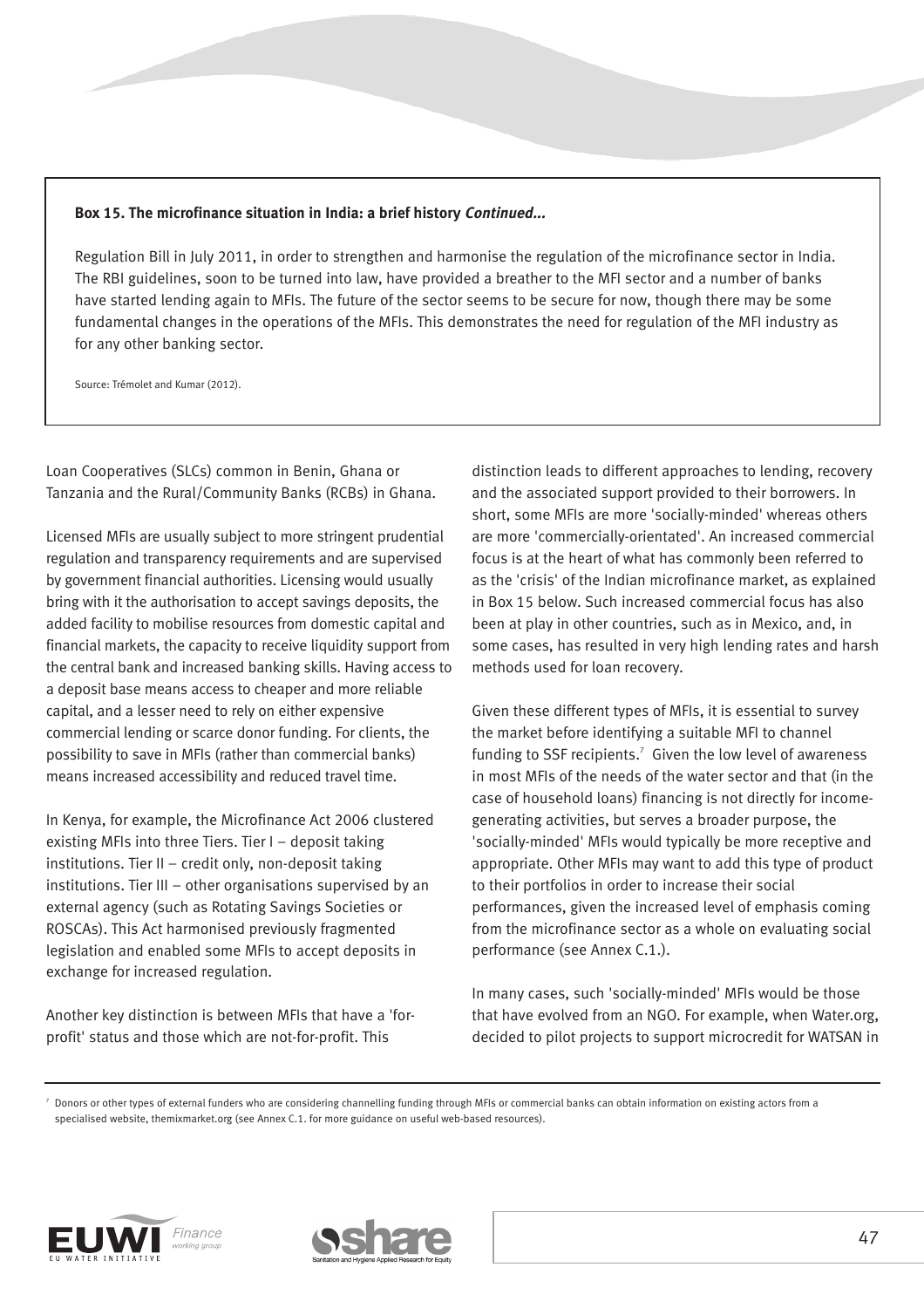India, they identified an existing WATSAN NGO, Gramalaya, operating in Tamil Nadu as the potential recipient for their support. However, a decision was quickly taken to spin-off

GUARDIAN as a separate MFI in order to offer microfinance services. Box 16 below reviews this experience, which is rather unique.

### **Box 16. GUARDIAN, an MFI spun out of the NGO Gramalaya, Tamil Nadu, India**

GUARDIAN is the first water-and-sanitation-only microfinance institution in India (and probably in the world). As such, they have placed a strong emphasis on 'toilet loans' targeted at poor households, mostly in rural villages and some slums. These represent the bulk of their portfolio. Although they are still relatively small, they have been rapidly developing over the last three years and demonstrate a potential for further growth, backed by a strong operational and financial record. During their first three years of operation, they disbursed 20,000 loans to households (60% of which were for sanitation) which attracted a 100% repayment rate.

GUARDIAN (www.guardianmfi.org) was formally established in November 2007 by the board members of an NGO operating in Tamil Nadu, called Gramalaya. This NGO had a long history of working in WATSAN, beginning with the installation of hand pumps in 1986. On the sanitation side, they conduct hygiene education campaigns and have also helped with the establishment of community-run toilet blocks, in the urban slums of Trichy, which are working remarkably well.

Gramalaya was early in the pioneering of the WaterCredit concept with the aid of Water.org (formerly known as Water Partners International). In March 2005, Gramalaya decided it did not want to continue with lending activities, but preferred to maintain its status as a trust and establish a separate, but related organisation, GUARDIAN, to be in **16.**





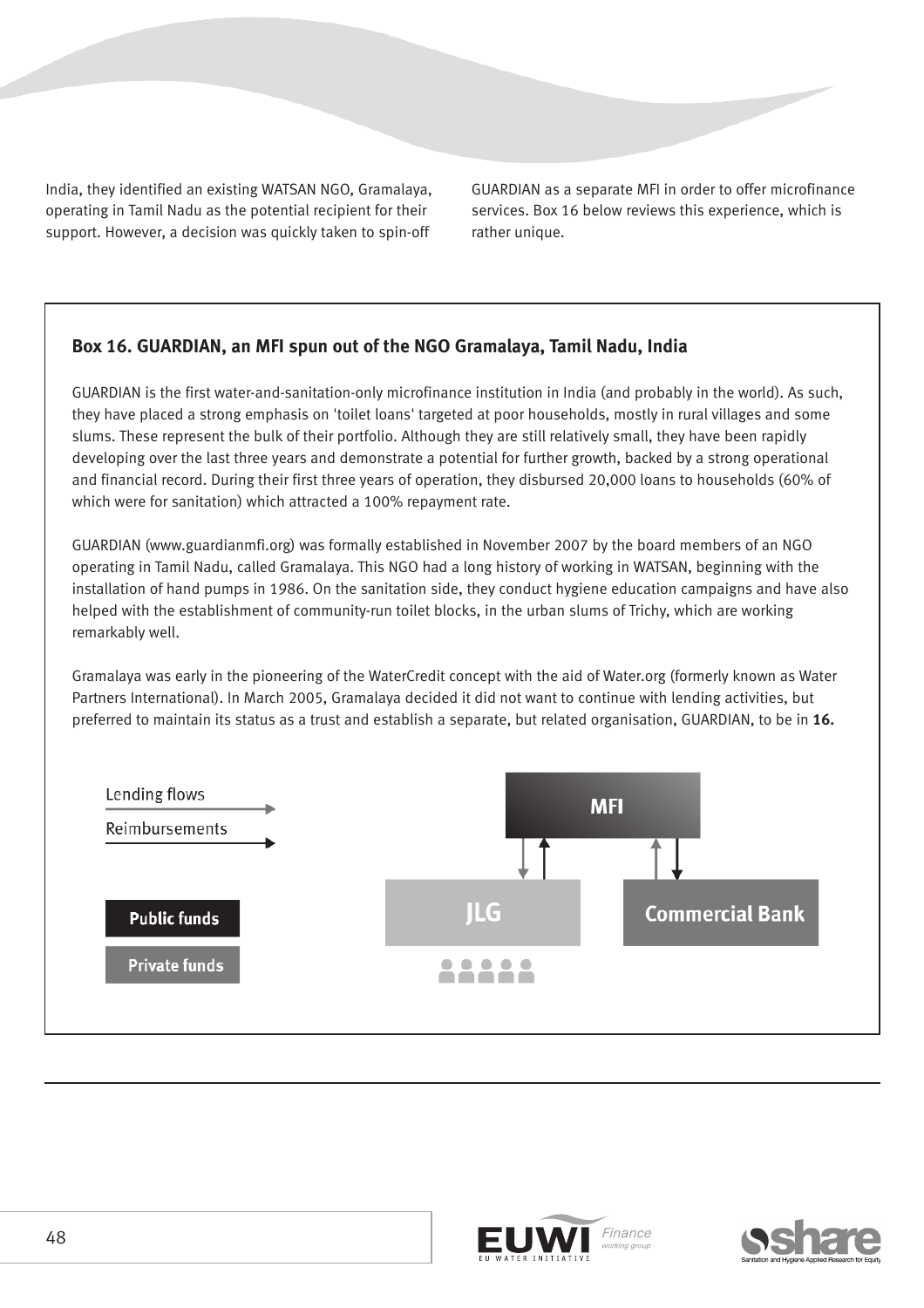#### **Box 16. GUARDIAN, an MFI spun out of the NGO Gramalaya, Tamil Nadu, India Continued...**

charge of micro-lending operations for WATSAN. Some of Gramalaya's board members and long-standing staff were deputed to create GUARDIAN, bringing with them technical expertise in the WATSAN sector.

GUARDIAN was registered as a Section 25 company under the Indian Companies Act 1956, which means that it is a not-for-profit MFI. As such, it is able to borrow directly from commercial banks (something that Gramalaya, as a charity, is not able to do). GUARDIAN uses the MFI model, which was developed in India based on the experience of the Grameen Bank in Bangladesh. In this model, represented in the Figure below, MFIs borrow from commercial banks

to on-lend directly to SHGs or JLGs. JLGs are made up of fewer members (up to five members) than SHGs and are formed solely for the purpose of taking out a loan. Neither SHGs nor JLGs require collateral. Instead, the group lending model substitutes for the need for collateral by requiring that if one of the members of the SHG or JLG defaults on a payment, the rest of the group will pay on his/her behalf.

To date, GUARDIAN has received commercial loans from the local branch of the Indian Overseas Bank (IOB) for a total of approximately USD 1.6 million. Other banks have not been willing to fund them as they deemed GUARDIAN's rating insufficient. Gramalaya also provided GUARDIAN with a guarantee, which means that if they default on a loan to IOB, the amount will be taken from Gramalaya without affecting GUARDIAN's borrowers.

GUARDIAN received initial grant support from Water.org, an NGO based in the USA that focuses on supporting WATSAN through its WaterCredit initiative, for a total of approximately USD 165,000. Until May 2011, GUARDIAN received grant support for its operational costs (predominantly salaries and administration expenses) from Water.org. Grant support also covered the costs of the technical and institutional support provided by BASIX IGS (Indian Grameen Services), the Institutional Development Services branch of a leading Indian MFI based in Hyderabad, as well as from ASA, based in Bangladesh. Support from BASIX IGS was provided over the course of six months and covered activities such as initial training, research, product design and development, preparation of operational policies and definition of collection systems. The MFI is now able to stand on its own feet and operational grants have been phased out.

Each USD 1 invested by Water.org in GUARDIAN's activities leveraged approximately USD 16 in commercial funding (including so-called 'patient capital' from social investors, such as the Acumen Fund and Milaap). GUARDIAN has more recently approached social investors in an attempt to diversify their funding sources. They have also obtained funding from Milaap (a small NGO based in Bangalore which functions on the Kiva model) and the Acumen Fund, which invests in social enterprises throughout the world and is willing to accept lower (and slower) returns on its investment than private investors.

Source: Trémolet and Kumar (2012).



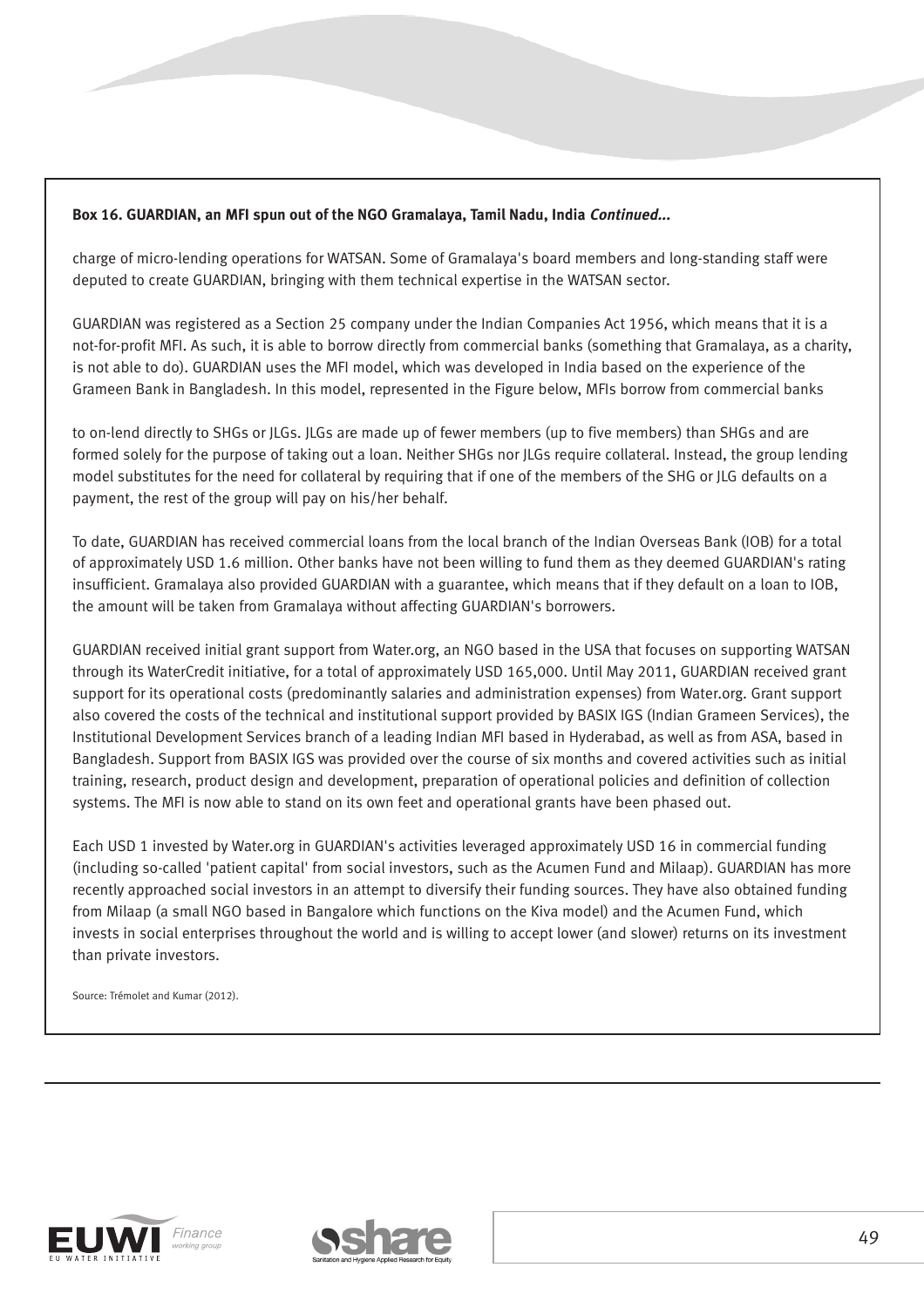MFIs can act as useful financial intermediaries as they would typically have strong networks at the local level and know their customer base well. For microfinance, the group lending mechanism allows reducing or waiving collateral requirements. Compared with NGOs, they would have already established systems for assessing repayment capacity and collecting revenues, with a network of credit officers who are accustomed to extend financing for a variety of purposes and are incentivised to collect their dues. However, many MFIs may lack the business skills to assess larger projects associated with mesofinance. Compared with the fast and standardised operations for microfinance, SME financing requires higher transaction costs per client. The capacity to take on this type of transaction may be higher, at the level of commercial banks, as described below.

#### **Channelling funds through a local commercial bank**

Commercial banks are financial institutions that provide banking services, such as accepting deposits and providing credit facilities and loans. They differ from retail banks as they execute transactions not only with individuals, but also with small businesses and corporations. Commercial banking activities also differ from investment banking activities, which include underwriting, facilitating mergers, etc. Commercial banks are usually not supported by donors and are accountable to their shareholders for the profits they make.

Commercial banks that operate in micro and mesofinance can either come 'from above' or 'from below'. As the microfinance sector has grown substantially over the last decade, many 'traditional' commercial banks have diversified their services to enter this segment of the market, such as Citigroup, for example. At the other end of the spectrum, former non-profit NGOs or MFIs may have made the transition towards becoming profit-making entities whilst remaining in the business of microfinance lending. This has been the case of K-Rep Bank, a leading provider of microfinance services in Kenya, as described in Box 17 below.

Commercial banks can be an appropriate channel for microfinance (particularly in urban and peri-urban areas) or mesofinance/SME loans. Large commercial banks may have better access to capital than small MFIs and a stronger network of bank specialists. In order to keep their corporate risk profiles to acceptable levels, commercial banks may choose to co-finance small businesses and share risks with a second party. However, some commercial banks may have minimum loan sizes (in order to reduce transaction costs), meaning that their participation would be more forthcoming in larger projects, possibly following a first round financed by MFIs.

#### **Overall assessment**

When selecting a single institution at the domestic level, experience has shown that it is preferable to channel funding through an established financial institution (preferably a 'socially-minded' MFI with an extensive retail network and a substantial customer base) rather than through a WATSAN NGO. This is because it is more difficult (and therefore costly) to 'transform' a sector NGO into a financial institution than to help an existing financial institution develop specialised products for WATSAN investments. Going through a commercial bank may be the favoured route for larger projects involving mesofinance. However, it might lead to unattractive lending terms for the borrowers, unless this commercial bank is 'socially-minded' and the cost of borrowing can be lowered (through the provision of guarantees, for example).

### 6.2 The 'Apex approach'

For international donors, the plethora of MFIs and commercial banks that exist can be an inhibitor in deciding who to fund. As a result, donor institutions often rely on financial intermediaries in the form of Apex institutions to channel funds to DFIs, who will then on-lend to small-scale agents, including in the WATSAN sector.



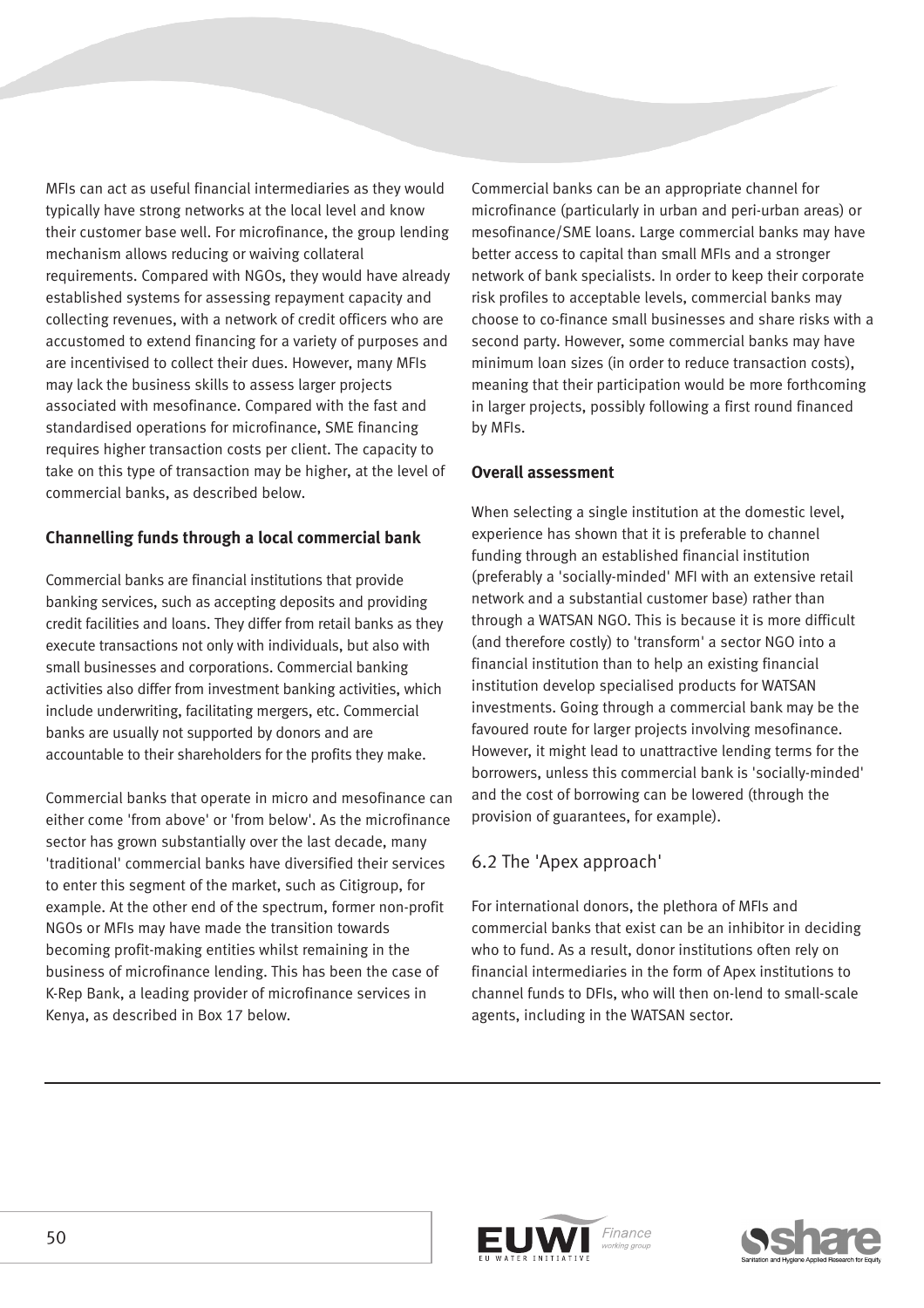## **Box 17. Moving from CBO to commercial bank status: K-Rep Bank in Kenya**

Kenya Rural Enterprise Programme (K-Rep) was founded as a CBO in 1984 to support the development of small and micro enterprises in Nairobi. It was a project of the US based NGO World Education Incorporated. Its banking arm has since become a successful, commercial, microfinance bank. Despite its transition to commercial status, it works to balance its social and profit-orientated mission by maintaining a focus on the provision of financial services to the poor. As of 2010, K-Rep Bank had 65,000 borrowers and 170,000 depositors with a portfolio of USD 61 million and customer deposits worth almost USD 67 million.

In 1987, the project was incorporated as a local NGO. In 1989, it changed its original strategy of supporting NGOs with grants and technical assistance to that of providing them with loans. In the same year, K-Rep established a microcredit lending programme as its core business and growth area. It also expanded activities to include research and product development and changed its technical assistance (TA) activities to a for-a-fee capacity building service. In 1999, K-Rep's microcredit section was converted into a commercial microfinance bank. Two other entities were established, including K-Rep Development Agency (to carry on R&D work) and K-Rep Advisory Services (to serve as a consulting company).

As a microfinance institution, K-Rep Bank provides loans, savings and banking services with the objective of building up the assets of low-income groups and individuals in shelter, health and education. K-Rep Bank took an early lead in financing water services in Kenya following their involvement with the Kenya Microfinance for Water Projects Activity (see Box 9). In parallel with that project, the microcredit department has been providing small loans to its clients to purchase water tanks for rain water harvesting and water storage (see Box 4).

The water project is an anchor programme within its health mission and, more importantly, a frontier financial product managed by the Special Projects Department. It is recognised within the Bank as generating other financial services that add value to the bank's target clients, by giving access to cash deposit services to customers of water service providers, water services boards and government grant agencies. It was reported that deposits received from waterrelated customers was about KES 18 million (USD 225,000) during the Microfinance for Water Projects Activity. In addition, the bank has also extended services to farmers in the area of the project for the financing of dairy cows and other farm inputs.

Source: Muruka and Mugweru (2012).



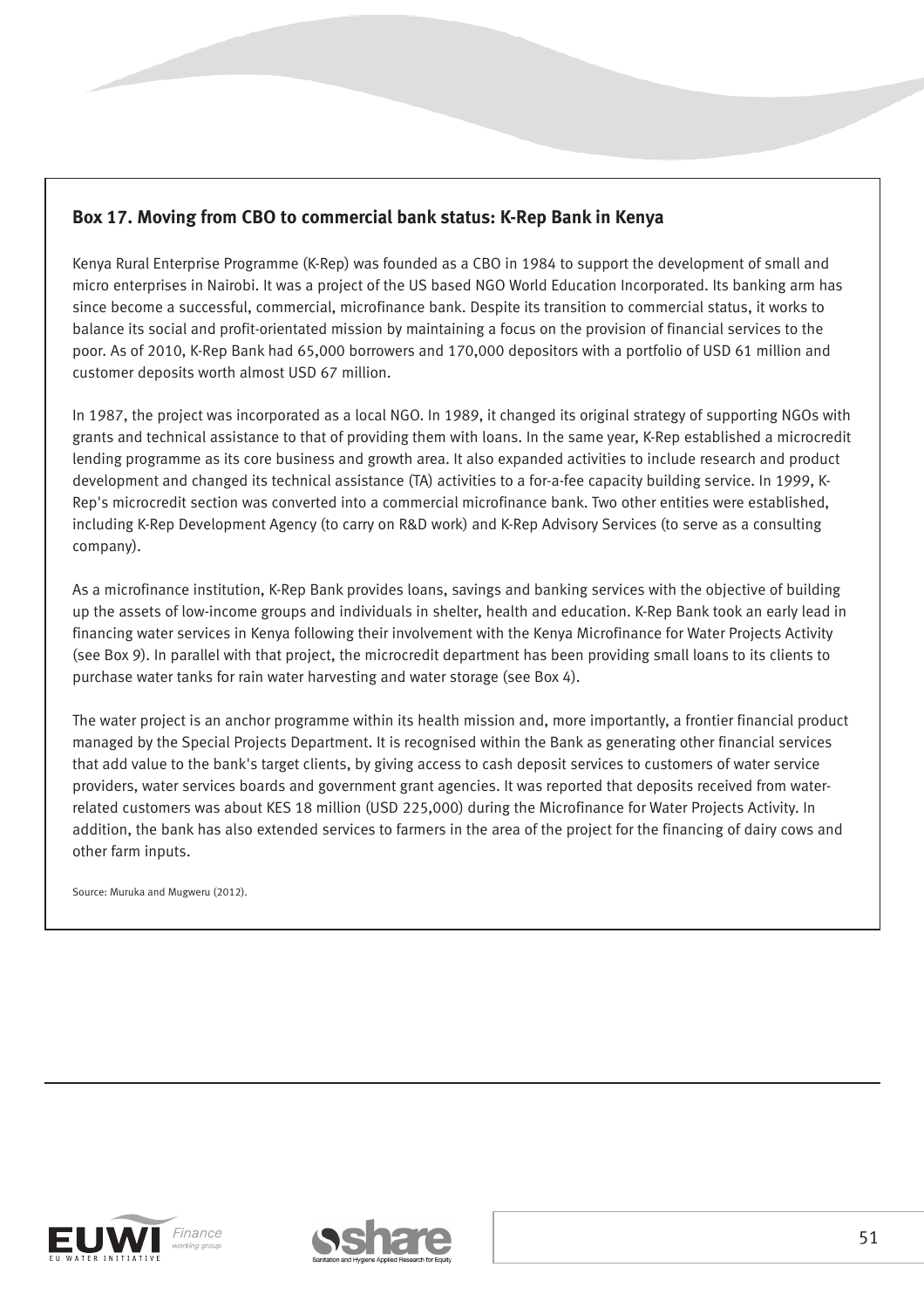#### **What is an Apex institution?**

An Apex institution is an institutional mechanism operating within a single country or integrated market to channel funds, with or without TA or other supporting services, to a significant number of retail MFIs that, in turn, disburse loans to low-income people. Apex institutions are usually funded with public money, but they take various institutional forms, such as development banks, NGOs, donor programmes, private commercial banks and special government or donor programmes. They may otherwise be known as second tier banks or national funds. Apex institutions permit donors to

pass the difficult and time-consuming task of MFI selection to a local institution that has the requisite skills and is deemed politically independent. Funding is redistributed to MFIs as concessional loans (or more rarely, grants) with or without TA for improving operations.

CGAP 2010 identified 76 Apex institutions in operation around the world. They found that Apex institutions are especially prevalent in Latin America and south Asia (69% and 29% respectively of the total Apex disbursements in 2007). The number of Apex institutions in Africa has grown in recent years, with eight Apex institutions being created

#### **Box 18. ARB Apex Bank Limited, Ghana**

The ARB Apex Bank Limited of Ghana started operating in 2002. Its shareholders are the Rural/Community Banks. There are a total of 136 rural banks throughout Ghana with 700 branches in total. The first rural banks in Ghana were set up in the late 1970s, although many of them have taken time to get established. These banks are owned by local people and can only operate within a radius of 40 kilometres around their headquarters.

They offer a broad range of financial services and can take deposits (they can only lend up to 57% of their deposit amounts). They offer loans for income generation (trading, agriculture, cottage industries) and also for housing, school fees or home improvement. Their mission is to encourage local development.

The mission of the ARB Apex Bank is to provide banking as well as non-banking support services to the Rural/Community Banks to help them improve their operational efficiency, and thereby, transform them into efficient and credible financial institutions, which can effectively address the banking needs of the communities in which they operate.

The ARB Apex Bank functions as a 'mini' central bank for the Rural/Community Banks under the supervision of the Bank of Ghana. ARB Apex Bank has outlets in all the 10 regional capitals. The Apex Bank ensures effective supervision of Rural/Community Banks with regular regulatory inspections, to insure that internal control measures and good book-keeping practices are observed. It also provides services such as cheque clearing, fund management, technical support, joint product development and training. Although such rural banks have yet to provide financing for WATSAN investments, the ARB Apex Bank has expressed strong interest in developing this type of product in the context of a WATSAN programme funded by EIB/AFD in small towns and rural areas.

For more information, see: http://www.arbapexbank.com/abtapex.htm



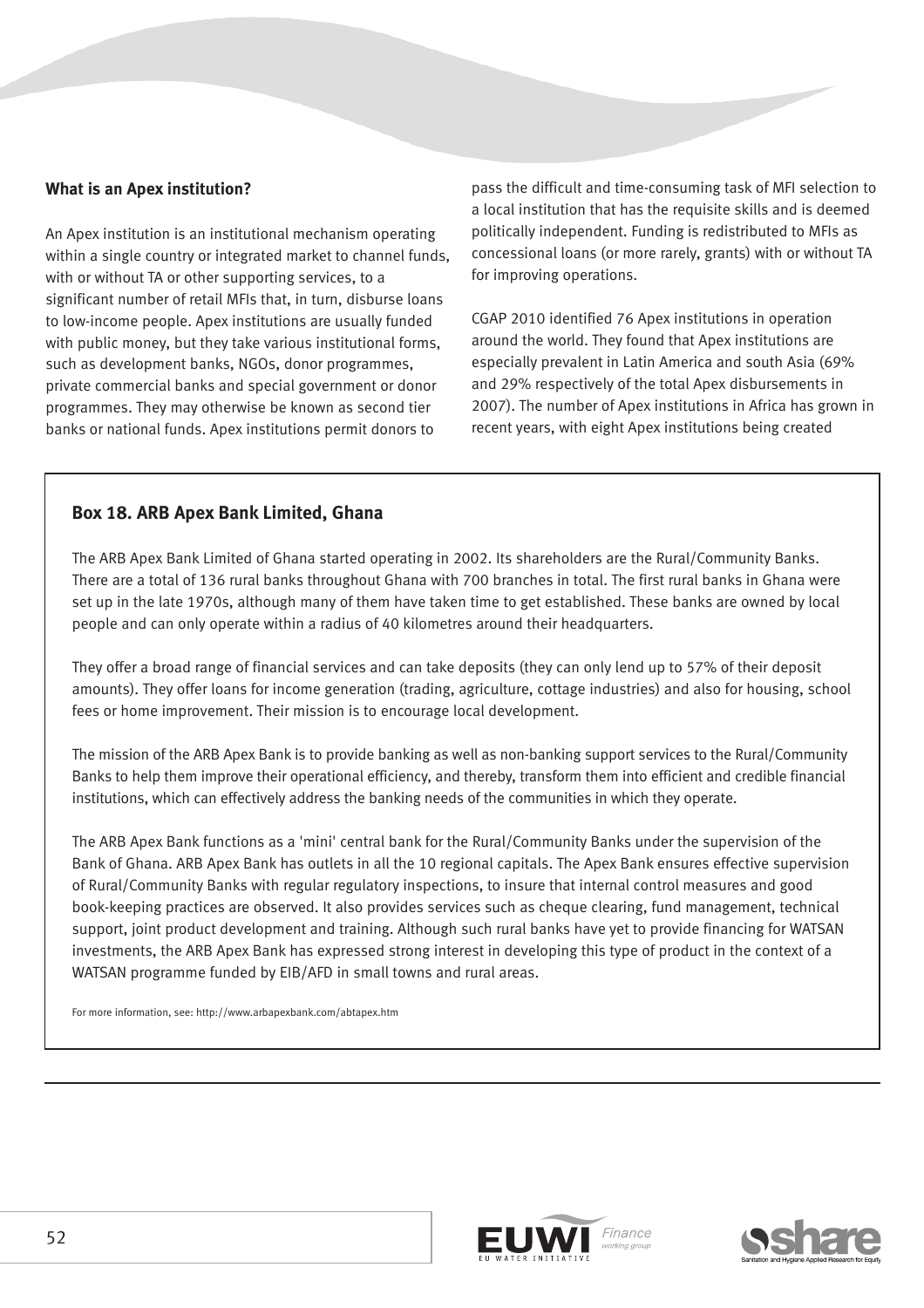## **Box 19. The FINISH programme in India: channelling funding to MFIs for 'toilet loans'**

The FINISH programme was set up as a five year programme in 2008. Its main objective is to expand sanitation infrastructure to rural India to cover 1 million households by 2013. They intend to do this not just through the building of toilets, but by promoting an overall 'sanitation system' that takes a holistic look at the process. There is a strong emphasis on hygiene promotion and awareness-raising through to the safe treatment and disposal of excreta. As of July 2011, FINISH had contributed to the extension of 132,000 'toilet loans' throughout seven Indian states, with the highest number being provided by BISWA in Orissa.

FINISH functions as a partnership between seven organisations that each brings very different expertise. It was initiated by SNS-REAAL (a Dutch Bank) and BISWA (an Indian NGO and MFI), with others joining later, including TATA-AIG (an Indian insurance company), WASTE (a Dutch NGO specialised in sanitation and solid waste), NABARD, the National Housing Bank and the United Nations University.

On the ground, FINISH works through about eight implementing partners who are based in seven states around India. These are well-established NGOs/MFIs with prior experience in microfinance and sanitation, who are willing to commit 10% of their microfinance portfolio for work in sanitation. The organisations that were selected mainly operate in rural areas because this is where sanitation coverage is lowest (in some rural areas, it is as low as 5% although average coverage is around 25%).

Given that FINISH operates with a number of different NGO partners, the terms of the loan products on offer vary according to the capacity of each MFI/NGO. For example, BISWA gives smaller loans of INR 4000 (USD 80) over one year with an interest rate of 20% reducing to 10%. In contrast, BWDC gives larger loans of up to INR 350,000 (USD 7000) for a package of a septic tank, latrine and bathroom.

Once it has selected its implementing partners, FINISH provides them with small grants and technical support for awareness-raising. For awareness-raising, they have included some aspects of CLTS and have also made their own media to promote sanitation.

Their strategy is to achieve 100% sanitation coverage in a few villages before moving to the next ones. One innovative aspect of the programme is the provision of incentive payments to MFIs and their credit officers to improve sanitation coverage. Achieving total sanitation in a village can be a difficult task because the coverage lingers at relatively high levels and never reaches 100%. In order to achieve full coverage, FINISH grants incentive payments to MFI staff, as they play the joint roles of animators and loan officers. Through the MFIs, FINISH channels INR 600 per month (USD 12) to staff members, which is raised to INR 1200 per month (USD 24) once their initial target is reached. In addition to this, the organisations are granted INR 75 (USD 1.5) for each toilet built using a loan which exceeds the 50% coverage target. This is raised to INR 150 (USD 3) when the village coverage reaches 70% and is then raised again at



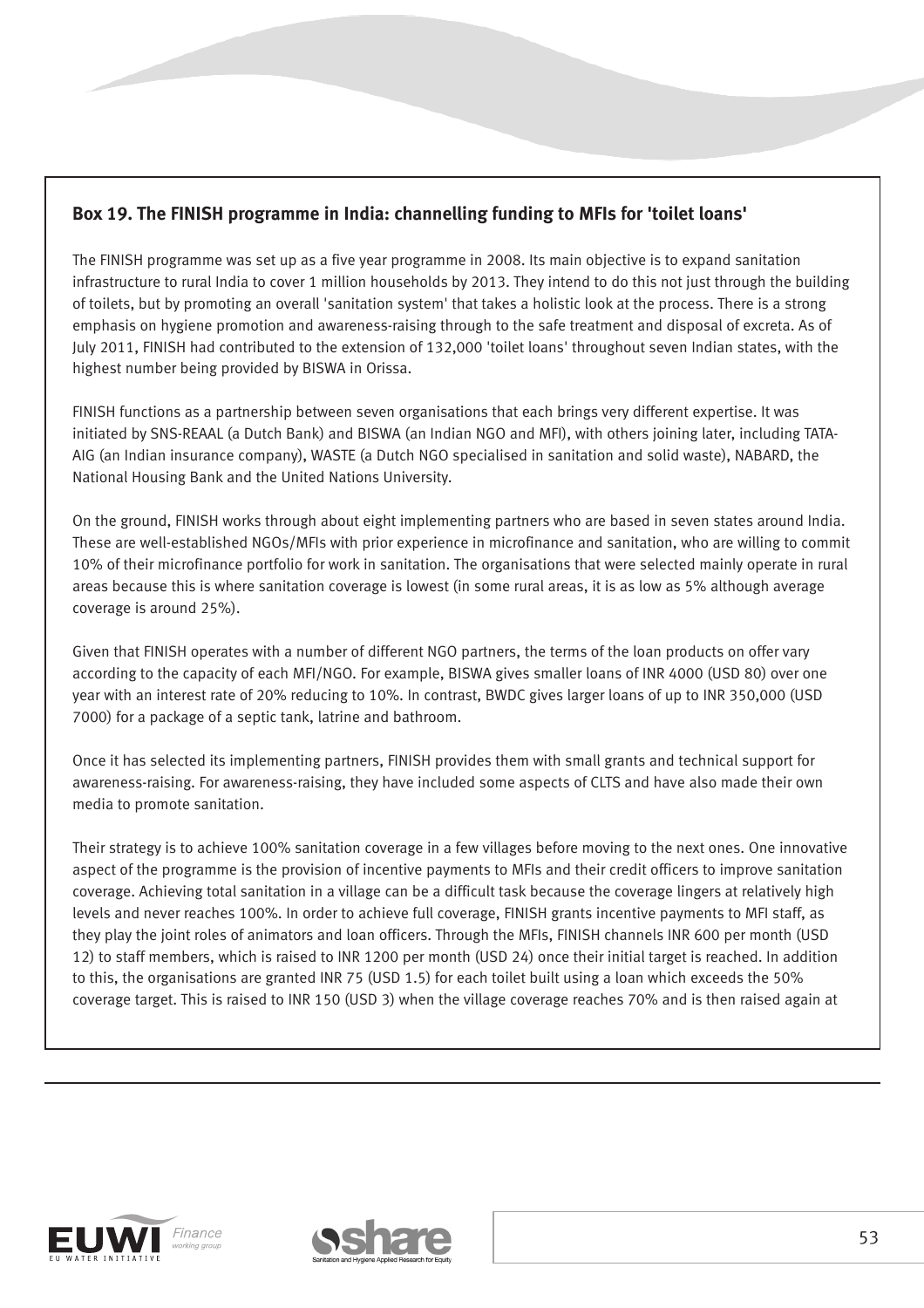#### **Box 19. The FINISH programme in India: channelling funding to MFIs for 'toilet loans' Continued...**

90% coverage. This incentive payment is paid by FINISH to the relevant partner organisation. In some cases, these organisations will chose to share it with their field workers and in others, to add it to the revenue of the organisation as a whole. Currently, 41% of the total FINISH budget has been earmarked for incentive payments (referred to as 'output-based aid').

FINISH is financed only partly from donor grants, the vast majority of the funds (90%) are leveraged from commercial banks. The grant portion of the programme, estimated at about 9% of the total funding, has been provided by DGIS of the Netherlands.

Source: Trémolet and Kumar (2012); http://www.finishsociety.com/.

between 2003 and 2008. In 2008/2009, Apex institutions disbursed approximately USD 2 billion of public money to MFIs, which is almost as much as the total disbursements by donors and investors to the entire microfinance sector in 2007. A majority of Apex institutions are funded both by international donors and domestic governments. CGAP 2010 found that the top five international funders of Apex institutions are KfW, the World Bank, the Inter-American Development Bank, the International Fund for Agricultural Development and the EU.

Examples of established institutions serving as Apex institutions include La Financiera de Desarrollo Territorial S.A. (FINDETER) in Colombia (an Apex institution established in 1989 to facilitate access to commercial bank financing for local governments in Colombia) $^{\circ}$ , NABARD in India (the largest Apex institution in the world, described in Box 11) or the ARB Apex Bank Limited in Ghana (see Box 18). Most existing Apex institution funds were established in the 1990s and 2000s.

The role of Apex agencies vary from country to country, as they can be used to channel funds, but they would also offer a variety of financial and support services to the DFIs with which they interact. As these institutions tend to operate at a multi-sector level, their degree of familiarity with the WATSAN sector also varies quite substantially. For example, 25% of

the loans to municipal governments and local corporations facilitated by FINDETER were for WATSAN investments. The ARB Apex Bank in Ghana has indicated a strong interest in supporting rural banks to develop WATSAN lending products.

In addition, specially established programmes, such as FINISH, can be used as an Apex-type channel for funding. This type of approach allows much more targeted support to MFIs and commercial banks looking to extend SSF services to WATSAN. The FINISH project combines a mix of incentives and support services that makes it innovative and scalable to other parts of India and with potential for other countries.

## **The pros and cons of channelling funding through an Apex institution**

Throughout the microfinance sector, donors are increasingly choosing to channel funding through Apex institutions. They have often been used as a funding channel of choice to keep MFIs going in Cambodia, Malaysia and India following the global financial crisis (CGAP 2010).

There are many good reasons for international donors and domestic governments to channel public funding through Apex institutions which can explain their popularity. Apex





<sup>&</sup>lt;sup>8</sup> See OECD (2010) for more information.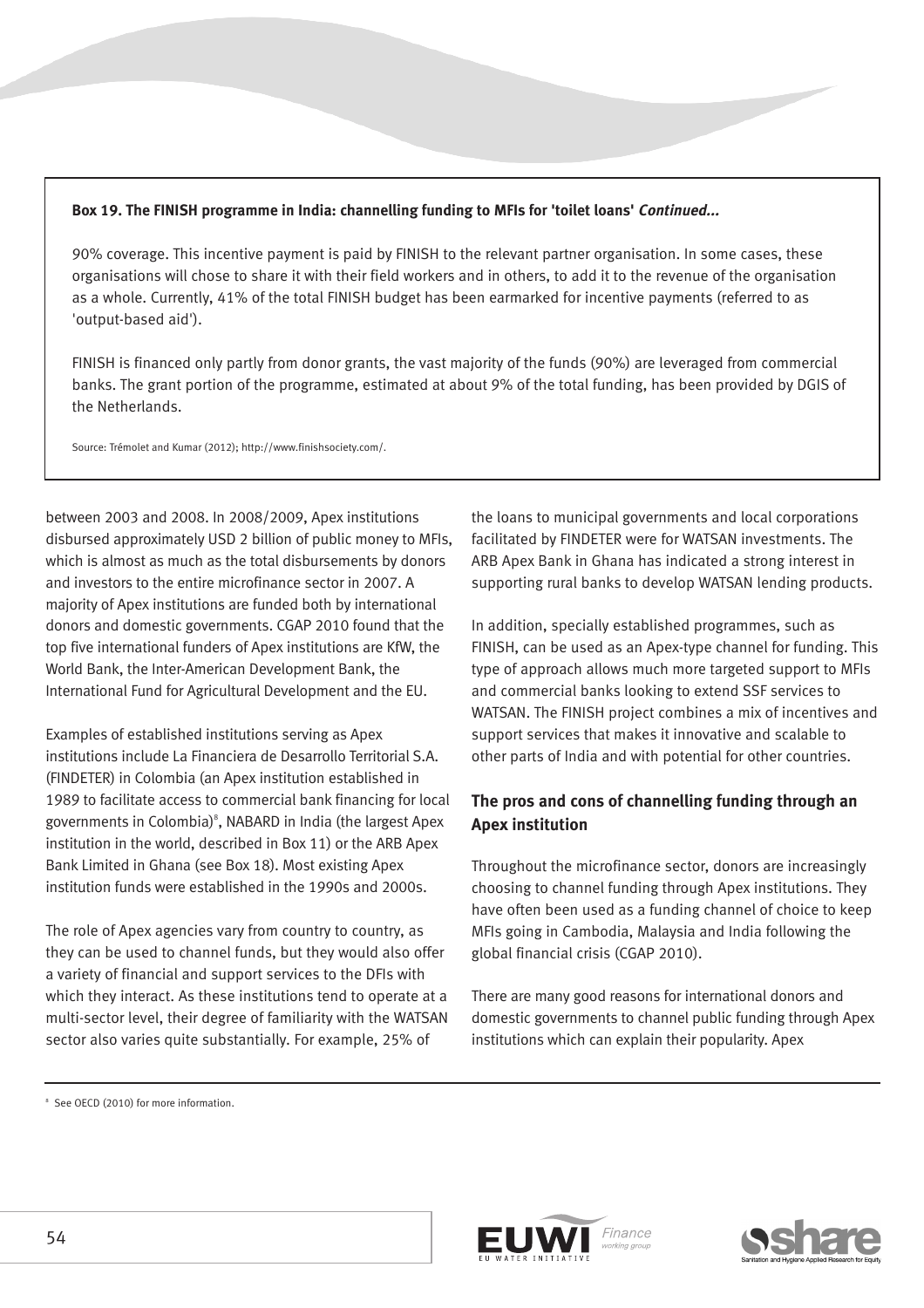institutions can serve as useful intermediaries for donors, investors and governments because they cut down on transaction costs. They take on the responsibility for selecting MFIs and channelling funds to them in a context where there are too many for donors to choose from and the transaction costs (and associated risks) of selecting MFIs can be very high. As a result, they can be a useful channel for large amounts of finance. They can assist donor coordination through centralisation and thereby help to shield MFIs from donor pressures and diversity of standards, reporting requirements, etc. They can also be a coordinating body for MFIs.

Levy (2002) argued that Apex institutions are better informed than governments or international donors and are, therefore, in "…a much stronger position … to select the best potential candidate for viability and to provide the necessary hands-on guidance and supervision." They can provide TA at a lower cost than individual MFIs. Apex institutions can also take on other functions beyond loans, such as acting as guarantors for MFIs, although many Apex institutions would not necessarily be able to extend guarantees. Such instruments enable MFIs to gradually access national and international financial and capital markets and build bridges between MFIs and commercial, retail systems. As specialised institutions, they can provide an oversight function on sound microfinance, although this can sometimes generate a conflict of interest with their lending and TA activities.

Apex institutions are also able to provide funding in local currency as opposed to international investors who offer twothirds of their debt in a hard currency and expose the borrower to international exchange risks.

The fact that they are useful from a donors' perspective means that Apex institutions can often be created as a result of funding supply rather than demand. As a result, they may end up as storing facilities for unused donor money. Although they are supposed to be useful organisations for selecting MFIs to fund, some Apex institutions do not have the

necessary expertise to perform such selection or risk being subject to political pressure in doing so.

Apex institutions can be hard to reach on the MFI side, however, because their procedures can be as complicated as those of the donors. In sectors where MFIs are too small and unable to use Apex funds appropriately, funding should be focused on building up MFIs institutionally through grants, rather than on creating intermediaries. For example, K-Rep tried to start off as an Apex institution, but in the end opted to be a stand-alone microfinance retailer because there was not a sufficient nucleus of viable MFIs for them to support (Levy, 2002). In cases where there are stronger MFIs in existence, Apex institutions can crowd out commercial funding for those strong MFIs who no longer need to be reliant on them. Given that Apex institutions are often lending at below market rate terms, they may weaken the incentives for the sector as a whole to reach sustainable financing.

Overall, Apex institutions can provide a very useful financial channel for donors to transfer substantial amounts of funding to MFI-type institutions in developing countries. Their ability to play a useful role varies substantially from country to country and some countries may not have viable Apex institutions in place. In the latter cases, donors may need to start by supporting the establishment of a sound Apex institution.

In addition, given that most Apex institutions are generalist financial institutions, they would usually be unaware of the specific needs of the WATSAN sector. Donors looking to support micro and mesofinance for WATSAN would, therefore, need to build the awareness of Apex institutions and use them to develop financial products that meet those needs.

## 6.3 The 'funnel approach'

As an alternative or complement to the previous models, donors may look at channelling funding through an intermediary active in multiple countries, which would,



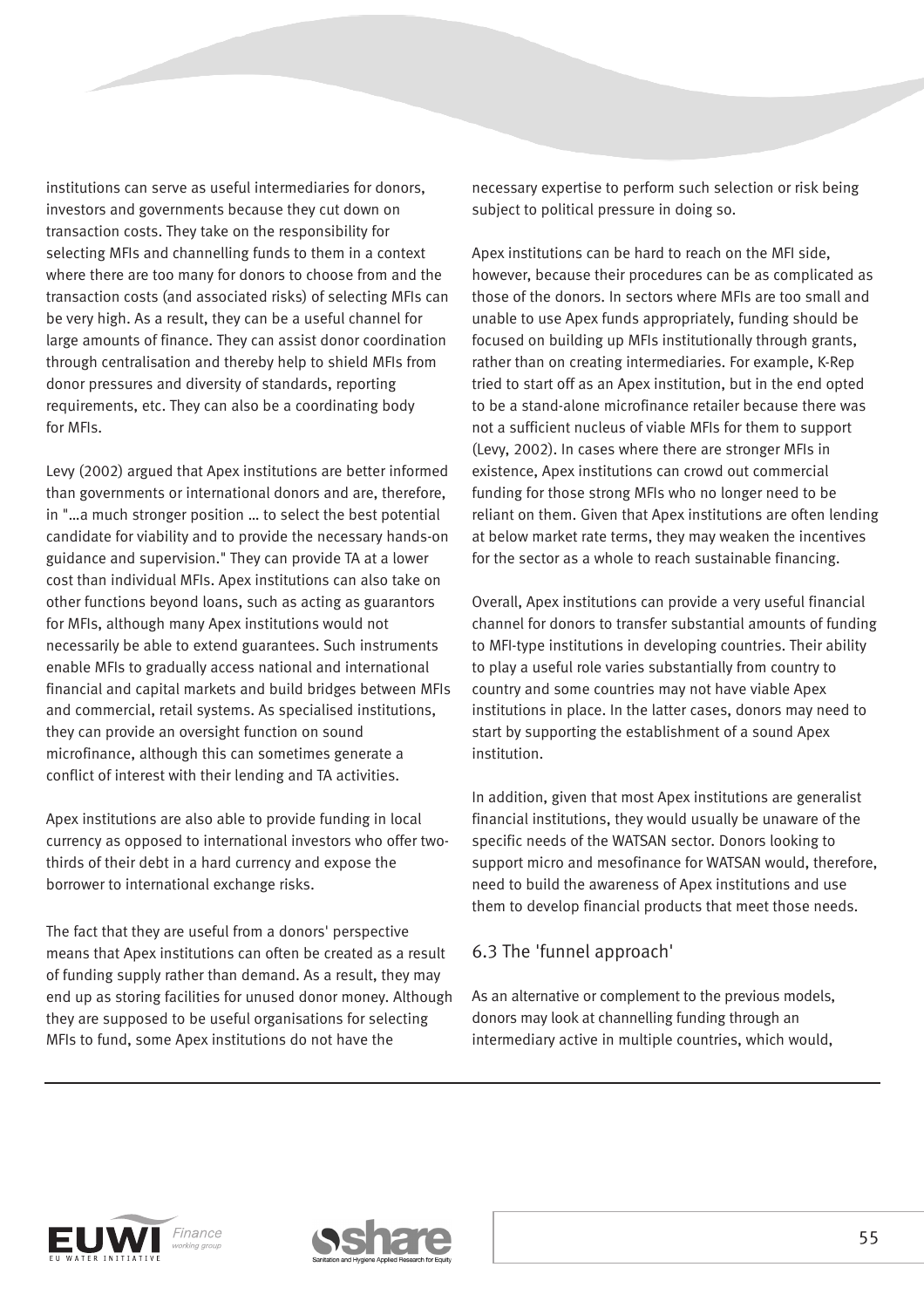## **Box 20. The WaterCredit initiative**

As part of a diverse portfolio of WATSAN activities, Water.org started a microcredit programme for WATSAN in Bangladesh in 2003. They saw this as a way of leveraging additional sources of finance, over and above the limited amounts of donor funding. They then expanded to South India in 2004 and to Kenya in 2005. In each country, they entered into partnerships with local MFIs and supporting organisations, including for example Dushtha Shasthya Kendra in Bangladesh, BASIX, Gramalaya and GUARDIAN in India, and Equity Bank and KWFT in Kenya.

The WaterCredit model has evolved over time. Early on, Water.org would provide seed financing for a revolving loan programme. They would make a grant to the partner NGO at the national level which was intended to cover all costs, i.e. the costs of product development as well as seed financing for the revolving loan programme. The main limitation of this model was that it could only provide limited funding, which naturally reduced the degree of scale possible.

Water.org also pursued partnerships with MFIs and found that this model worked well. In the MFI-led model, Water.org does not provide financing for the loans themselves, but rather provides assistance to the MFI to develop financial products suitable for the WATSAN needs of their clients. Each MFI is responsible for mobilising loan capital through existing channels (e.g. internal savings, commercial banks and social investors). This is the model that they have used to support the establishment and subsequent operations of GUARDIAN in Tamil Nadu, South India (see Box 16).

This approach has enabled them to implement much larger programmes. The WaterCredit network now includes 23 partners. The latest programme in India, with the support of the PepsiCo Foundation, had a total budget of USD 8 million of grant funding, which is expected to mobilise an additional USD 26 million in commercial and social investments and USD 1 million of in-kind and community contributions.

Overall, Water.org estimates that, "…after 10 years of loan cycles, five times as many people have water with WaterCredit than with a similar amount of grant funding." Since 2007, the global WaterCredit repayment rate by partner MFIs has been between 97 and 98%.

Source: Trémolet (2011).

in turn, look to transfer funds through domestic Apex institutions directly to MFIs or even directly to SSF recipients.

Various types of intermediaries can be considered for these purposes, including international NGOs, multi-donor trust funds, or finally, MIVs, which are commonly used in the microfinance sector to channel both public and private funds. The following sections examine each of these potential intermediaries in turn.

#### **International NGOs**

International NGOs can serve as intermediaries for ESAs in order to channel funding. For example, the Dutch Ministry of Foreign Affairs stated in their response to the survey conducted for this study that 25% of their total overseas development assistance flows are channelled through NGOs. They indicated their extensive experience in providing funding for micro and mesofinance, in general, and to

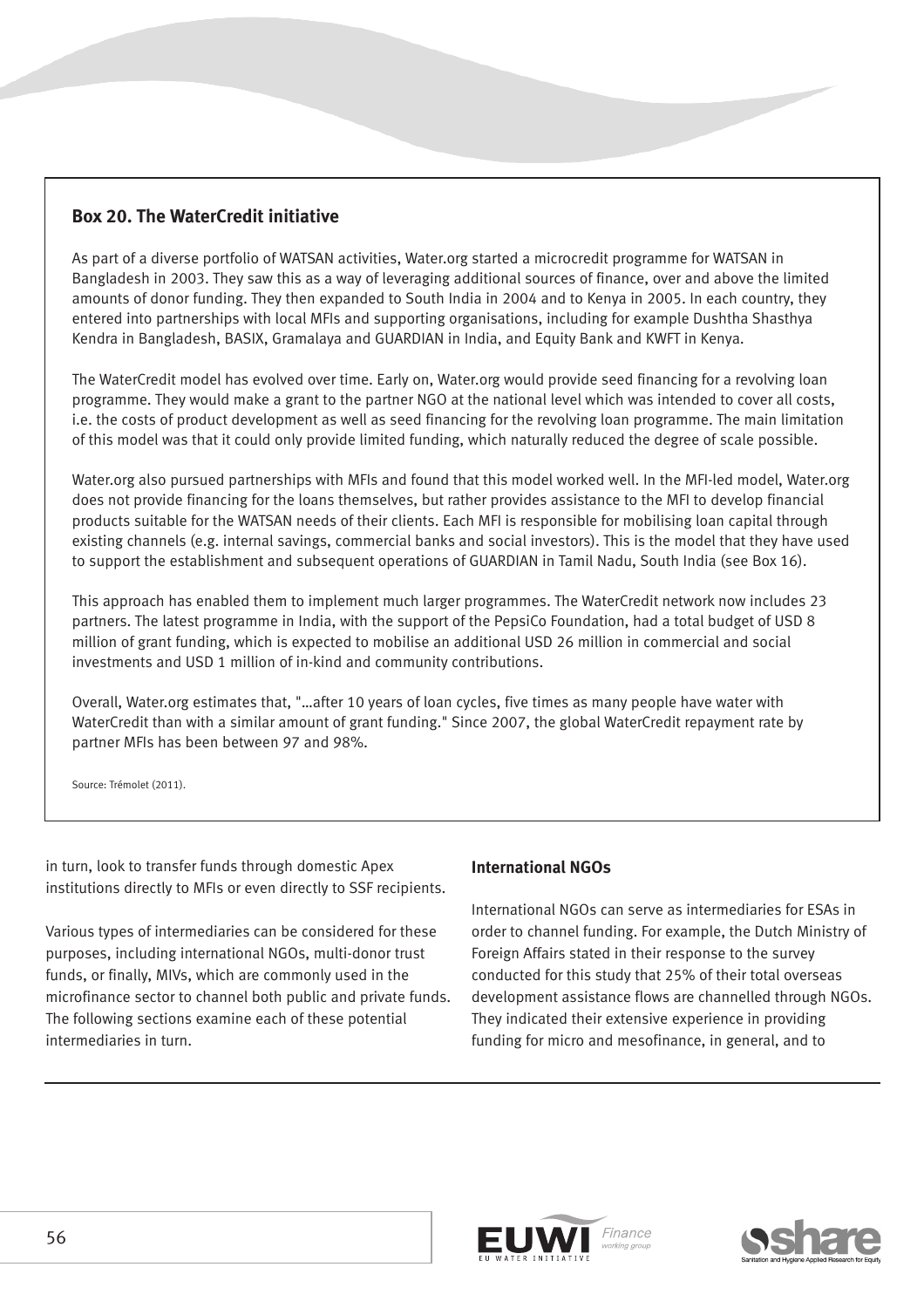## **Box 21. REGMIFA – Regional MSME Investment Fund for sub-Saharan Africa**

REGMIFA is a debt fund which focuses on refinancing regulated and/or non-regulated MFIs, local commercial banks and/or other financial institutions (referred to as partner lending institutions or PLIs) that are established in sub-Saharan African countries and provide funding to MSMEs. It provides its partner lending institutions with longer-term senior loans, subordinated debt and guarantee schemes, the majority of which are in local currency.

REGMIFA was created as an initiative arising from the G8 summit that took place in Germany in 2007. The G8 endorsed the idea of establishing an investment fund for the promotion of MSMEs in the sub-Saharan region. KfW, supported by the German Ministry for Economic Cooperation and Development, took the lead in developing this initiative in close collaboration with a group of 10 other development finance institutions from Spain, Belgium, Austria, France, and Norway as well as the EIB and the IFC.

REGMIFA was launched in May 2010 and is based in Luxemburg. Its mission is to build a unique PPP between donors, development finance institutions, private investors and African stakeholders to provide financing to qualified and PLIs serving MSMEs. In pursuing its development goal, the Fund observes the principles of sustainability and additionality, combining public mandate and market orientation.

REGMIFA has a unique capital structure (with three types of shares available to investors, each with its own risk structure) which embodies the principle of PPP through the leveraging of public funds as a risk cushion to attract significant private sector capital to sub-Saharan Africa. In addition to the investment fund, a dedicated TA facility focuses on practical implementation assistance to client institutions and on capacity building.

Source: http://www.regmifa.com/presentation/strategy

WATSAN, in particular. This they always do through partner organisations (e.g., by establishing revolving funds). In the WATSAN sector, they have a long-standing relationship with BRAC in Bangladesh and are also the main funders of the FINISH partnership, developed with the support of WASTE, a Dutch NGO with expertise in designing WATSAN programmes using micro and mesofinance (see Box 20).

International NGOs are also used extensively by foundations (such as the Bill & Melinda Gates Foundation, the Michael and Susan Dell Foundation and the PepsiCo Foundation) for channelling funding to MFIs. For example, the PepsiCo Foundation has channelled funding through Water.org, the

only WATSAN NGO that has developed a specific initiative, WaterCredit, expressly focused on supporting MFIs to develop their WATSAN lending activities.

Channelling funding through an international NGO or charity can be attractive as many international donors have already established links with such organisations. However, still relatively few existing international NGOs have extensive successful experience with running microfinance and mesofinance schemes for WATSAN. There would, therefore, be a need to build their expertise in this area, develop and pilot-test successful models before channelling substantial amounts of funding for these purposes. Many NGOs with



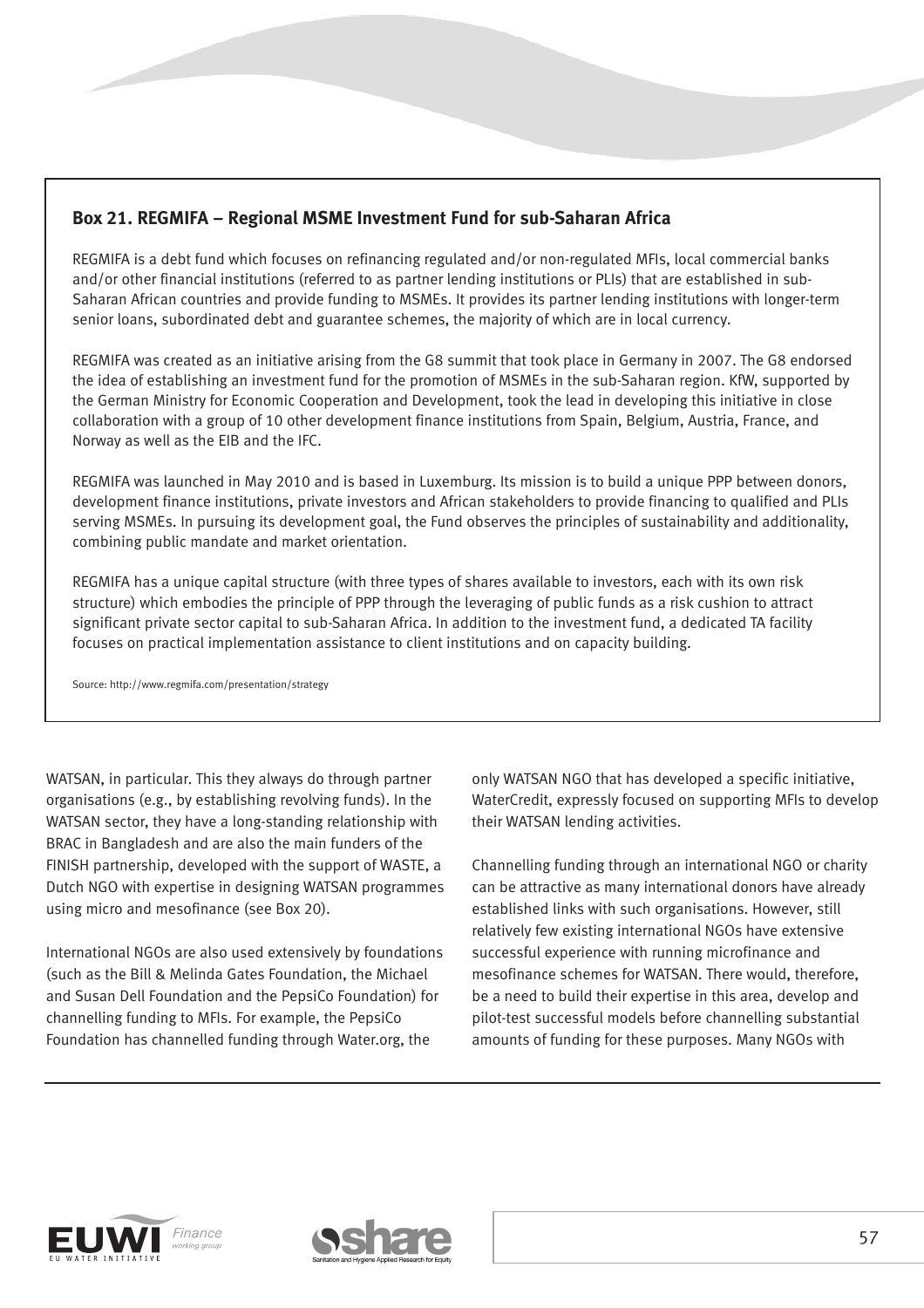good credentials in WATSAN lack financing expertise, whilst international NGOs involved in microfinance have limited knowledge of the water sector. A few, such as CARE, have tried to combine both based on their experience with village savings and loans schemes.

#### **Multi-donor trust funds**

Another channel at the international level consists of multidonor trust funds. Many respondents to the survey of EU donors referred to the WSP or the GPOBA as their channels of choice for reaching WATSAN SSF recipients. For example, WSP is currently running a multi-year programme supporting the development of the domestic private sector. This organisation can be used to fund the soft side of facilitation support as well as ex post subsidies (such as output-based subsidies to service providers in the case of GPOBA).

However, such funds are usually not specialised in micro or mesofinance nor focused on WATSAN, but have other objectives. As a result, they would themselves need to identify either international or domestic intermediaries in order to provide funding to WATSAN SSF recipients (e.g., channelling funding to local MFIs).

### **Microfinance investment vehicles (MIVs)**

MIVs are private entities which act as intermediaries between investors and MFIs. MIVs receive investments generally from IFIs by issuing shares, units, bonds, grants, equity investments or other financial instruments. These resources are then pooled and sometimes blended to provide efficient and targeted financial support to MFIs, such as debt, equity or guarantees (not grants, in general, as such MIVs are commercial investment vehicles). The diversity of MIVs (selfmanaged or not, profit seeking or not, investing in individual MFIs or in other MIVs) makes it possible for many different types of investors to become involved in the SSF sector. As for the recipients of their funding, they range from direct investment in individual MFIs to investments in other MIVs.

According to Latortue (2006), Profund, created in 1995, was the first microfinance investment fund. It was joined in the following years by a handful of others, such as Dexia, Oikokredit and Unitus. The number of such funds rose to 60 in 2006, with the creation of many such MIVs being supported by international donors. The total amount of funds that they manage stood at USD 1.5 billion in 2006 and has been growing over the last few years.

MIVs operate at the international level across different countries. They make use of different currencies and are profit seeking, although with varying expectations in terms of their return on investment. In this role as an intermediary investment vehicle, MIVs are growing rapidly in nearly every aspect including total assets, assets devoted strictly to microfinance, and regional funding. MIVs differ from Apex institutions in a variety of ways. MIVs are a means of pooling finance flows from various types of investors who are looking to invest in microfinance, but are not set on a specific country. In contrast, Apex institutions are on the receiving end of financial flows; they do not provide finance directly, but instead channel the funds they receive to MFIs in a given country.

Depending on the type of MIV, the investments they provide to MFIs can be as debt, equity or guarantees. An example of an MIV recently set up with European donor support is REGMIFA, a regional investment fund supporting the development of micro, small and medium enterprises (MSMEs) in sub-Saharan Africa. Although it could act as a very useful channel for mesofinance to WATSAN entrepreneurs, it has yet to be used for this purpose.

#### **Overall assessment**

Even though some of the financial channels presented above are not currently much in use in the WATSAN sector (such as MIVs), their use could be expanded in the context of an expansion of the financial offerings to the WATSAN sector. Such development is likely to require initiatives at the level of individual ESAs as well as concerted actions.



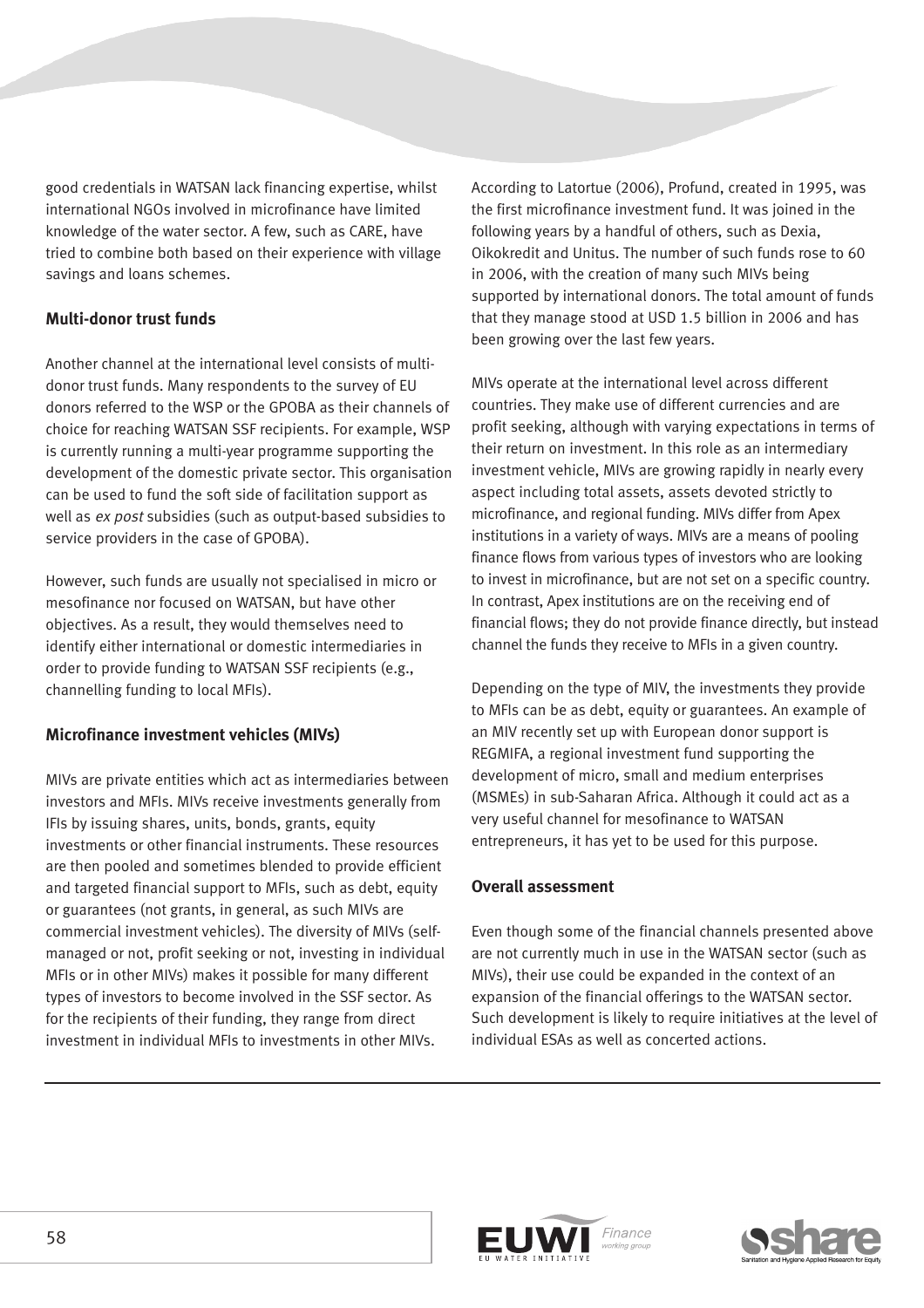## **Annex A. Overview of the SSF market in Kenya**

A supporting study was carried out in order to understand the extent to which local financial institutions provide financing to small-scale WATSAN providers in the specific case of Kenya. This study updates and expands on and an earlier study conducted for GIZ in 2007 (Biesinger and Ritcher, 2007) which examined similar issues.

Using largely a qualitative research approach, MicroSave Consulting Ltd (based in Nairobi), identified and surveyed financial institutions including MFIs and commercial banks actively involved in financing the WATSAN sector. The full study contains the following components:

- An overview of the WATSAN sector in Kenya:
- An analysis of what financial services DFIs provide to the WATSAN sector and how such services fit in the broader range of products the financial institutions offer to their customers;
- An analysis of the extent to which donor support might be required in order to encourage these financing institutions to offer their services to WATSAN SSF recipients.

#### **The WATSAN situation in Kenya**

With a population of 48.6 million people, the majority of which live in rural areas, Kenya faces challenges to meet the MDGs with regard to access to clean water and improved sanitation. In 2007, approximately 62% of Kenyans had access to water; compared to the less than one-half (48%) who had access to improved sanitation services.

As Kenya is a water scarce country, there is a need for an effective water management regime, hence the enactment of the Water Act 2002 which provides for regulation and management of water and sewerage service provision. The regulatory regime has encouraged the participation of small

water service companies and community based water groups. It is estimated that 60% of the population in Nairobi (the majority living in unplanned settlements) relies on water services from small-scale providers (Mehta et al., 2007). Overall, in excess of 77% of the households in the country rely on streams or water from boreholes. UNICEF (WHO/UNICEF, 2008) estimated that a total of 16 million Kenyans used unimproved water sources.

#### **Financial services in Kenya: development and outreach**

Kenya has a fairly vibrant financial sector. Kenya is considered to be the financial hub of the east and central Africa region, with a stable banking sector (43 banks and one mortgage company) and a long history of SACCOs, MFIs and informal savings mechanisms. In the last decade, the government has made concerted efforts to attract investments through tourism promotion, tight banking regulations (e.g. gradual increase of capital requirements) and privatisation of public enterprises e.g. sale of public shares in the telecommunications and energy parastatals.

However, access to formal financial services remains low. A study by the Financial Sector Deepening Trust, supported by DFID, showed that only about 40.5% of the adult population has access to formal financial services in Kenya. Access to financial services has been on the rise, however, with rapid expansion of a bank branch network, improved regulation of MFIs and provision of services through mobile phones. This is especially true of the M-PESA money transfer services offered by Safaricom – a mobile telephone service provider partially owned by the Vodafone group, which has grown extremely fast in recent years.



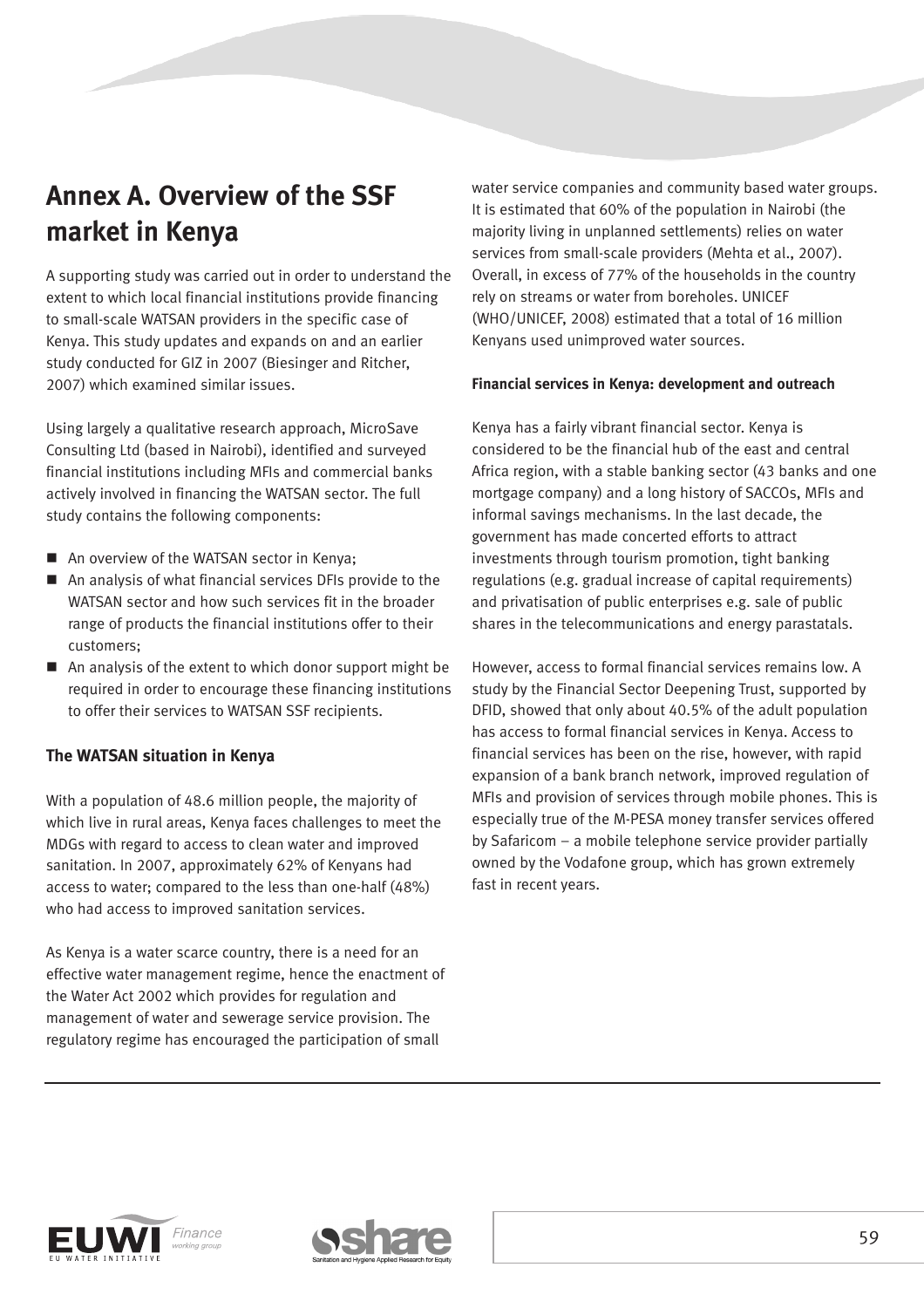## **Financial institutions and products on offer to the WATSAN market**

There is a disproportionate emphasis on financing water services as opposed to sanitation in Kenya. The study found that financial institutions have developed financial products for water both for individual customers and community based groups. The financial institutions interviewed for this study offer small loans for water-related enterprises and irrigated agriculture. Few financial institutions had specific financial products targeting the sanitation sector, however. It appears that financial institutions find it easier to provide financing for water-related assets compared to sanitation. In addition, there are many donor funded projects, for example, Kenya Water and Health Organisation, focusing on water which financial institutions can partner with to deliver services.

MFIs are offering small loans for plastic water tanks. Pioneering MFIs in this segment included Faulu Kenya DTM Ltd, Kenya Women DTM Ltd, SMEP DTM Ltd and ECLOF Kenya, among others. Nowadays, commercial banks focusing on low-income households, including Equity Bank, Family Bank and K-Rep Bank, also provide small loans to their customers to purchase water tanks. The water tanks are generally used to harvest rain water and/or water storage for those accessing piped water. The financial institutions facilitate access to these tanks in partnership with tank manufacturers and/or distributors. Since the financial institutions provide an opportunity for bulk purchase, water tank manufacturers offer as much as 40% discount to financial institution customers.

The second financial product on offer in the market is project finance. Financial institutions finance individual or community based WATSAN projects. While the main financial institutions in Kenya offer project financing in some form, few offer project financing to WATSAN projects. In the K-Rep Bank, water projects, and in the Family Bank, sanitation projects are managed under special project departments. In the Equity Bank, water-related projects are financed across a range of different products, for example, asset finance to purchase

trucks or agriculture financing to purchase irrigation equipment. There is a perceived need to mainstream such special projects into the overall activities of the financial institutions, as many of these types of financing were initially developed as pilot projects.

Overall, the financial institutions interviewed indicated that they provide financial products for WATSAN in some form. However, these are spread across different products and the financial institutions do not particularly monitor the size of their WATSAN portfolio. Going forward, it would be important to support financial institutions to separate out and monitor their interventions in the WATSAN sector. Such support could help financial institutions with their product development and marketing activities, in order to measure the performance of the WATSAN portfolio, collect client feedback and assess the outcomes of interventions to facilitate the country's progress toward meeting the MDG targets.

#### **Key WATSAN financing programmes in Kenya**

The study identified two key financial institutions involved in WATSAN projects.

K-Rep Bank Ltd has developed a financing model in partnership with GPOBA and WSP. The K-Rep Bank model pilots and demonstrates the viability of leveraging microfinance to improve access to a water supply for lowincome people in Kenya. The project involves the identification of CWPs and financing of up to 80% of the cost of infrastructure development following a market driven project assessment and lending appraisal process. The model includes an output-based subsidy arrangement whereby up to 40% of the loan amount is paid to the project upon meeting specific targets. The subsidy component seeks to increase the sustainability of the community managed water supply project. The subsidy is used to offset part of the loan.

Starting with an initial US 1.1 million for the pilot, the bank has since committed USD 4 million to scale up the project



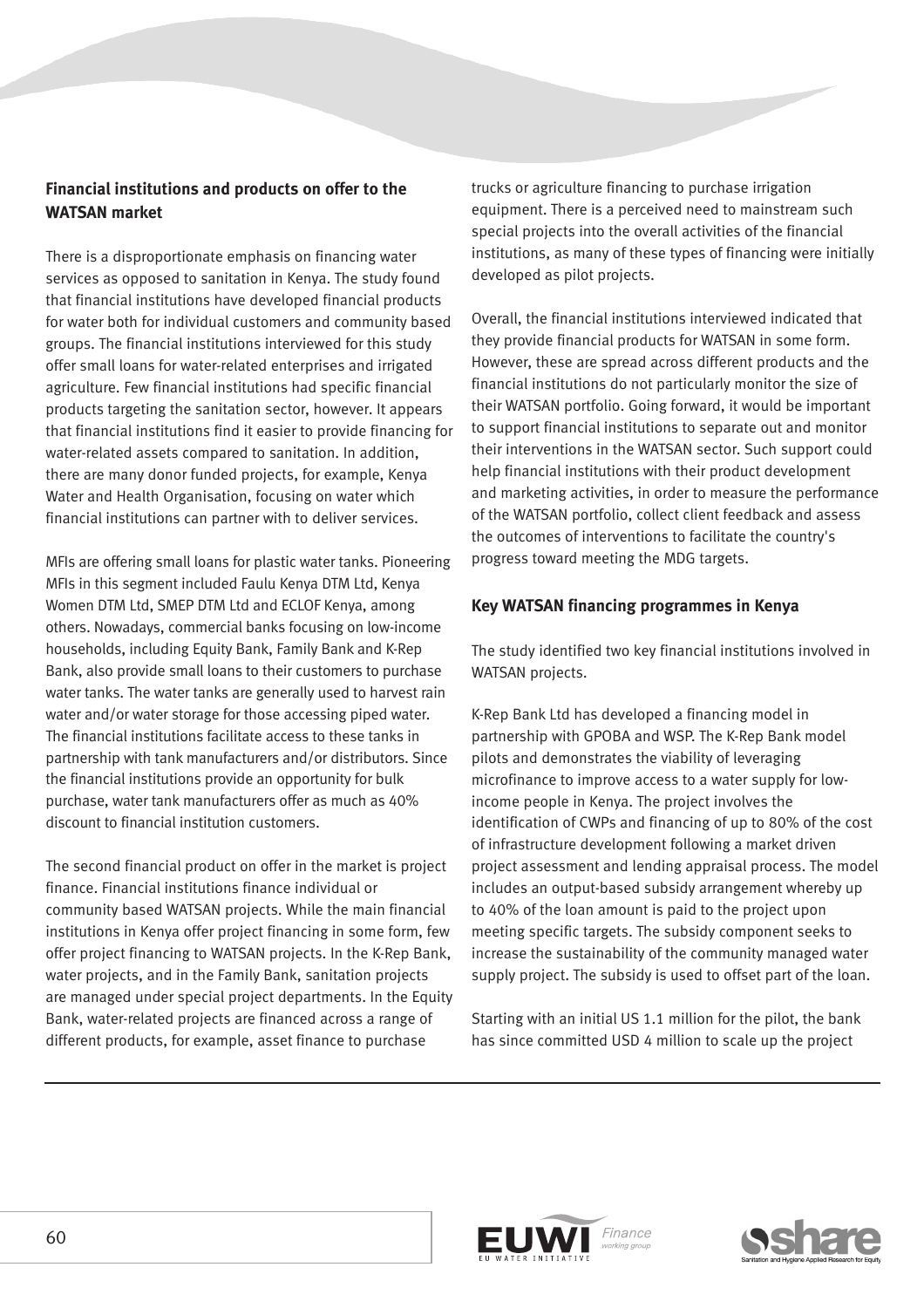nationwide to meet increasing demand, as confirmed by more than 19 unsolicited project proposals from community based water projects across Kenya.

On a smaller scale, Family Bank Ltd, in partnership with Practical Action, is implementing a project in one district to provide loans to owners of rented houses to improve toilets and solid waste management.

### **Status and role of donor support to financial institutions**

Few financial institutions interviewed indicated that they received any donor support to extend financial services to the WATSAN sector. Where such support was provided, for example, in the cases of K-Rep Bank and Family Bank, the financial institutions viewed these as special projects or pilots.

Donor organisations do not seem to show a particular preference for supporting the financial institutions to expand services to the WATSAN sector. The donor organisations have used a mix of approaches, including a combination of grants and guarantee schemes in the case of the K-Rep Bank/GPOBA project, a guarantee scheme in the case of the Family Bank/Practical Action project and capital grants and guarantees in the case of Homeless International and the CLIFF projects.

It is clear that for projects that have received some donor support, this has contributed to expanding their outreach by designing the project as community based. This seems to have a better potential to reach many households as compared to small loans provided to individual clients by MFIs and microfinance banks, especially for water tanks. Donor support is clearly very important for MFIs and microfinance banks to scale up financing to the WATSAN sector.

Donor support is needed for market development and improvement of the financial institutions' capacities to engage with the water sector actors. MFIs have tight cash flows hence they need to access loan funds to expand their operations in the WATSAN sectors. Banks, on the other hand, do have capital, but need to manage risks related to lending to new market segments; hence the need for guarantees and appropriate collateral arrangements with borrowers.

While the K-Rep Bank–GPOBA project has demonstrated the viability of leveraging mesofinance to finance water service infrastructure, it remains unclear how the model may be used in promoting improved sanitation services in Kenya. Nonetheless, the project is an important example that both financial institutions and donors can learn from. Donors should be encouraged to establish such inclusive partnerships to improve funding to the WATSAN sector.



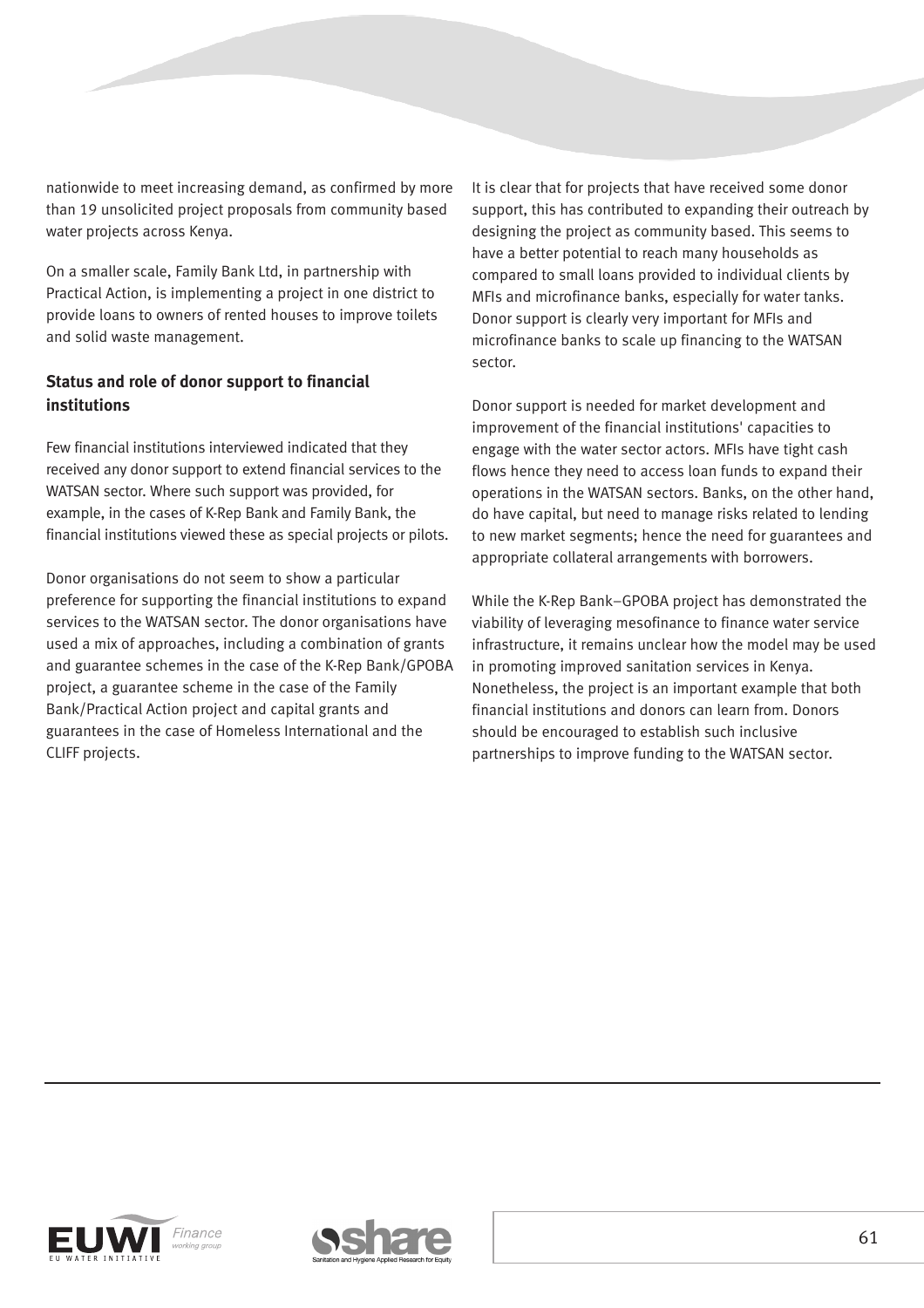## **Annex B. Glossary: financial terms relative to SSF**

The companion EUWI-FWG publication Financing for Water and Sanitation: a Primer for Practitioners and Students in Developing Countries includes an extensive glossary of financial terms. The glossary below complements this and focuses on terms particularly relevant to small-scale financing.

**Angel investors.** Angel investors are individuals who invest in businesses looking for a higher return than they would expect from more traditional investments. Many are successful entrepreneurs who want to help other entrepreneurs get their businesses off the ground. Usually they provide a bridge between the self-funded stage of the business to the point where the business needs a level of funding that a venture capitalist would offer.

**Apex institution.** An Apex institution is an institutional mechanism operating within a single country or integrated market to channel funds, with or without TA or other supporting services, to a significant number of retail MFIs that, in turn, disburse loans to low-income people. Apex institutions are usually funded with public money, but they take various institutional forms, such as development banks, NGOs, donor programmes, private commercial banks and special government or donor programmes. They may otherwise be known as second tier banks or national funds. Apex institutions permit donors to pass the difficult and timeconsuming task of MFI selection to a local institution that is assumed to have the requisite skills and to be politically independent. Funding is redistributed to MFIs with or without TA for improving operations.

**Blending finance.** Blending grant and loan financing is often useful to soften the overall terms of a financing package. This financial mechanism can make water infrastructure projects

with a delayed or drawn-out financial return more viable. A number of blending platforms exist in which grant and loan funds from various sources can be combined.

**Capital adequacy ratio (CAR).** The ratio of a bank's capital to its risk. National regulators track a bank's CAR to ensure that it can absorb a reasonable amount of loss and complies with statutory capital requirements.

**Collateral.** Collateral refers to any type of assets pledged by a borrower that may be seized by the lender to recover the value of a loan if the borrower fails to meet the required interest charges or repayments. It is a protection for a lender against a borrower's default.

**Commercial bank.** A financial institution that provides banking services, such as taking deposits and providing credit facilities and loans. Commercial banks differ from retail banks as they execute transactions not only with individuals, but also with small businesses and corporations. Commercial banking activities also differ from investment banking activities, which include underwriting, facilitating mergers, etc.

**Commercial loan.** A loan extended by commercial banks or development finance agencies at commercial rates, i.e. interest rates that reflect market conditions.

**Community based organisation (CBO).** CBOs are non-profit societies created by communities to address local needs. They are governed by volunteer boards of directors and staffed by paid personnel. Some CBOs are also supported by volunteers. If some CBOs are self-funded, many of them receive funding from a variety of sources, including grants, donations, fees, fundraising and government subsidies.



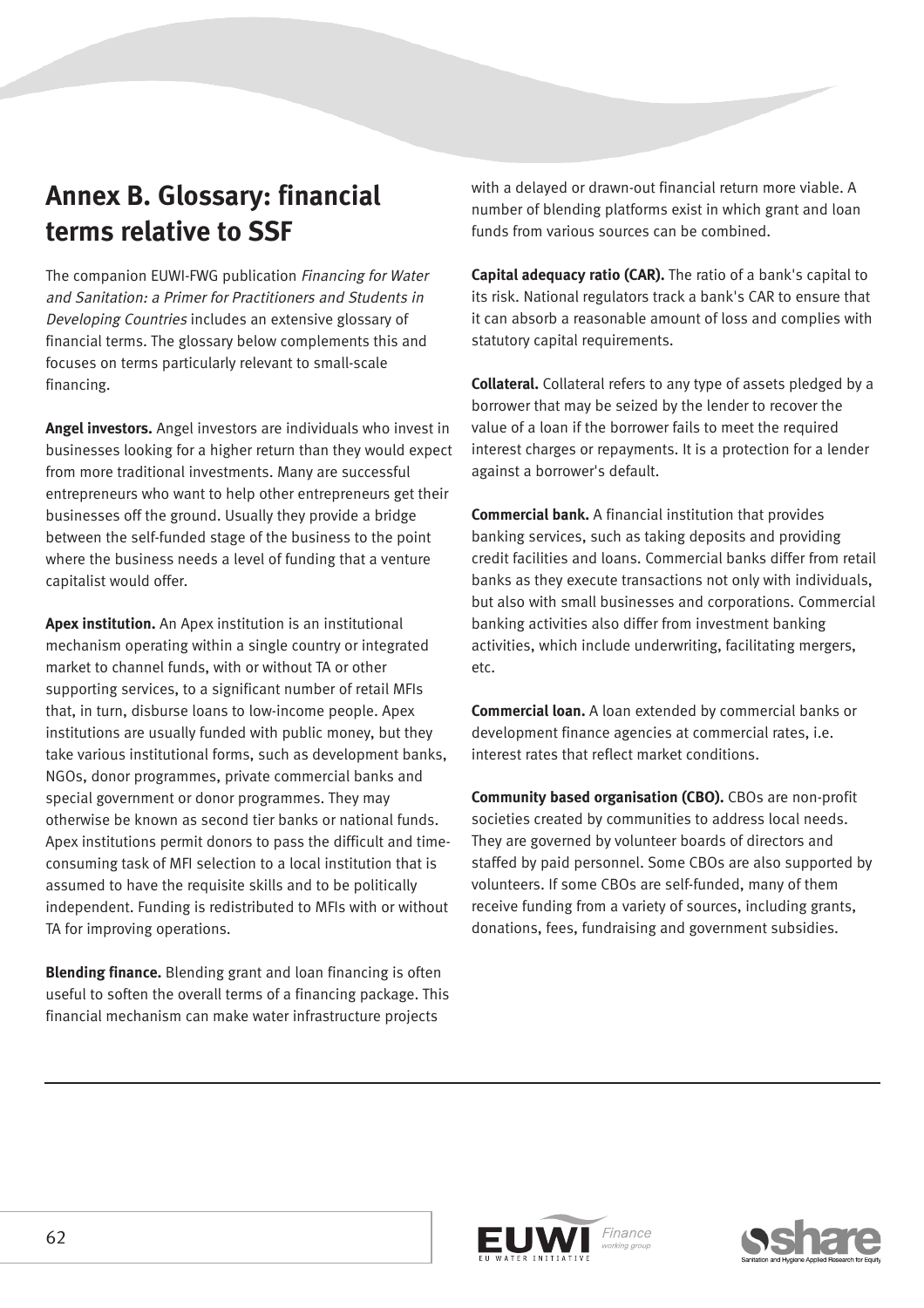**Concessional loan (or 'soft' loan).** A loan provided on concessional lending terms, which may include a lower interest rate (than the market rate), a longer repayment period or a grace period. The IFIs providing soft loans can do so either because they benefit from direct subsidies or are able to access market finance at better conditions than traditional banks (thanks to a high credit rating).

**Equity investments.** Equity investments are a form of finance in which investors take an 'equity stake', which means that they purchase shares in an entity. This enables them to share the risk of that entity (through fluctuations in the share price) in return for the prospect of sharing its profits (through dividend payments). The higher the investment risk, the higher the expected level of return.

**Foundations.** Foundations are non-profit public or private organisations addressing development issues. They provide grants to support specific development research or projects in developing countries. They would often select the types of areas and challenges they are targeting. For example, the Bill & Melinda Gates Foundation has recently announced that it will focus on the sanitation sector, whilst the Stone Family Foundation is launching a competition for innovative water projects.

**Grace period.** A period during which no interest payment is due on a loan. This period usually takes place immediately after the loan has been received. Such a grace period can be particularly useful for WATSAN investments which are usually made up front and only generate a stream of revenues (necessary to repay the loan) over time.

**Grant.** A grant is a form of development aid without repayment obligations. Grants might be untied or carry explicit or implied political and commercial obligations. Grants are usually provided by IFIs, governments, foundations and specific funds with different policies, procedures and technical products. A grant can be blended with other kinds

of finance to produce a suitable financing package for a particular project.

**Guarantee.** A guarantee is a contract by a third party (C) to underwrite a financial commitment entered into by two parties (A and B). Guarantees can be used by national governments to reduce the risks of borrowing and bond issues by their sub-sovereign bodies and by international agencies to increase the creditworthiness of developing country institutions and support specific projects within them. Common types of guarantees for large projects are Political Risk Insurance, Partial Credit Guarantee and Partial Risk Guarantee. Those types of guarantees would not typically be used for SSF recipient however.

**Informal sector.** Economic activities that are not recorded by the state, regulated by labour or taxation laws or monitored for inclusion in gross domestic product estimates. The informal sector may include, for example, water sellers, street vendors, buskers, shoe-shiners, etc.

**Institutional investor.** Institutions, such as an insurance company holding the savings of others, which are able to invest in bulk in suitable outlets.

**Leasing.** Leasing is a contract, which enables one party (the lessee) to have the right to use equipment by paying small instalments to the party that owns the equipment (the lessor).

**Leveraging.** Using an injection of finance to induce other contributions and thereby generating a multiple of the original amount. It can also refer to the ratio of debt to equity in a company's capital structure.

**Mesofinance.** Mesofinance deals with the financing requirements of small businesses (e. g. small-scale WATSAN providers) that are not covered by large or international banks. These needs can range between USD 2000 and USD 100,000.



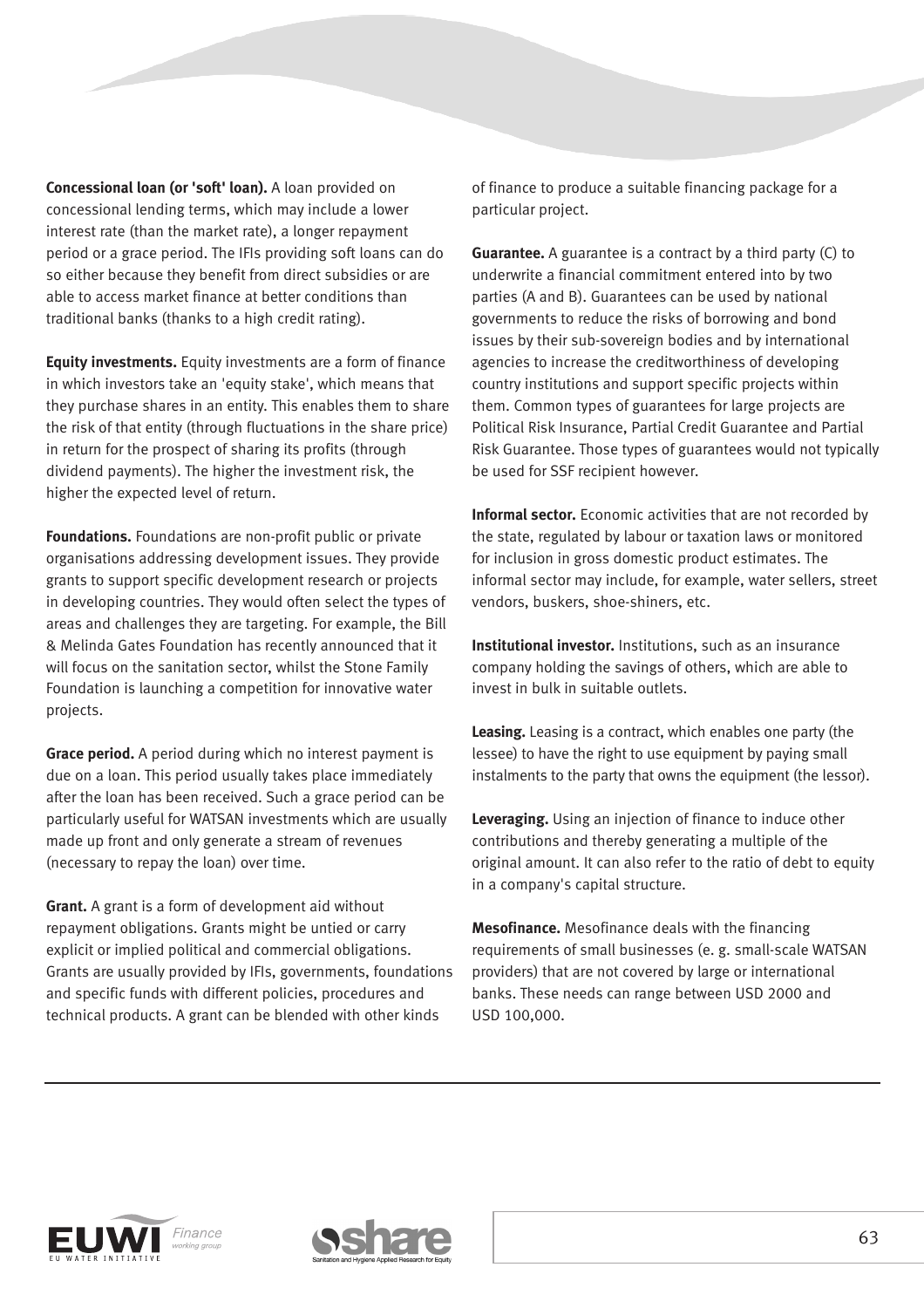**Microcredit.** Microcredit refers to small loans for borrowers (up to roughly USD 2000, but more frequently in the range USD 50 to USD 250) with little or no collateral. Microcredit is typically provided to micro entrepreneurs for incomegenerating activities, but can also be provided to households for home improvement.

**Microfinance.** Microfinance typically refers to schemes for extending credit, savings, insurance, money transfers and other financial products to small-business, farmers and other low-income borrowers who cannot get access to normal bank loans.

**Microfinance institution (MFI).** An MFI is an organisation that provides financial services to clients who are poorer and more vulnerable than traditional bank clients. Most MFIs started as not-for-profit organisation, like NGOs, credit unions and other financial cooperatives, and state owned development and postal savings banks. An increasing number of MFIs are now organised as for-profit entities, often because it is a requirement for obtaining a license from banking authorities to offer savings services.

**Micro investment vehicle (MIV).** MIVs are private entities which act as intermediaries between investors and MFIs. MIVs receive investments generally from IFIs by issuing shares, units, bonds, grants, equity investments or other financial instruments. These resources are then pooled and sometimes blended to provide efficient and targeted financial support to MFIs, in such forms as debt, equity or guarantees. The diversity of MIVs (self-managed or not, profit seeking or not, investing in individual MFIs or in other MIVs) makes it possible for many different types of investors to become involved in the SSF sector.

**'Missing middle'.** This expression refers to a market segment made up by small-scale entrepreneurs who cannot access the traditional commercial market funding and whose financial needs are above the lending capacity of MFIs.

**Multi-donor trust fund (MDTF).** A MDTF pools donors' resources in a single trust fund account for a developing country, region or sector. Generally a trust fund committee composed of representatives from all contributing donors and sometimes national authorities oversees the use of the MDTF's resources. For donors, the MDTF is a funding channel for countries or projects in which they would not otherwise have become engaged. For water projects, MDTF can enhance aid effectiveness by reducing transaction costs and mitigating and managing the high risk levels inherent in SSF.

**Output-based aid (OBA).** OBA is grant aid offered for specific projects or programmes, which is not disbursed until the recipient can demonstrate that the project is successfully completed and the ongoing provision of services is independently verified. These types of results-based subsidies have been used extensively in the telecommunications or energy sectors, and to a lesser extent in the WATSAN sector.

**Repayable finance.** Repayable finance refers to sources of finance that ultimately need to be repaid, such as loans, microfinance, bonds or equity.

**Revolving fund.** A revolving fund mechanism is one where funds are revolved, i.e. loan repayments and interest earned are used to provide new loans. The interest covers administrative costs and helps prevent the fund from being depleted as a result of such factors as inflation, nonpayments and the cost to the lender of getting outside finance. The initial supply of lending capital usually comes from the public sector (IFIs, development banks, national governments, etc) and the funds might be used to extend small loans to households or entrepreneurs. The repayment of the loan, together with interest, is used to replenish the fund and make further loans. In this way, the fund revolves in that borrowers' repayments are used to finance later loans.



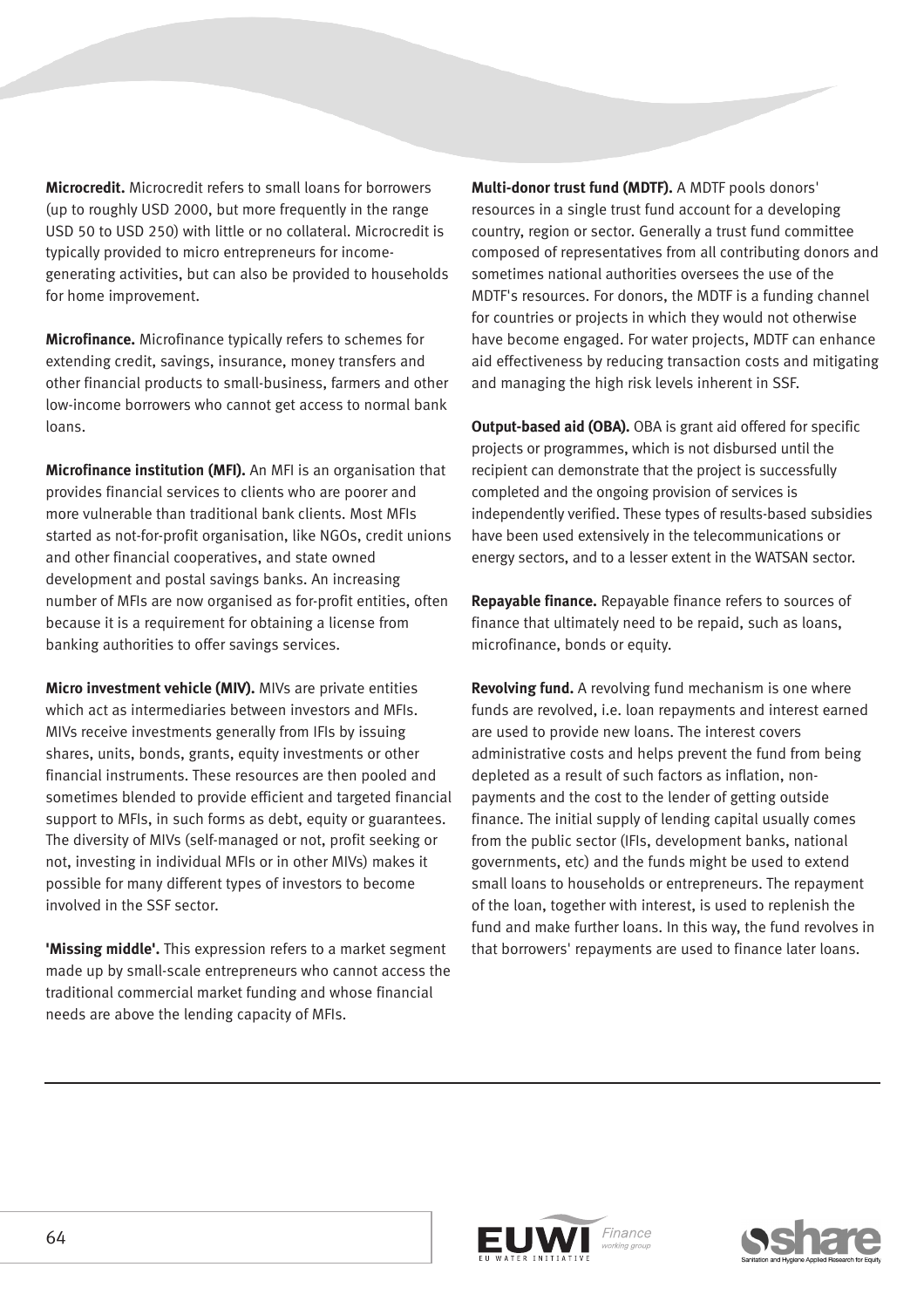**Savings group schemes.** A savings group scheme enables members of the group to save small amounts and rotate the available funds to group members for investment. There are several types of savings group schemes, depending on the number of people served, the amounts of savings and the credit options available to their members, as described below.

- **Rotating savings and credit association (ROSCA).** The ROSCA method is the simplest and most widely used type of savings group. An informal association of 8–15 participants makes daily contributions to a common fund which is given, in whole or in part, to each contributor in turn. Given that the money is redistributed at the same time that it is collected, no record keeping skills and money storage facility are needed. Once a member has received the funds, they must continue to contribute, but will not receive the lump sum again until all the members have had a chance of receiving it once. ROSCAs serve both loan and savings needs for small investments.
- **Accumulating savings and credit association (ASCA).** The ASCA is a more flexible form of informal savings group. The contributions collected at each group meeting are accumulated rather than redistributed at the end of each meeting (as in a ROSCA). With the large amount of savings accumulated over time, the group can lend to its members free of interest or with interest. Interest earned on loans can become income earned for savers (stakeholders of the loans) adding an incentive for a member to maintain their savings with the group. ASCAs serve both savings and credit needs in a flexible way. Credits are used for expected expenses (marriage, education), unexpected emergencies (accident, fire) and investment (such as for a water tank or buying a cow).
- Savings and credit cooperatives (SACCO) or Credit unions. A credit union operates like an ASCA, but serves a much larger membership (from a low of 100 to several thousand) and offers a wider range of savings and credit services to its members, who are not reached by local commercial banks. Credit unions are formal institutions and usually chartered under the cooperative or credit union law of the respective

country. Credit union funds are also normally kept in a bank for safekeeping. Members are free to come to the credit union office anytime during office hours and no regular attendance at meetings is required. They can operate individual accounts, make savings deposits and withdrawals, earn interest on their savings and pay interest on loans they take from the credit union.

**Seed financing.** Seed financing refers to the injection of the initial equity capital provided to start a new enterprise or as a basis for attracting commercial finance. It can also refer to the initial funding provided to a revolving fund or a lending scheme. Money used for initial investment in a project or start-up company, for proof-of-concept, market research, or initial product development is also called seed financing or seed money.

**Self-help group (SHG).** A SHG is a locally-based financial intermediary usually composed of 10 to 20 local women. Members come together on a voluntary basis to regularly save small sums of money, contributing to a common fund. When there is enough capital in the group, funds are then lent back to members to meet their consumption or business needs. The group members use collective wisdom and peer pressure to ensure proper end-use of credit and timely repayment. SHGs are widely used by MFIs and commercial banks as intermediaries for the delivery of microcredit. Unlike ROSCAs, SHGs receive loans from formal banking institutions to supplement their resources.

**Small-scale finance (SSF).** SSF is defined as financing below approximately USD 100,000. It covers both microfinance (including small loans below a few thousand Euros) and mesofinance, particularly to SMEs.



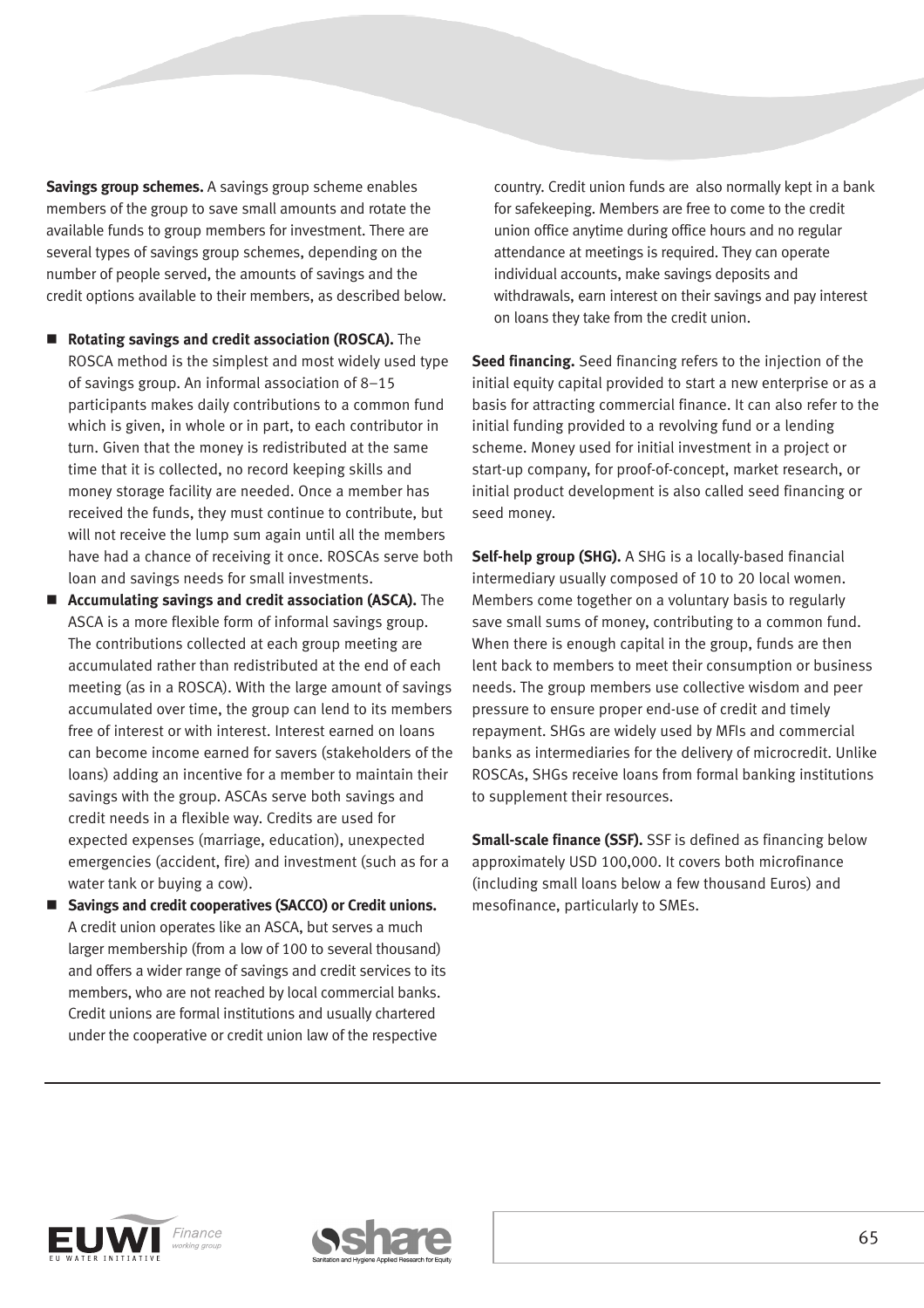**Small-scale finance (SSF) recipient.** SSF recipients include small-scale WATSAN service providers, ranging from households, small-scale independent providers (SSIPs), SMEs, to equipment providers, CBOs, NGO user committees and local governments. These may also include small utilities when those do not have access to standard financial channels.

**Small-scale independent providers (SSIPs).** SSIPs are typically self-employed entrepreneurs who provide water supply and/or sanitation services to a segment of the population. SSIPs often play a key role in low-income neighbourhoods not serviced by municipal networks as well as in smaller towns where municipalities are not providing adequate water supply and sanitation services.

**Smart subsidies.** Smart subsidies are subsidies that are transparent, rule-bound and time-limited. With respect to microfinance, smart subsidies refer to subsidies provided to financial institutions to develop financial products that target the poor, through soft funding for market research, product development or staff training.

**Social performance.** Social performance is defined by the Social Performance Task Force as, "The effective translation of an institution's mission into practice in line with accepted social values." Commonly accepted social values include providing financial and/or non-financial services to greater numbers of poor and excluded people, improving the quality and relevance of services already being offered, reducing poverty, creating certain benefits for clients (e.g. increased revenue from their businesses, greater sense of empowerment, decreased vulnerability), and improving an MFI's impact on the environment or the community.

**Subsidies.** A subsidy is a grant given generally by the government to economic actors in various forms, such as a cash transfer, a tax reduction or inputs at lower prices (such as free land). A subsidy can be given to economic actors as

an incentive to deliver goods and/or services that benefit society. A subsidy can also be provided to households below the poverty line to enable them to access basic goods and services. Subsidies are sometimes provided to support utility infrastructure projects and may include 'hardware subsidies' (to reduce the initial capital investment costs), 'operating subsidies' (to cover losses incurred during service operation) or 'software subsidies' (to cover the software costs associated with infrastructure development, such as for project preparation, capacity building and training).

**Sub-sovereign financing.** Financing provided to subsovereign levels of administration, including regional and state governments, municipalities, and specialised infrastructure financing agencies (such as utilities). The financial standing of these sub-sovereign institutions is crucial to enable them to attract loan financing. They may need a central government guarantee in order to do so at affordable lending rates.

**Tariffs.** Tariffs are payments made by users of WATSAN services for access to and use of the services. A number of additional charges may be payable to the service provider, such as meter rental, penalty charges (for late payment or tampering with the meter), etc. Cross-subsidies, i.e. tariffs paid by other user groups or users of other services (e.g., users of electricity services when the two services are combined) are included in 'tariffs'. When the service is selfprovided (e.g., when a household builds and operates their household latrine), the equity invested by the household (in the form of cash, material or time – 'sweat equity') would also fall under 'tariffs' as defined by the OECD.



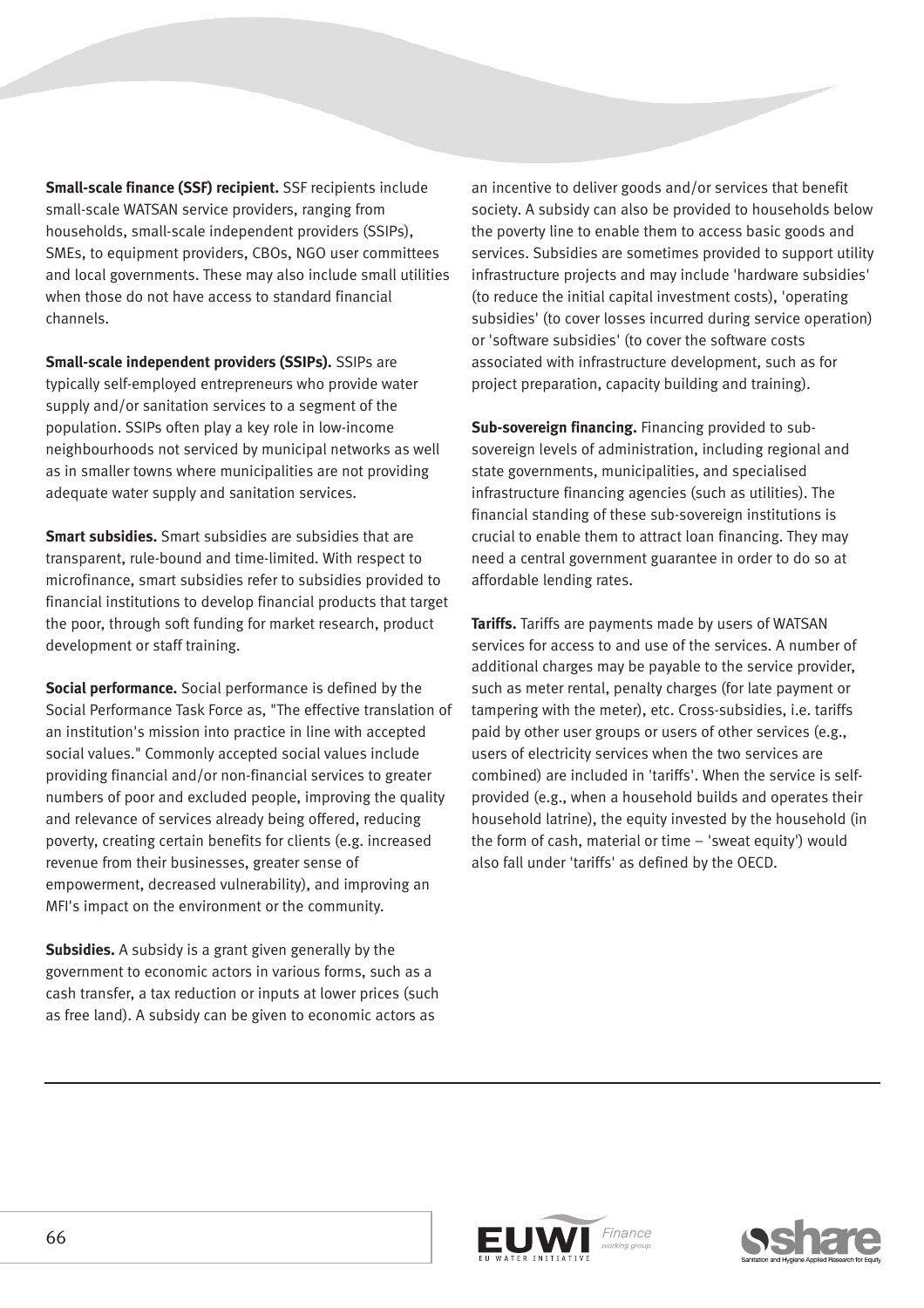**Taxes.** Taxes refer to funds originating from domestic taxes which are channelled to the sector through transfers from all levels of government, national, regional or local. Such funds would typically be provided as subsidies for capital investment or operations. 'Hidden' forms of subsidies may include tax rebates, soft loans (i.e. at a subsidised interest rate), transfers from local government, housing taxes, donations, subsidised services (such as subsidised electricity) or 'dormant' equity investments.

**Transfers.** Transfers refer to funds from international donors and charitable foundations (including NGOs, decentralised cooperation or local civil society organisations) that typically come from sources external to the country, i.e. are contributed by tax payers or individual donors in other

countries. These funds can be contributed either in the form of grants, concessionary loans (i.e. loans that include a 'grant' element in the form of a subsidised interest rate or a grace period) or guarantees.

**Utilities.** Utilities are agencies that are responsible for providing networked public services, such as water, sewerage or electricity. They may be either public or private.

**Water and sanitation (WATSAN) services.** Refer to all water services provided through manmade capital that deal with the supply of drinking WATSAN services. This includes piped and non-piped water services, as well as on-site and networked sanitation.



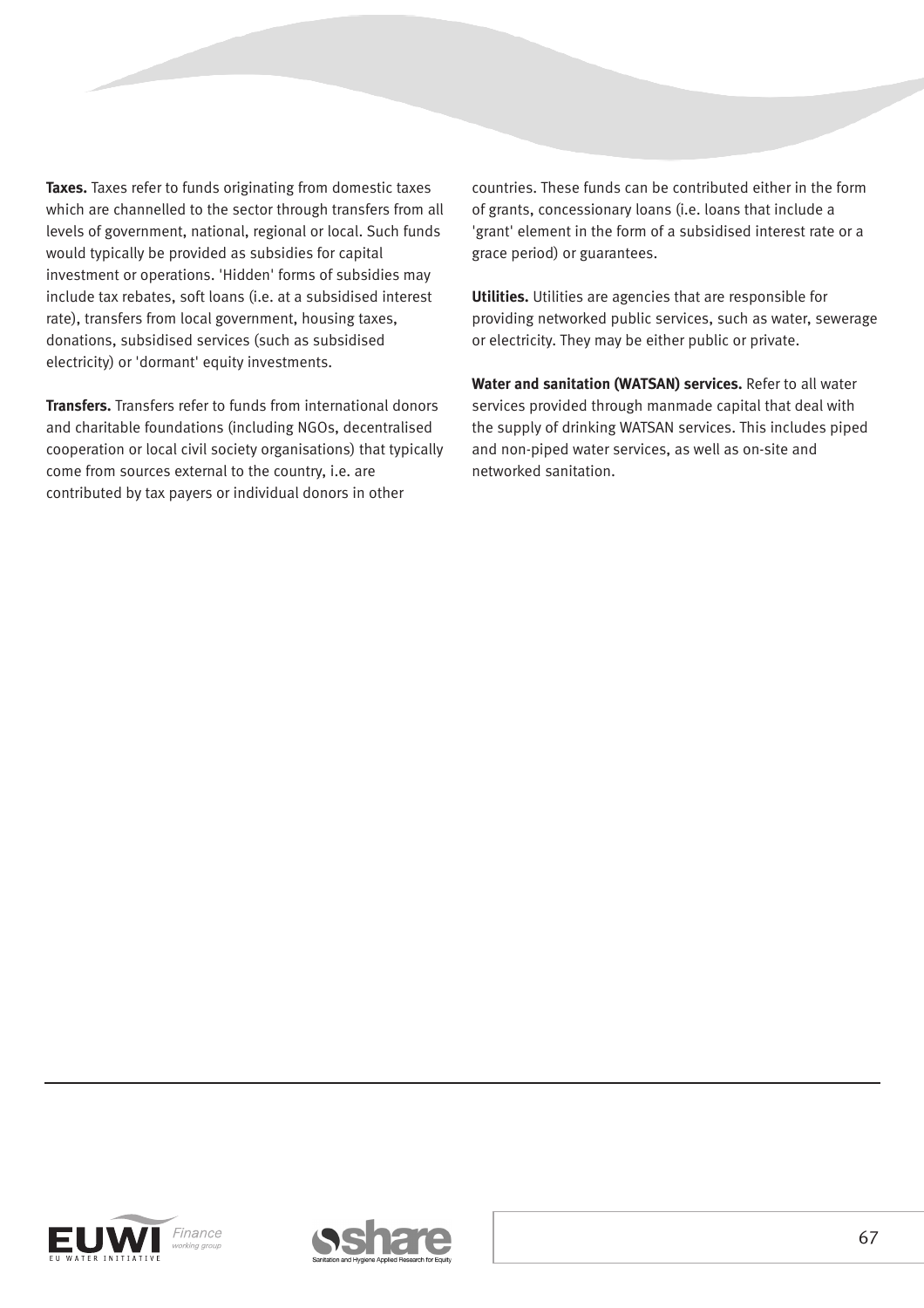## **Annex C. Useful resources**

## C.1. Useful websites

#### **On microfinance**

**http://www.cgap.org** – CGAP is an independent policy and research centre dedicated to advancing financial access for the world's poor. It is supported by over 30 development agencies and private foundations who share a common mission to alleviate poverty. Housed at the World Bank, CGAP provides market intelligence, promotes standards, develops innovative solutions and offers advisory services to governments, financial service providers, donors, and investors.

**www.microfinancegateway.org** – A service of CGAP, the Microfinance Gateway is possibly the most comprehensive online resource for the global community dedicated to advancing financial services for the poor.

**www.themix.org** – The Microfinance Information Exchange (MIX) is a non-profit organisation established in Washington DC in 2002 with regional offices in Azerbaijan, India, Morocco and Peru. It is the leading business information provider dedicated to strengthening the microfinance sector. The organisation's core focus is to provide objective data and analysis on microfinance providers and, more specifically, financial and social performance information. Services include collection and analysis of data, creation of best practice and standards for the microfinance industry. The MIX has a social performance assessment tool.

**www.mixmarket.org** – This website is managed by MIX and supported by international organisations and charitable foundations interested in microfinance. MIX provides objective, qualified and relevant performance information on MFIs, funders, networks and service providers dedicated to serving the financial sector needs for low-income clients. MIX market provides instant access to financial and social performance information covering approximately 2000 MFIs around the world. It is an informative and user-friendly website which provides an instant picture of which MFIs are active in a given country.

**http://www.sptf.info** – The Social Performance Task Force (SPTF) consists of over 1000 members from all over the world and from every microfinance stakeholder group. It includes practitioners, donors and investors (multilateral, bilateral and private), global, national and regional associations, TA providers, rating agencies, academics, researchers and others. The SPTF's mission is to engage with microfinance stakeholders to develop, disseminate and promote standards and good practices for social performance management and reporting. It will achieve this by:

- **Providing a platform for dialogue, learning and** collaboration;
- Working toward setting industry standards for social performance management, measurement, monitoring, reporting and training;
- **Promoting good practices and the demonstrated** successes of MFIs engaged in social performance management;
- Gathering quality evidence and research to demonstrate the business case for social performance management.

**http://www.e-mfp.eu** – The European Microfinance Platform (E-MFP) is a network of European MFIs promoting cooperation between members working in developing countries, by facilitating exchange of information and capacity building. It organises an annual conference and supports research initiatives, including research on issues such as sustainability and targeting the poor.



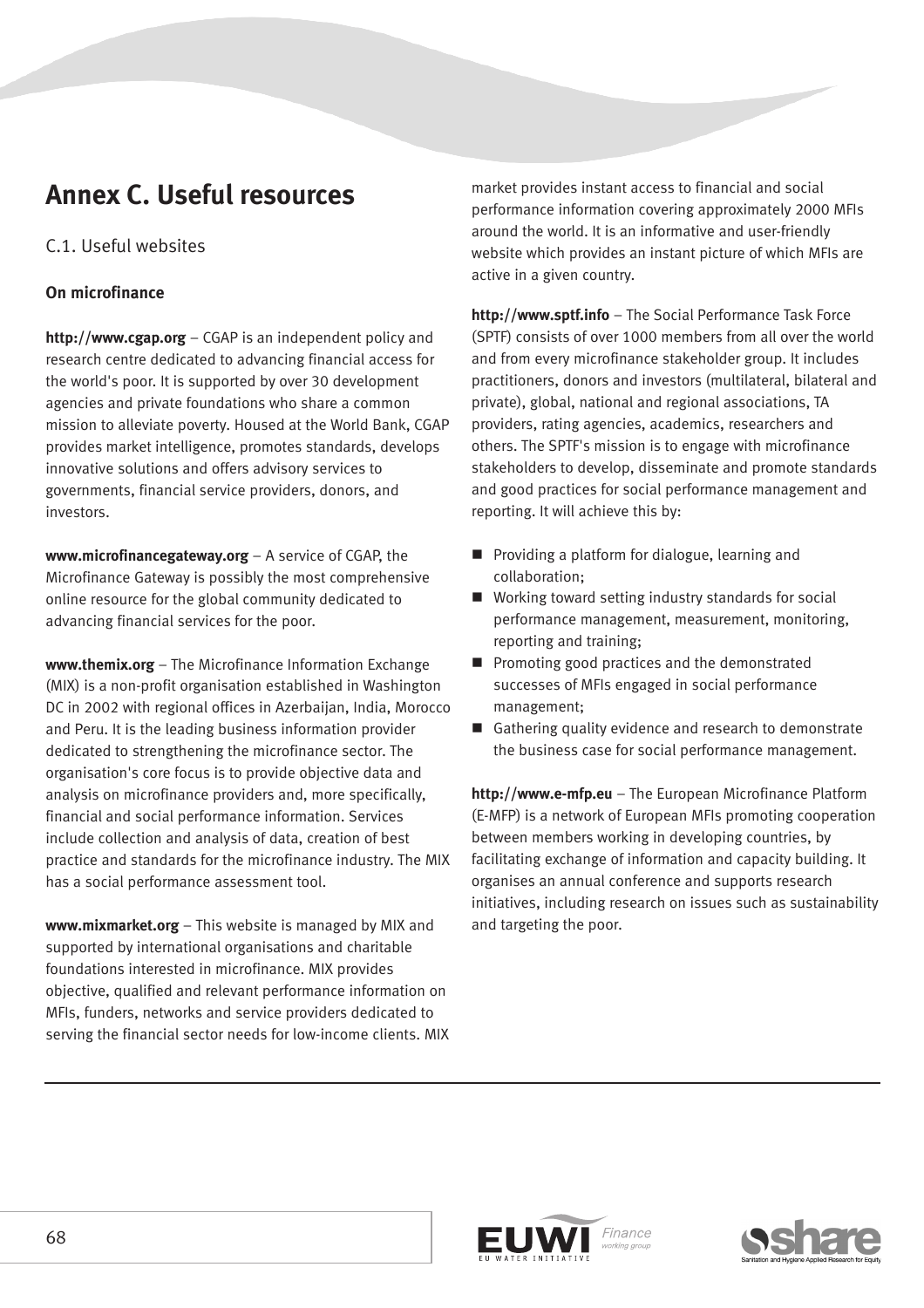**http://www.ruralfinance.org** – The Rural Finance Learning Centre is a website assisting organisations in developing countries to build their capacity to deliver improved financial services which meet the needs of rural households and businesses.

**http://watercredit.org** – WaterCredit is an initiative of Water.org that puts microfinance tools to use in the WATSAN sector. The WaterCredit.org website has been designed with different types of stakeholders in mind; MFIs, sector experts, catalytic philanthropists, social investors and commercial banks. It provides information on the WaterCredit programme as well as background on how microfinance can be used to boost access to WATSAN.

**http://financialaccess.org** – The Financial Access Initiative is a consortium of leading development economists focused on substantially expanding access to quality financial services for low-income individuals. Launched with a USD 5 million grant from the Bill & Melinda Gates Foundation in late 2006, the Initiative is housed at the Wagner Graduate School of Public Service, New York University. The website contains a wealth of articles and publications on increasing access to financial services for poor people.

#### **On WATSAN**

**www.euwi.net/wg/finance** – The European Union Water Initiative (EUWI) was launched at the Johannesburg Summit in 2002 to create the conditions for mobilising all available EU resources (human and financial) and to coordinate them to achieve the water-related MDGs in partner countries. The website presents EUWI's activities and contains an extensive library of water-related resources prepared with EUWI support, including the activities of the FWG.

**www.gwp.org** – The Global Water Partnership (GWP) was founded in 1996 by the World Bank, the United Nations Development Programme, and the Swedish International Development Cooperation Agency (Sida) to foster integrated water resource management. The website presents GWP's activities and contains all GWP supported publications.

**www.shareresearch.org** – SHARE is a consortium of five organisations which have come together to generate rigorous and relevant research for use in the field of sanitation and hygiene. SHARE is a five year initiative (2010–2015) funded by DFID. The website contains sanitation sector news and reports relative to research supported by SHARE.

**www.wsp.org** – WSP is a multi-donor partnership created in 1978 and administered by the World Bank to support poor people in obtaining affordable, safe, and sustainable access to WATSAN. The website contains a wealth of research reports and technical notes on programmes conducted by WSP, including for example on the K-Rep experience.



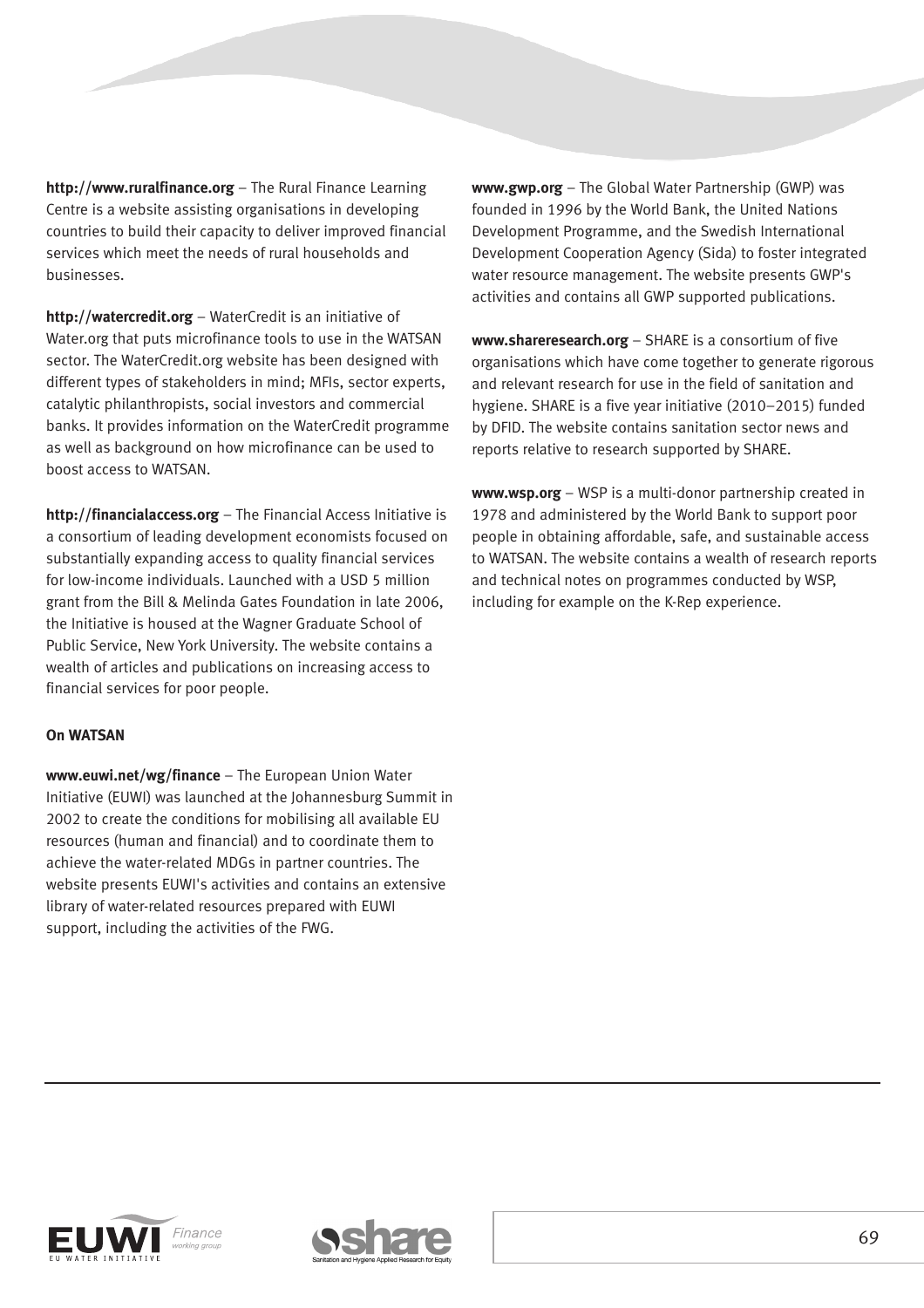## C.2. Selected references

Biesinger, B. and Richter, M. (2007). Financial Services for the Promotion of Poverty-Oriented Water Supply and Sanitation in sub-Saharan Africa Parts 1-4. GIZ

EIB. (2008). European Investment Bank activities in Microfinance in Africa, the Carribbean and the Pacific. Consulté le 2011.

http://www.eib.org/attachments/strategies/microfinance\_20 08\_en.pdf

EUWI-FWG. (2012). Small-scale Finance for Water and Sanitation: Survey of European Union donors. EU

Katongole, I. (2007). Equipment Leasing as a Financing Mechanism for Sustainable Solid Waste and Sanitation Services in Kampala. WASTE, Netherlands

Latortue, A.L. (2006). Managing the Floodgates? Making the Most of International Flows of Microfinance Funding. CGAP

Levy, F. (2002). Apex Institutions in Microfinance. Occassional Paper, No. 6. CGAP

Mehta M. and Knapp, A. (2004). The Challenge of Financing Sanitation for Meeting the Millennium Development Goals. WSP

Mehta, M. Vijee, K. and Njoroge, S. (2007). Microfinance for Rural Piped Water Services in Kenya, Using an Output-based Aid Approach for Leveraging and Increasing Sustainability. Policy Note 1, WSP

Mehta, M. (2008). Assessing Microfinance for Water & Sanitation – Exploring Opportunities for Sustainable Scale up. Bill & Melissa Gates Foundation

Muruka, G. and Mugweru, G. (2012). Survey of Financial Institutions providing Support to Water and Sanitation in Kenya. A report for the EUWI-FWG

Nuwagaba, F. (2010). Sanitation Activities in Uganda – Water, Energy, Transport. GTZ

OECD (2010). Innovative Financing Mechanisms for the Water Sector. OECD, Paris

Sanders, T. W. (2006). Meso-finance: Filling the financial service gap for small businesses in developing countries. NCDO Position Paper

Trémolet, S. with Perez, E. and Kolsky, P. (2010). Financing On-Site Sanitation for the Poor. A Six Country Comparative Review and Analysis. Water and Sanitation Programme Technical Paper, Washington DC

Trémolet, S. (2011). Microfinance for Sanitation – Activity Report – Call A SHARE Main Research Fund. SHARE Consortium

Trémolet, S and Kumar, R (2012). Evaluating the Potential for Microfinance for Sanitation – India. SHARE Research report. SHARE Consortium

Trémolet, S. and Muruka, G. (2012). Evaluating the Potential for Microfinance for Sanitation – Tanzania. SHARE Research report. SHARE Consortium

WHO/UNICEF. (2008). Progress on Drinking Water and Sanitation: Special Focus on Sanitation. WHO/UNICEF Joint Monitoring Programme for Water Supply and Sanitation, New York and Geneva

Winpenny, J. (2003). Financing Water for All. Report of the World Panel on Financing Water Infrastructure. Global Water Partnership, World Water Council and Third World Water Forum

Winpenny, J. (2011). Financing for Water and Sanitation. A Primer for Practitioners and Students in Developing Countries. A report for the EUWI-FWG